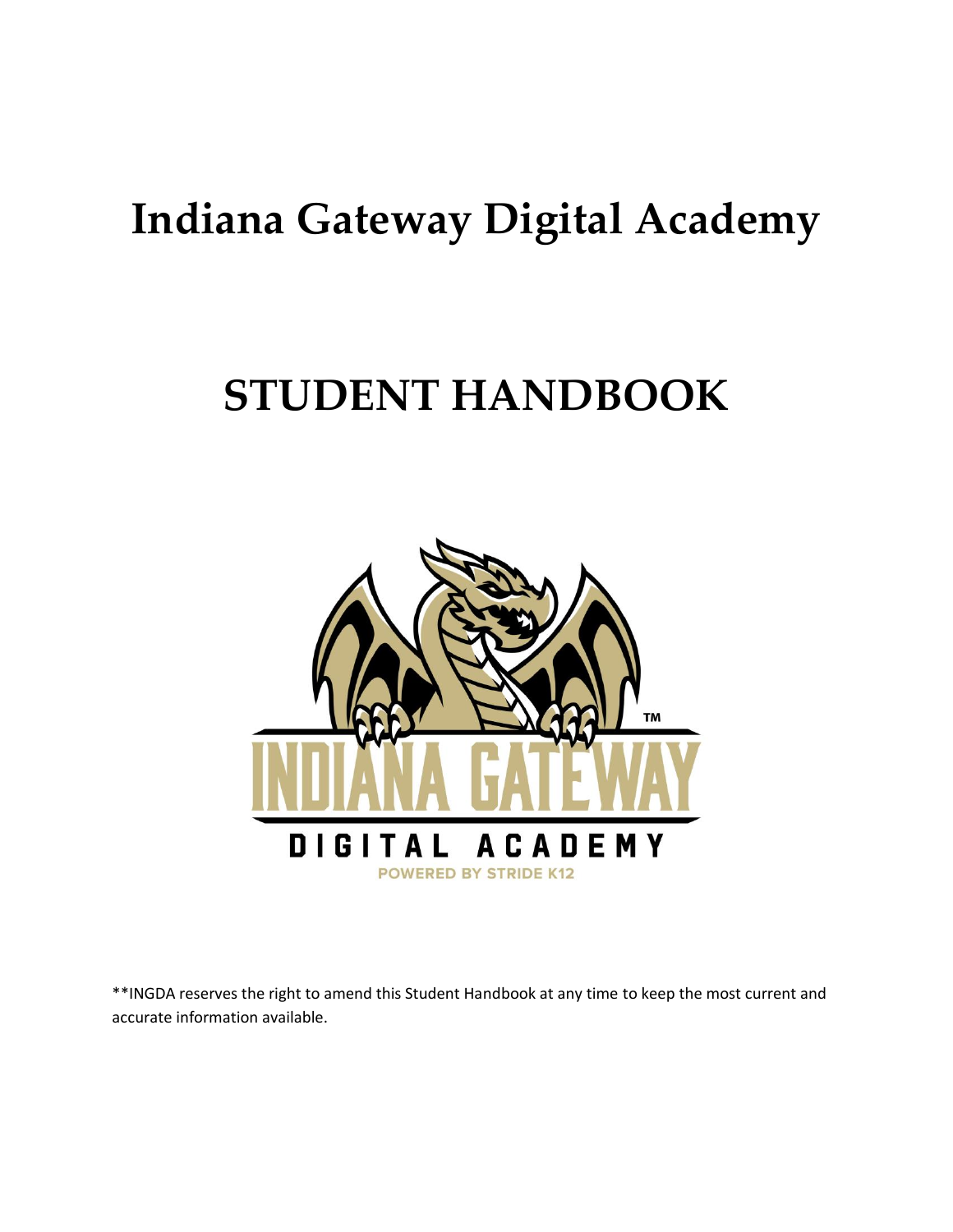| Attendance "Academic Earn-Back" Addendum for INGDA Middle and High School: 12 |  |
|-------------------------------------------------------------------------------|--|
|                                                                               |  |
|                                                                               |  |
|                                                                               |  |
|                                                                               |  |
|                                                                               |  |
|                                                                               |  |
|                                                                               |  |
|                                                                               |  |
|                                                                               |  |
|                                                                               |  |
|                                                                               |  |
|                                                                               |  |
|                                                                               |  |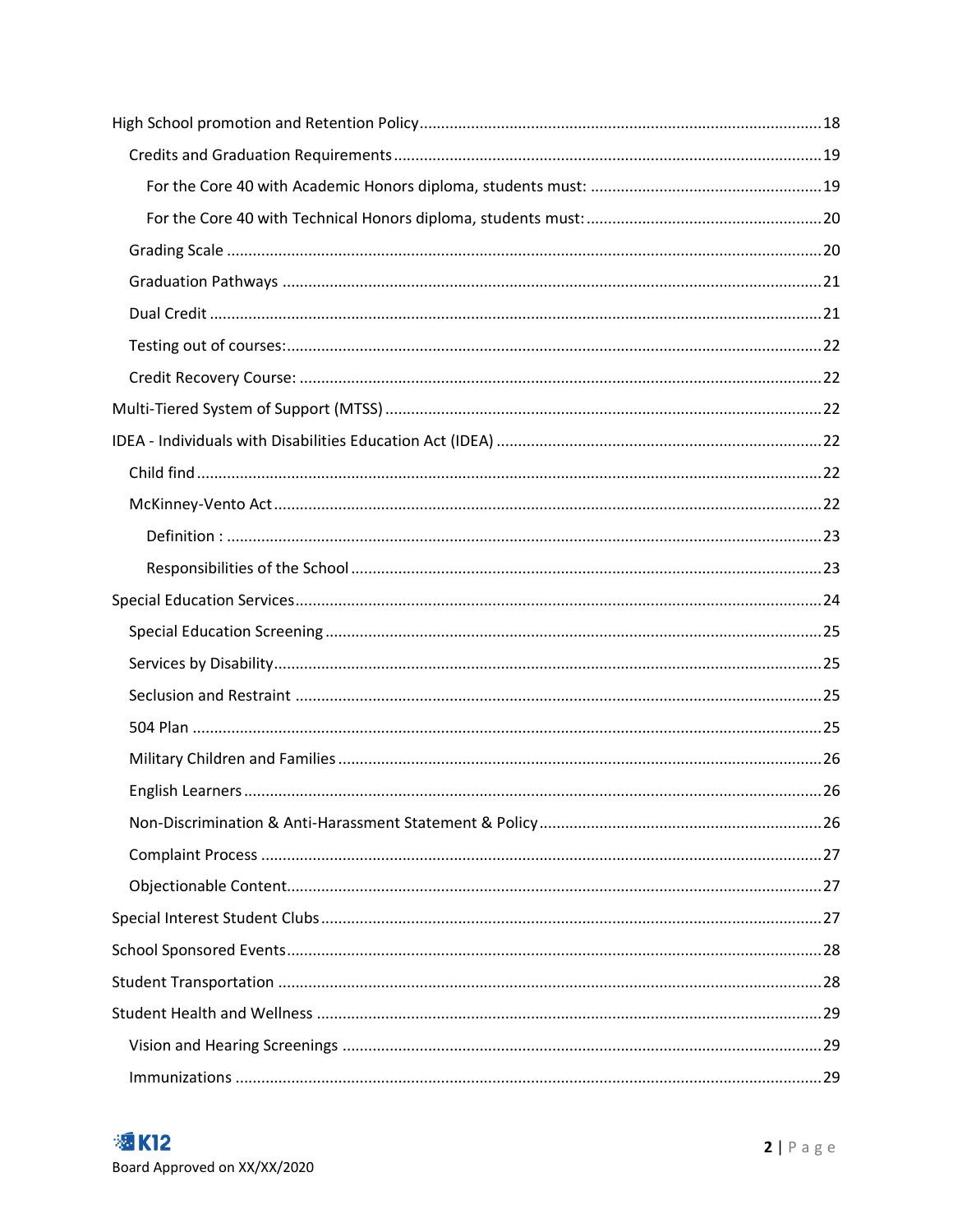| Examples of Remedial Measures and Strategies for Individual Behavioral Change: 38        |  |
|------------------------------------------------------------------------------------------|--|
| Strategies for Environmental Change (Classroom, School Building, or School District): 38 |  |
|                                                                                          |  |
|                                                                                          |  |
|                                                                                          |  |
|                                                                                          |  |
|                                                                                          |  |
| STUDENT RECORDS AND FAMILY EDUCATION RIGHTS AND PRIVACY ACT (FERPA)  41                  |  |
|                                                                                          |  |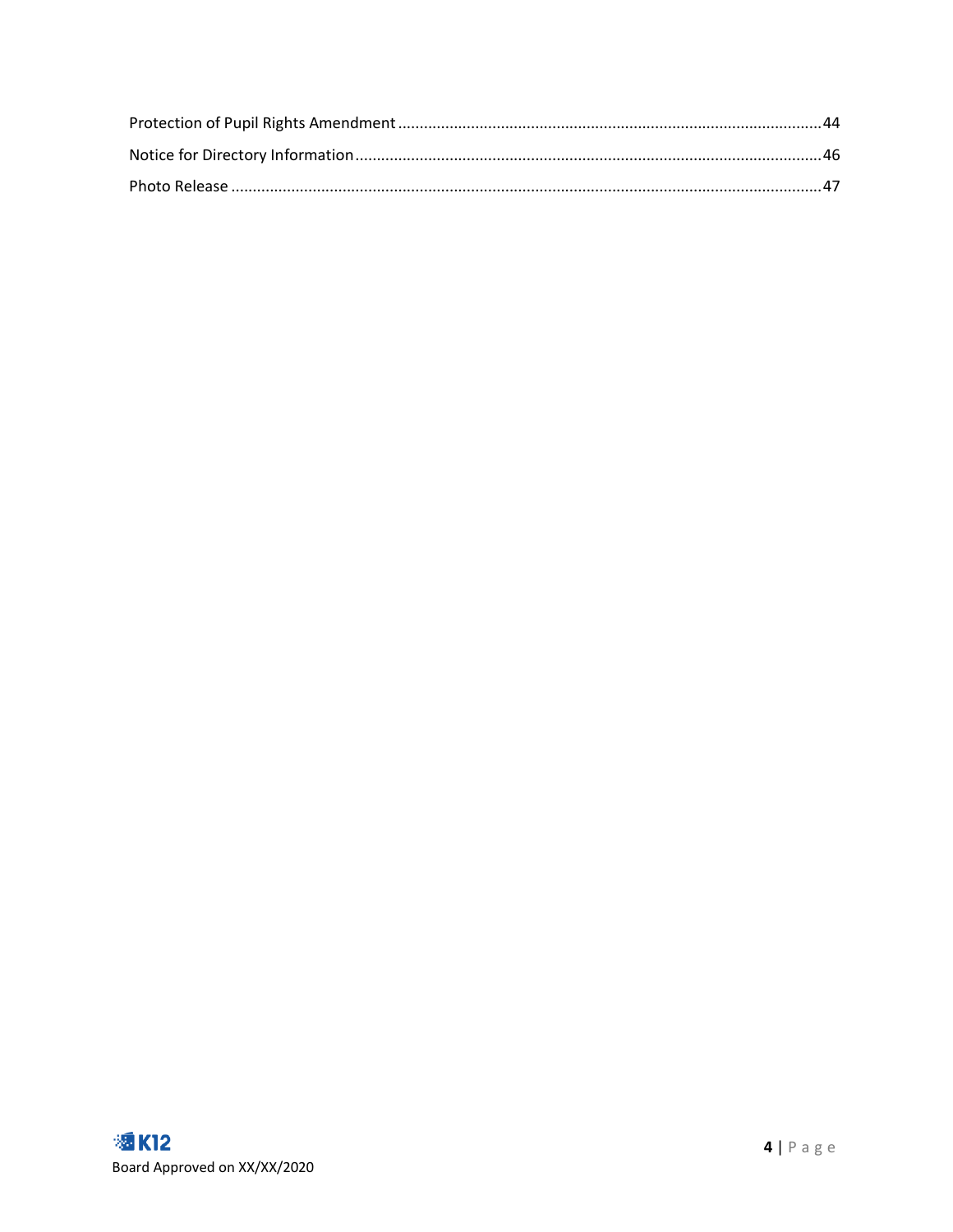### <span id="page-5-0"></span>Welcome from our Executive Director

Dear Parents and Guardians –

Welcome to Indiana Gateway Digital Academy! It is an exciting time to be a Digital Dragon and part of the Indiana Gateway Digital Academy (INGDA) family! Creating a new school, such as INGDA, involves students, parents, and educators embarking on a journey that comes with its fair share of obstacles, trials, and anxieties. Our journey, however, will take a different course and not be marred by the usual pitfalls. At INGDA, our educators have pledged to instill a sense of *purpose*, *pride*, and *pleasure* in every child. It is that commitment that will ensure INGDA effectively prepares your child for a future of their choice.

In fostering *purpose*, *pride*, and *pleasure* in your child, our educators are charged with building strong relationships with your child, fostering a sense of belonging for your child, and making sure that your child is connecting with peers. Tailoring education to fit the needs of your child whether your child is an athlete, advanced learner, homeschooler, military kid, career or college bound, or anything in between is another promise made by our educators. Prescribing to these student-centered approaches will culminate with INGDA being the preferred destination for children in the Hoosier State.

Enrolling your child in INGDA indicates your desire to take part in this journey and your belief in the importance of promoting *purpose*, *pride*, and *pleasure* in your child. As a new Digital Dragon, you are entering a partnership with knowledgeable, experienced, and nurturing educators who will monitor your child's progress, attendance, and content mastery while providing insight, instruction, and support. The Student Handbook serves as your guide while we undertake this journey. Reviewing this guide will eliminate the many pitfalls that can characterize a school in its inaugural year.

Choosing the right educational setting for your child is not a decision to be taken lightly. As a result, our dedicated staff will always lend a virtual hand as we go through this journey together injecting a sense of *purpose*, *pride*, and *pleasure* in your child along the way. On behalf of the INGDA educators, welcome to the Indiana Gateway Digital Academy family, and let's begin this exciting journey together!

Very truly yours,

Sonight D. Apply, L

Dwight Ashley, Sr. and INGDA Team Executive Director

**MISSION:** *Indiana Gateway does whatever it takes to leverage personalized learning experiences so that every student is prepared to enroll, employ, or enlist.*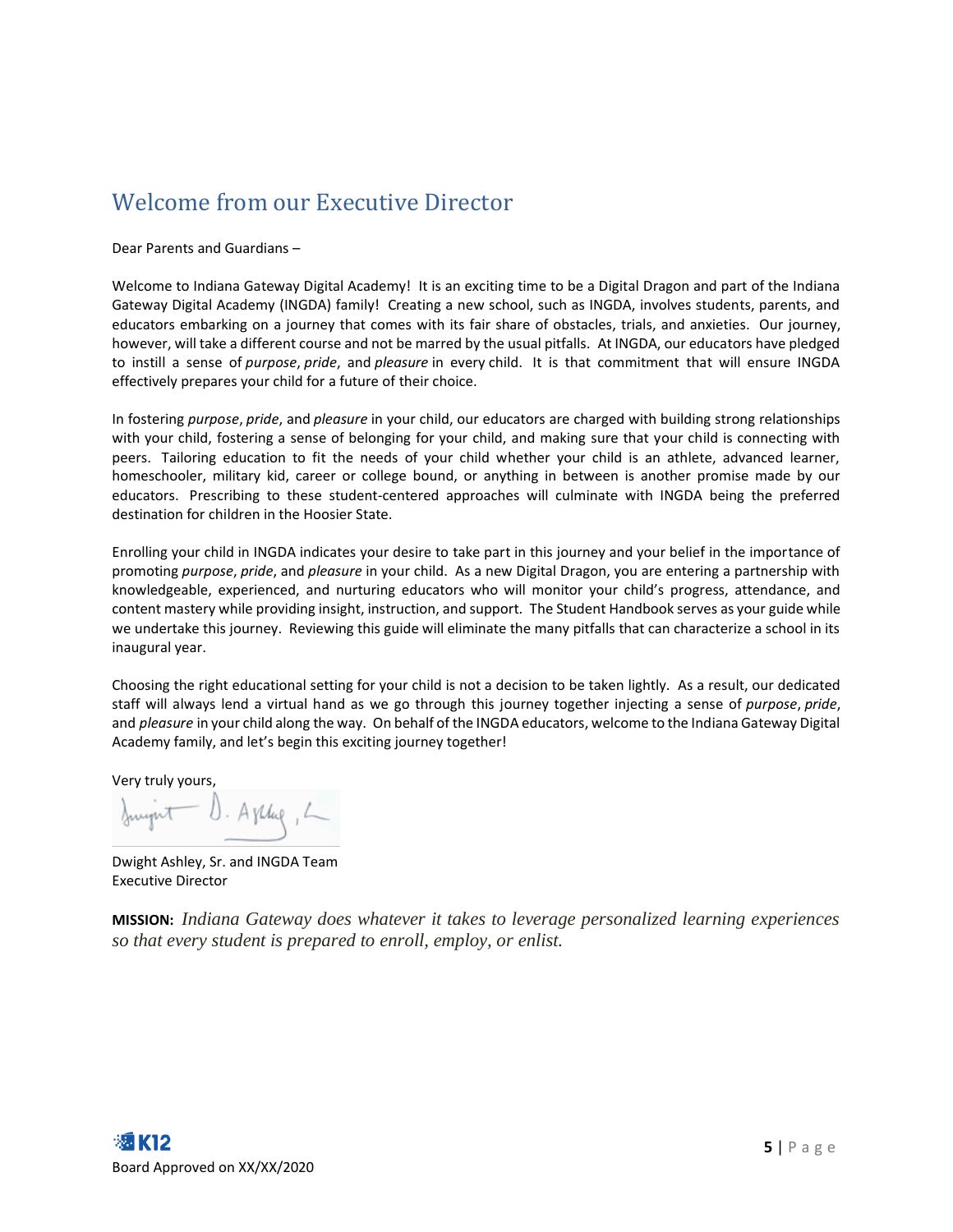### <span id="page-6-0"></span>Our Vision Statements

- *We believe that clearly defined, high academic standards lead to high academic achievement. It is our responsibility to provide the necessary resources to assure that every child is extended an opportunity to grow and succeed in the classroom, on the stage, and on the field.*
- *We believe that every child deserves an effective teacher in every classroom. In order to achieve this goal, our district is committed to ensuring that our standard for instruction is rigorous and our administrative teams are committed to providing the support necessary to achieve this goal.*
- *We believe that behind every successful school district there exists a strong community connection. These community partners provide the talent, the expertise, and the financial support for school improvement.*
- *We believe that the highest levels of academic, social and emotional growth for all students occur when schools are welcoming places, providing a nurturing learning environment that ensures physical and emotional safety.*
- *We believe that ethical values, including an appreciation of diversity, integrity, compassion, commitment, and responsibility, are integral to the learning process.*

### <span id="page-6-1"></span>Our Mission Statement

*Indiana Gateway does whatever it takes to leverage personalized learning experiences so that every student is prepared to enroll, employ, or enlist.*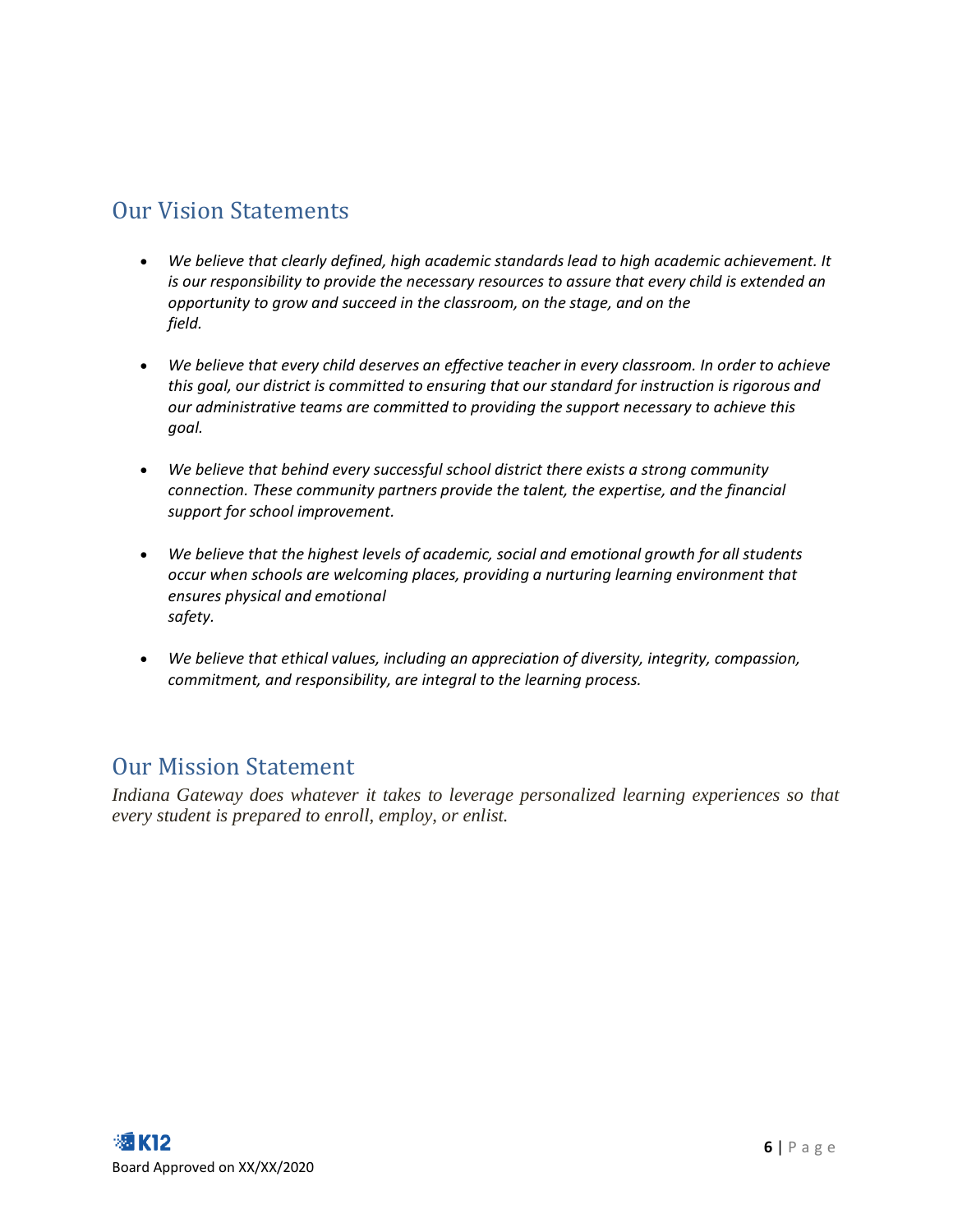### **Indiana Gateway Digital Academy**

### SCHOOL **CALENDAR**

### <span id="page-7-1"></span><span id="page-7-0"></span>Report Absence: [attendance@ingda.net](mailto:attendance@ingda.net)

INDIANA GATEWAY DIGITAL ACADEMY 200 ETTEL LANE CLARKSVILLE, IN 47129

### <span id="page-7-2"></span>Website: INGDA.K12.com

### <span id="page-7-3"></span>School Administration

| <b>EXECUTIVE DIRECTOR</b>         | DWIGHT ASHLEY, SR.     | 844-734-4437 EXT 1001                      |
|-----------------------------------|------------------------|--------------------------------------------|
| <b>OPERATIONS MANAGER</b>         | <b>KATIE WILCOX</b>    | 844-734-4437 EXT 1002                      |
| <b>SPECIAL PROGRAMS MANAGER</b>   | <b>JOEL SIENICKI</b>   | 844-743-4437 EXT                           |
| <b>TITLE IX COORDINATOR</b>       | JSIENICKI@K12.COM      |                                            |
| <b>ELEMENTARY PRINCIPAL</b>       | <b>SCOTT BRAUN</b>     | 844-734-4437 EXT. 1010                     |
| <b>MS/HS SCHOOL PRINCIPAL</b>     | <b>LISA RENDER</b>     | 844-734-4437 EXT. 1004                     |
| <b>MCKINNEY VENTO/FOSTER CARE</b> | <b>JACOB DIDION</b>    | 844-743-4437 EXT 2000                      |
| <b>LIASON</b>                     | JDIDION@INGDA.NET      |                                            |
| <b>TESTING COORDINATOR</b>        | <b>MEREDITH STASIK</b> | MSTASIK@K12.COM                            |
|                                   |                        |                                            |
| <b>ELL COORDINATOR</b>            | RACHAEL CARUSO         | RCARUSO@INGDA.NET                          |
| <b>COMMUNITY ENGAGEMENT</b>       | <b>TERESA HALLER</b>   | 844-743-4437 EXT 2021                      |
| <b>SPECIALIST</b>                 | THALLER@INGDA.NET      |                                            |
|                                   |                        | Press 2 at the prompt for the              |
|                                   | 1-866-512-2273         | following options:                         |
| <b>K12 CUSTOMER SUPPORT</b>       |                        | <b>Option 1: Materials Questions</b>       |
|                                   |                        | <b>Option 2: Technical (Equipment)</b>     |
|                                   |                        | Support                                    |
|                                   |                        | Option 3: Login Information and            |
|                                   |                        | <b>Online Systems Support</b>              |
|                                   |                        | <b>Option 4: Re-Registration Questions</b> |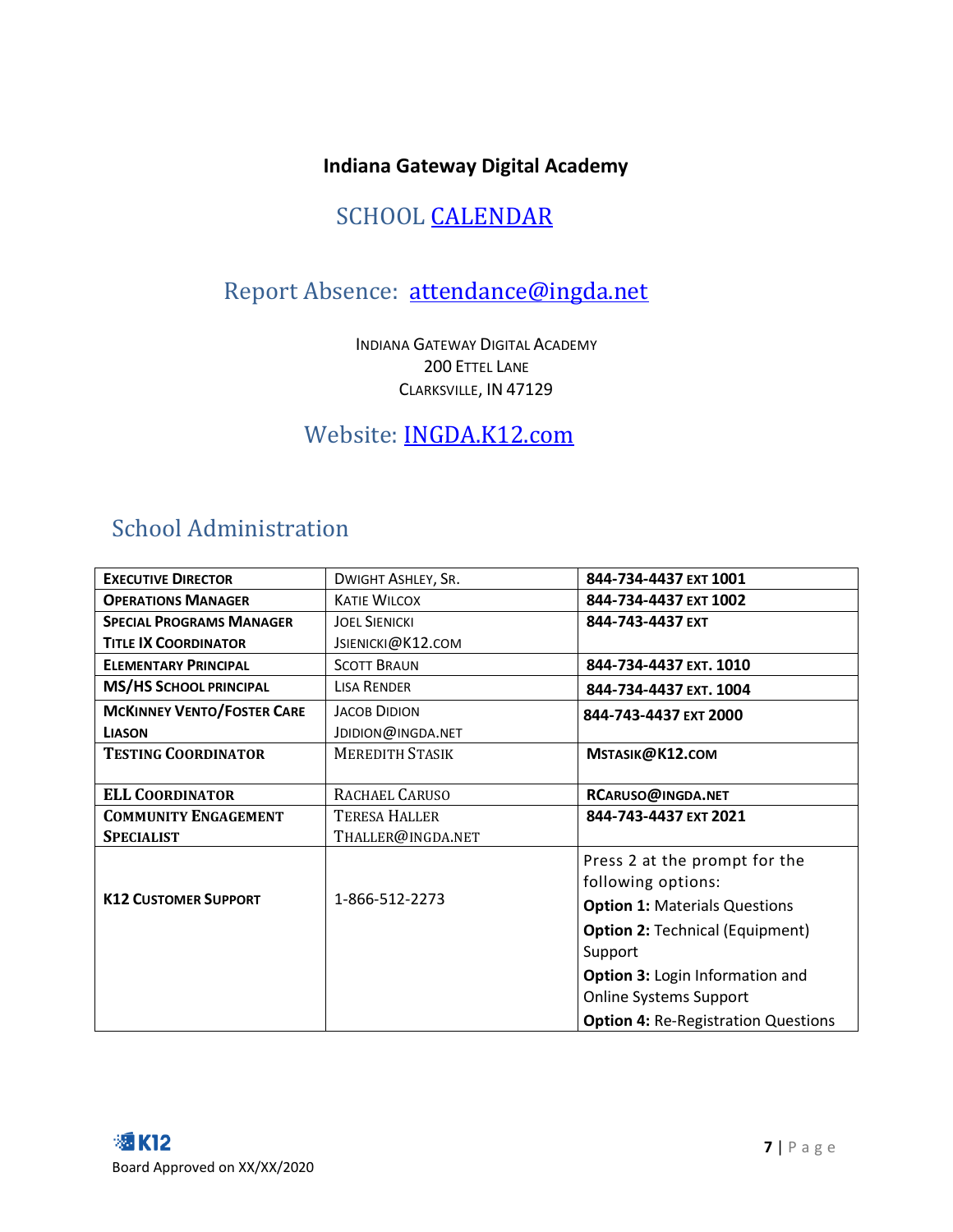### <span id="page-8-0"></span>Responsibilities and Rights of Students:

All students share with the administration and staff a responsibility to develop a safe learning environment within the School. Students shall have the following responsibilities and rights:

- To be on time and attend school daily;
- To put forth a conscientious effort in all school assignments;
- To have knowledge of and conform to school rules and regulations and applicable laws;
- To use appropriate speech refraining from indecent, obscene or foul language;
- To report incidents or activities that may threaten or disrupt the School to a staff member;
- To obtain a public-school education until the student reaches 21 years of age;
- Not to be excluded from public schools or from school privileges because the student is married, pregnant, has a disability, or is eligible for special education services and programs, or because of the student's race, gender, color religion, sexual orientation (known or perceived), or national origin;
- Not to be subject to corporal punishment;
- To be afforded discipline procedures as outlined in this document; and
- To request and receive interpretation and translation assistance for school-related matters if English is not the student's primary language.

### <span id="page-8-1"></span>Responsibilities and Rights of Families:

We are inclusive of and respectful of each child's family structure and do not limit to just parents or legal guardians and children in the home. For example, a family may also include new spouses and partners of parents, extended families (grandparents, aunts, uncles, cousins, etc.), step-relatives, or any other person a youth or family unit considers a family member. Families shall have the following responsibilities and rights:

- To ensure that their children between the ages of 5 and 21 enrolled at the School attend school regularly in accordance with the laws of the State of Indiana;
- To enroll their child in another school if he/she withdrawals from the School;
- To serve as the child's Learning Coach or delegate responsibilities to an appropriate adult;
- To present to the School administration any concern or complaint respectfully;
- To work with their child daily to ensure that student is completing assignments;
- To know the rules set forth in this document and to review the contents with their child(ren);
- To ensure that their child complies with all required testing and assessments, including but not limited to required state tests, scheduled by the School;
- To ensure that their child receives the periodic health examinations required by law;
- To receive regular official reports of their child's academic progress;
- To inspect, copy, and challenge according to the appropriate guidelines and applicable law any and all information contained in their child's records;
- To receive an explanation for the basis of any grade given by the teacher;
- To receive translations and/or interpretations of any written or verbal communications regarding their child and their child's education;
- To appeal disciplinary actions; and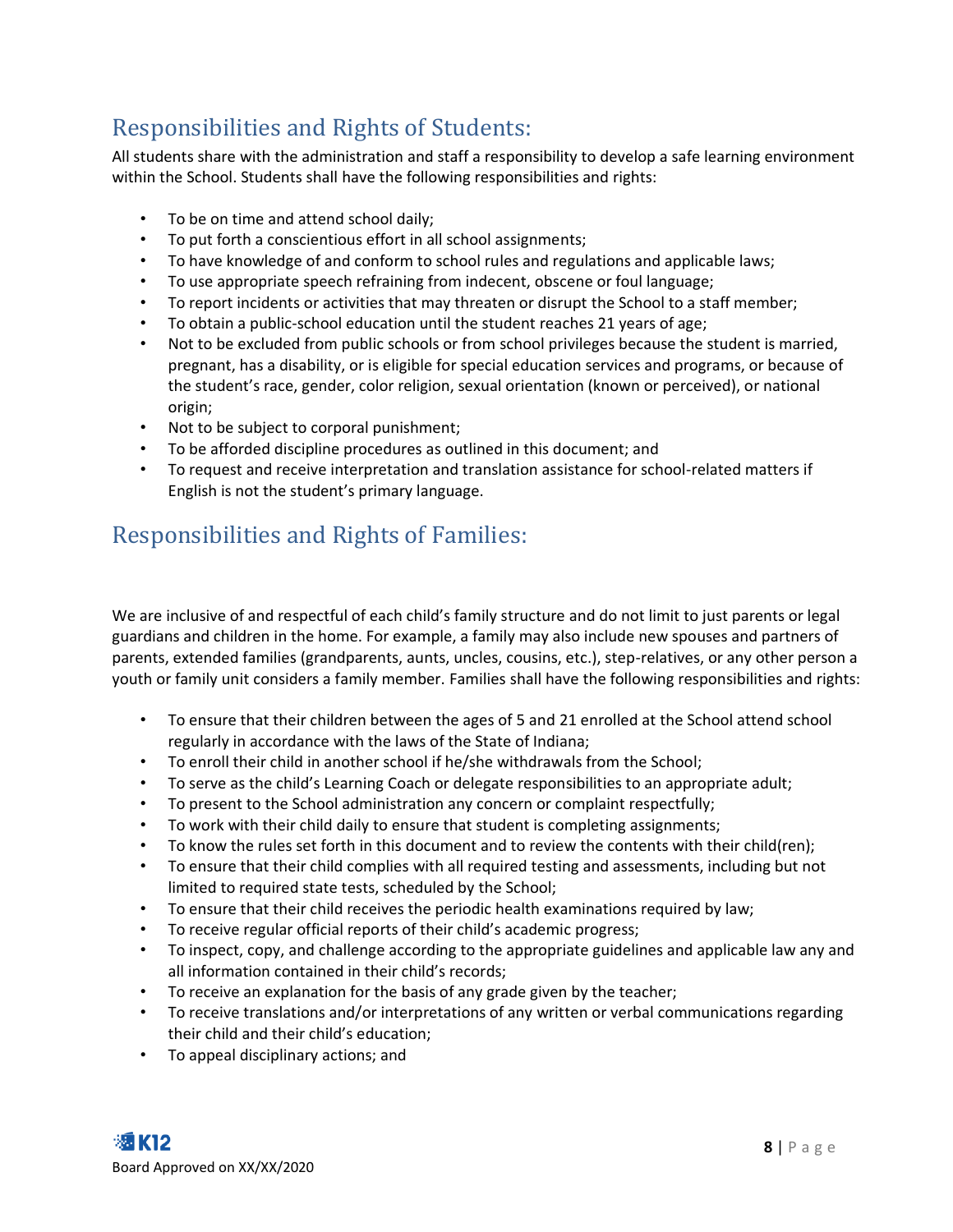• To receive a reasonable accommodation so that a disabled parent or guardian may have access to participate in his or her child's education, to the extent all parents are permitted to participate, upon request for such accommodation and proof of medical necessity.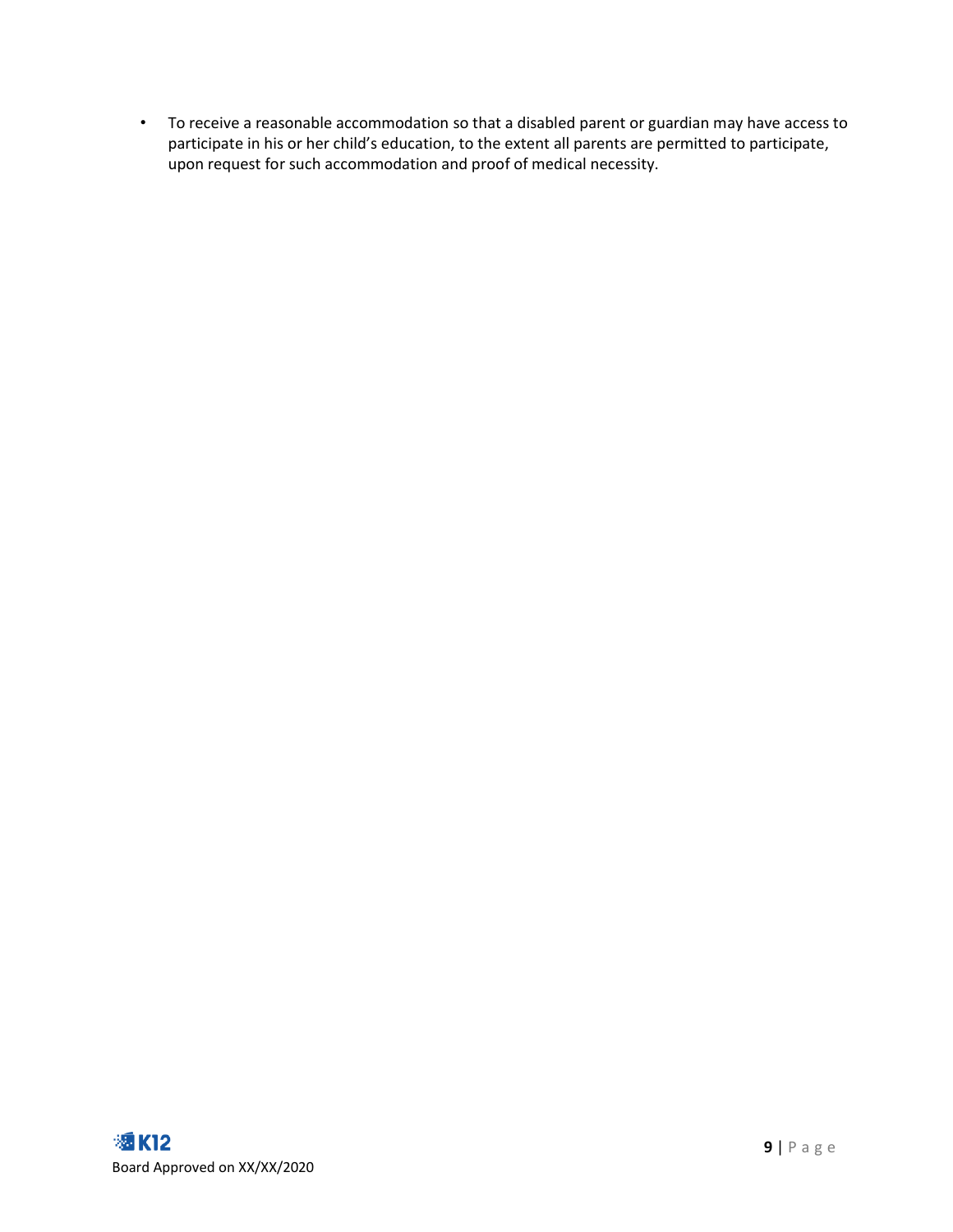### <span id="page-10-0"></span>Enrollment and Kindergarten Admission

Indiana Gateway Digital Academy does not enroll students who apply and fail to meet the minimum age as per Indiana compulsory attendance code. Each child entering kindergarten must have attained the age of five (5) on or before October 1. Each student enrolling in high school must be in their first, second or third year. As a public virtual program Indiana Gateway Digital Academy is required by IC 20-19-9-6 to verify a student's residence in Indiana prior to enrollment. One (1) Proof of Residency is a condition of enrollment for all students. Proof of Residency must contain the address or service address provided as the physical address during enrollment and be valid or current based on submission type listed below.

Property Deed **Rent of Mortgage Statement** Bank Statement **Property Tax Bill** Pay Stub Doctor or Hospital Bill Medicaid or Medicare Benefit Statement Document from US Government Office Current Vehicle Registration Current Vehicle Registration Signed Certified Letter Return Receipt Wireless Services Bill

#### **No Time Restraints Within 60 Days of Enrollment Approval**

Current Lease with Dates and Signatures Gas, Water, Electric, Sewage, Cable, Phone Bill

Indiana Gateway Digital Academy is also required to collect: a proof of age, evidence of custody (if appropriate) and proof of immunizations during enrollment or within 20 days of the student's school start date. Proper documentation will be needed to ensure continued enrollment by the 45<sup>th</sup> calendar day (Indiana Code 20-34-4-3). Indiana Gateway Digital Academy will communicate with families about what records are needed to make the enrollment complete. Students who qualify for rights under the McKinney Vento Act are under the direction of the Liaison for Homeless Children (Social Worker) regarding enrollment procedures and documentation.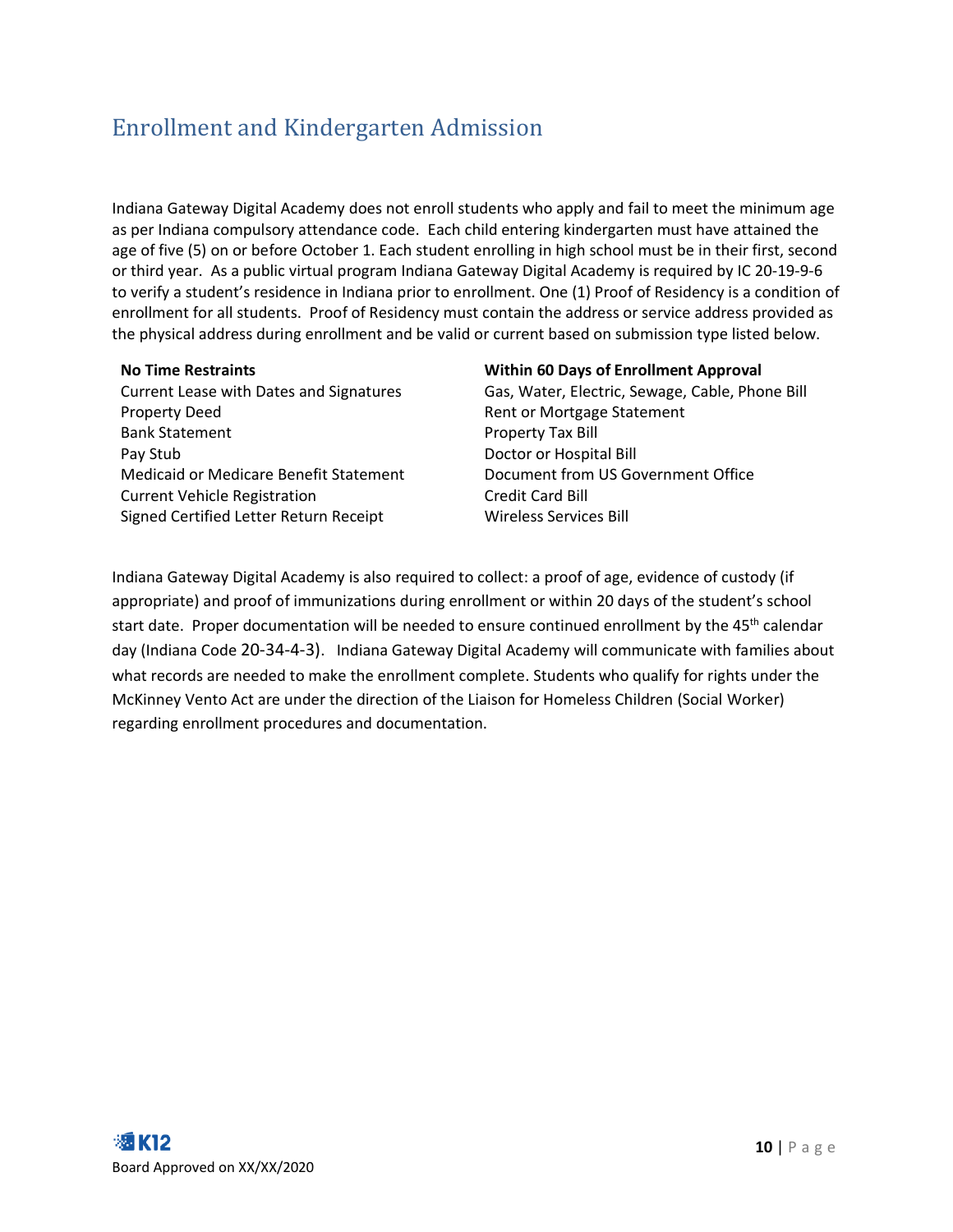### <span id="page-11-0"></span>Attendance and Engagement policy

#### <span id="page-11-1"></span>**Compulsory Attendance**

Indiana requires all children who are of school age to attend school. Any person having the care of a dependent who knowingly or intentionally deprives the dependent of education as required by law commits a violation of Indiana Code 35-46-1-4. If a parent or guardian neglects or refuses to send his or her child to school because of the child's illness or mental or physical incapacity, it is unlawful for the parent to fail or refuse to produce a certificate of the incapacity, if it is demanded. It is also unlawful for a parent to fail, neglect, or refuse to send his or her child to a public school unless the child is being provided with instruction equivalent to that given in the public school under Indiana Code 20-33-2. Indiana Gateway Digital Academy complies with these and all Indiana Laws pertaining to compulsory attendance including any amendments or changes made.

#### <span id="page-11-2"></span>**Attendance**

All students enrolled for the entire school year must attend 180 instructional days per school year. The total instructional days are prorated based on the student's start date. The daily amount of expected instructional time are: 5 hours for Kindergarten – 5th Grade and 6 hours for 6-12th Grade students.

Learning opportunities of instructional time include but are not limited to:

- interacting with the curriculum;
- progress made in the curriculum;
- assignment submissions;
- online Class Connect sessions attended;
- completion of internal assessments;
- and other offline resources.

Attendance is the combination of online, offline and supplemental learning instructional time. Attendance may also include unique situations such as students placed in therapy centers, alternative settings or programs. Daily attendance is verified by evidence of participation in instructional opportunities. An Attendance Orientation is provided to every student and Learning Coach each school year. Advisors provide attendance-related support throughout the school year.

#### <span id="page-11-3"></span>**Absences**

Indiana Gateway Digital Academy understand that there may be circumstances that require a student to not attend during a school day. Absences must be reported by the parent or legal guardian to be excused. The absence can be reported through written notification by emailing attendance@ingda.net or calling and leaving a voicemail on the attendance phone line at (844-743-4437, Opt 3).

Absences will be considered excused for legitimate reasons, including but not limited to:

- illness verified by note from parent/guardian;
- illness (physical, mental, maternity, etc.) verified by note from Physician's office or hospital;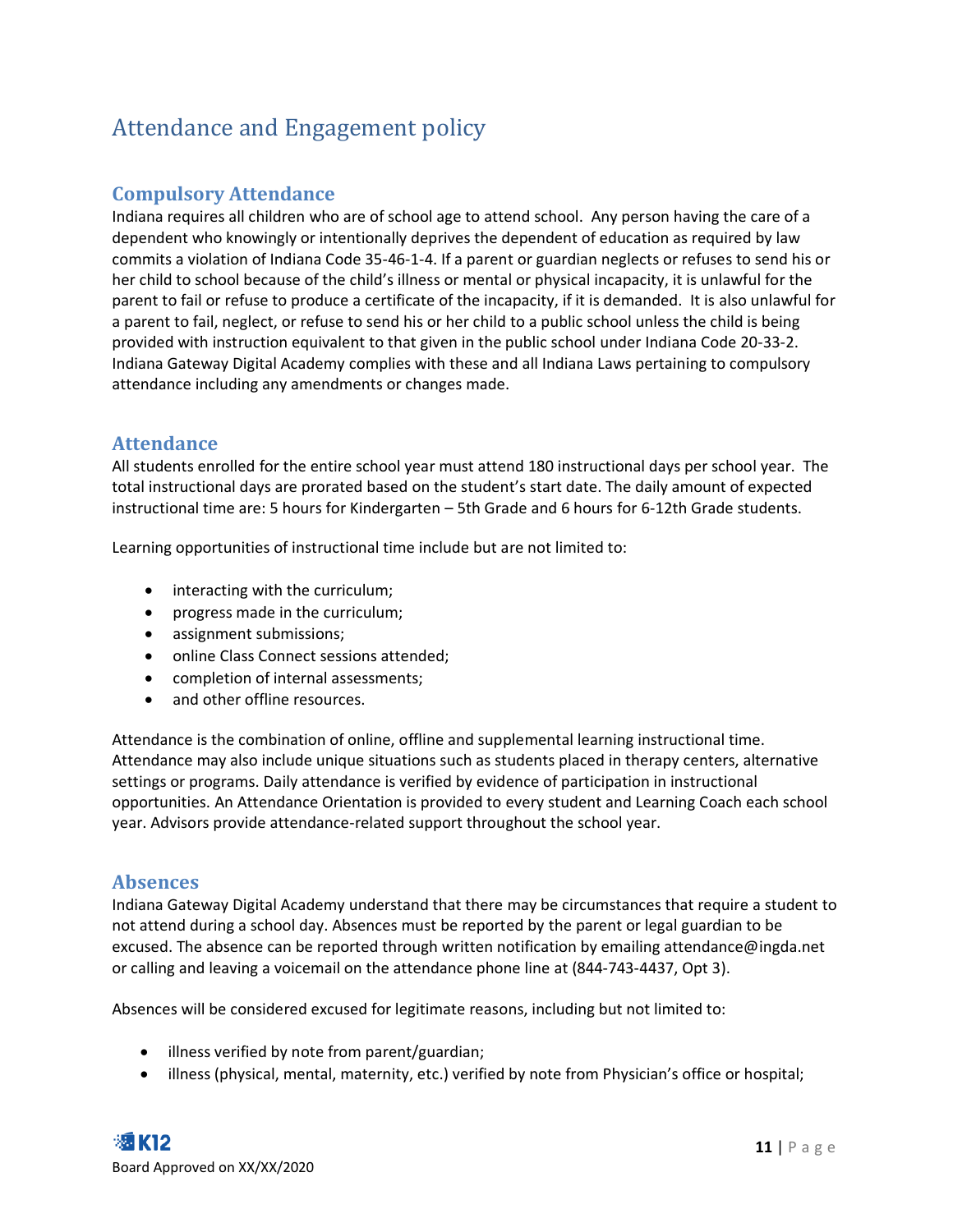- funeral and bereavement;
- religious holiday;
- military connected absences;
- state fair participation or any other reasons exempted by Indiana Code to be recorded as absent.

Absences due to illness exceeding more than three consecutive days may result in a request for a physician's note.

#### <span id="page-12-0"></span>**Truancy**

According to Indiana Code 20-20-8-8, Chronic Absenteeism is defined as being absent 18 or more days within a school year for any reason and Habitual Truancy is defined as being absent 10 days or more from school within a school year without being excused.

Students meeting the Habitual Truancy qualification must be withdrawn from Indiana Gateway Digital Academy Schools per IC 20-19-9-5. A student who is withdrawn pursuant to this policy may not be reenrolled for the school year in which the student is withdrawn per IC 20-24-7-13.

The Attendance Specialist provides specific interventions for students and families of students who become truant. Prior to a student reaching Habitual Truancy status, the school will establish a truancy conference. Notification of the conference date, time and location will be sent to the student's family through email and U.S. certified mail. The notice will clearly state that the student has failed to adhere to the attendance policy and required immediate intervention. The truancy conference team will seek to understand the unique situation of the student and family. The school will review information provided by the student's family and will determine if there is sufficient basis for an excused absence, in accordance with school policy.

If a student is withdrawn due to Habitual Truancy, Indiana Gateway Digital Academy will:

- Report the student to Child Protective Services with concerns of Education Neglect
- Report to the Indiana State Police Clearinghouse for missing children
- Call the local law enforcement agency to confirm child welfare
- Not allow the student to re-enroll for the remainder of the current school year

#### <span id="page-12-1"></span>**Attendance "Academic Earn-Back" Addendum for INGDA Middle and High School:**

Each Monday, the middle and high school Academic Administrator team will review an attendance summary report and compare it to student academic progress made in the D2L detail report to see if any student with 5 to 10 absences might qualify to academically earn back days in attendance. A decision on the number of days earned back will be made based on the lesson completion in each of the student's classes. A student may earn up to one day back for every class where the actual lesson completion is on track with the expected lesson completion based on the week of the semester.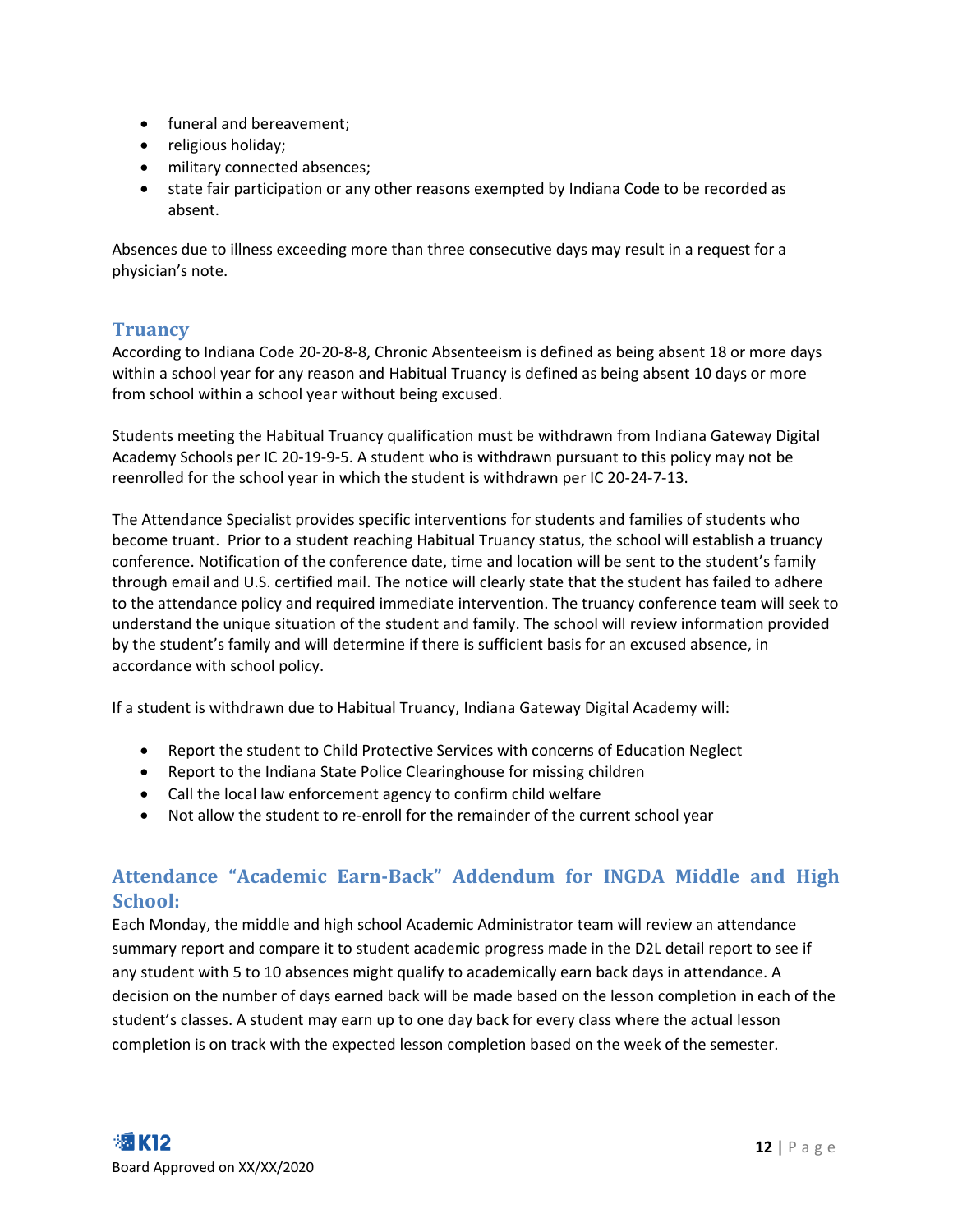#### <span id="page-13-0"></span>**Testing Attendance**

The School, an Indiana public school, must follow the rules and regulations set by the Indiana Department of Education (IDOE). According to IDOE, all students are required to participate in state testing. Being a part of the School means that some travel to a testing location may be required. We will work to minimize family inconvenience and appreciate your efforts on behalf of your child. Specific testing dates and locations will be published no later than two weeks prior to the testing window. The school cannot guarantee that a student's assigned teacher will be the test proctor. The school does attempt to assign teachers to testing sites where many of their students will be participating.

According to Indiana's Assessment Policies absence from mandatory state testing cannot be considered an excused absence. The Assessment Policy states: *Every student attending a public, charter, or accredited nonpublic school in Indiana must take the required Indiana assessments to graduate. Furthermore, it is a violation of Indiana's compulsory school attendance laws for a parent/guardian to refuse to send his or her child to school for the purpose of avoiding tests, including assessments (see IC 20-33-2).*

In accordance with state law, students refusing to attend state testing will be considered unexcused for the assigned testing day. Students who accumulate 10 unexcused absence are subject to mandatory withdraw under IC 20-19-9.

#### <span id="page-13-1"></span>**Engaged Students**

Students enrolled in the Indiana Gateway Digital Academy program shall maintain good standing regarding Attendance and Engagement by:

- Logging into the Online School (OLS) or Learning Management System (LMS) daily
- Attending all required Class Connect sessions
- Camera's on during Class Connect sessions
- Engaging during the required Class Connect sessions
- Attending scheduled conferences
- Attending in-person State mandated testing
- Completing diagnostic and formative assessments
- Actively communicating with school staff
- Responding to request for two-way communication within one school day
- Proactively communicating with the school regarding technical issues
- Proactively communicating with the school regarding excused absences

Engaged students participate in learning opportunities by working within the curriculum and offline resources. Each lesson requires approximately 60 minutes of instructional time. Learning opportunities of instructional time involve interacting with the curriculum, progress made in the curriculum, assignment submissions, online Class Connect sessions attended, completion of internal assessments, and other offline resources. If a teacher or academic advisor cannot see evidence of learning they will follow the attendance intervention procedures.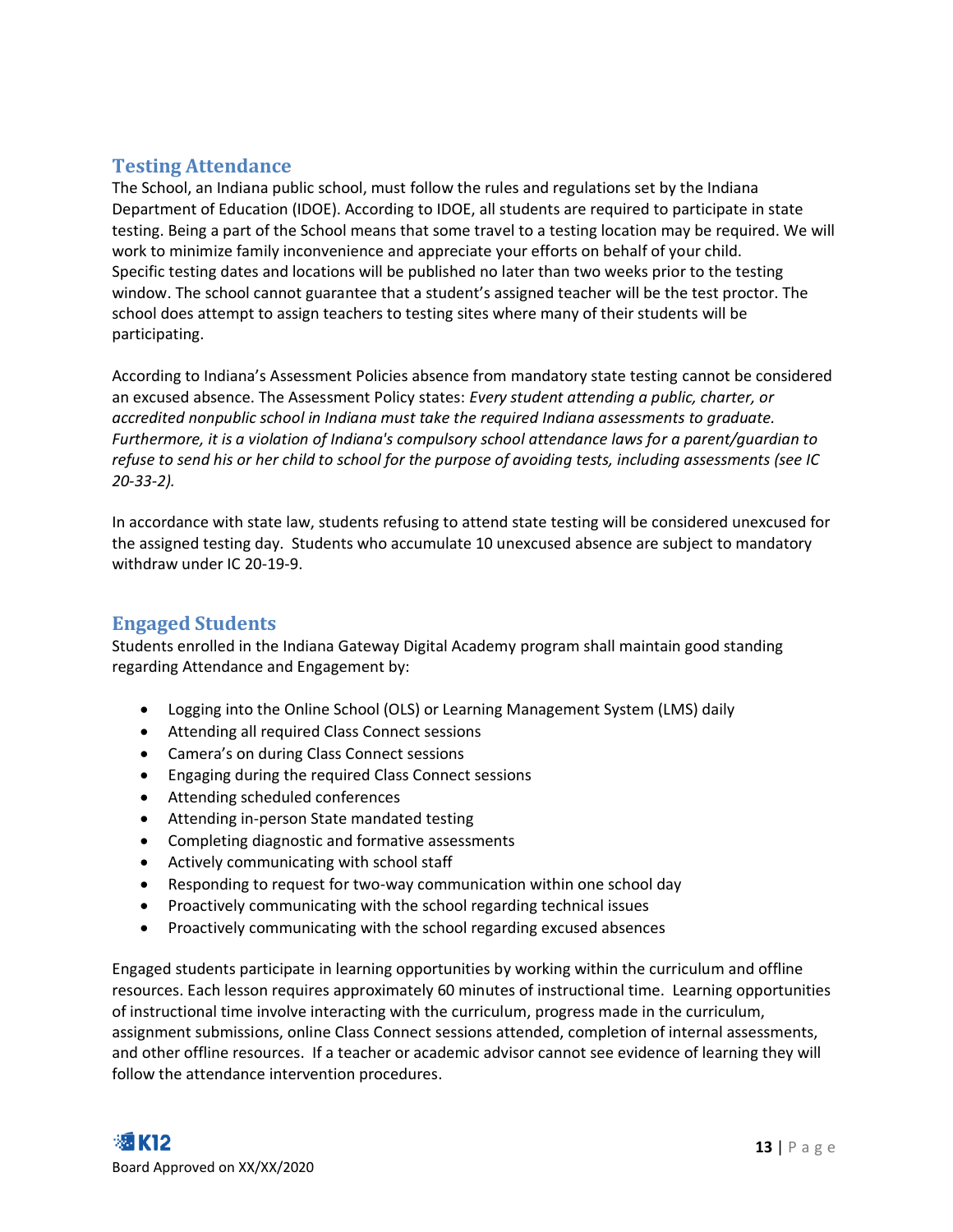#### <span id="page-14-0"></span>**Student and Family Support**

The Student Support Team identifies and supports non-engaged students allowing for students who need increased assistance with attendance, online schooling, work completion or life circumstances to have the opportunity to succeed in an online environment.

Students will receive interventions tailored to their needs and quantifying how they can regain good academic standing. Learning Coaches receive several attendance informational support sessions. Mediation phone calls are provided to students and Learning Coaches throughout the intervention process to receive guidance and assistance on daily goals and help regaining track status. Students who consistently show lack of ability to attend school in an online environment will receive increased support while enrolled at Indiana Gateway Digital Academy.

Utilizing these interventions allows for the school to maintain the flexibility that some students desire at Indiana Gateway Digital Academy while also ensuring that students are actively participating in school in a manner conducive to receiving a quality education

#### **STANDARDIZED TESTING**

#### <span id="page-14-1"></span>**School Based Assessments**

The School utilizes multiple assessment series throughout the year at various grade levels to determine the academic needs of the students. These assessments help the student and teacher understand how the student is learning and to measure academic growth over the course of the year. The goal is to provide an individual learning plan designed specifically for the student. All students will complete assessments at the beginning of the year or upon enrollment and throughout the school year. These assessments are required. These assessments are computer based and are often given in the home setting. The teacher will provide login information. It is very easy to use. The results will go directly to the teacher.

It is imperative that no assistance with answering the questions is given to the student during the assessments. The purpose of the tests is to provide the teacher with information on strengths as well as areas that need additional focus this school year. If the student receives academic assistance, the tests will not be valid. If the tests are not valid the teacher will have inaccurate information on the student's abilities. Please simply make sure your child finishes the tests carefully and completely.

As a school of choice, Indiana Gateway Digital Academy must show student performance and growth in order to provide a long lasting and secure school environment. Indiana chooses standardized testing as the primary way to demonstrate school health under Indiana Code 20-31-8-1 which states: The performance of a school's students on the statewide assessment program test and other assessments recommended by the department of education and approved by the state board are the primary and majority means of assessing a school's improvement.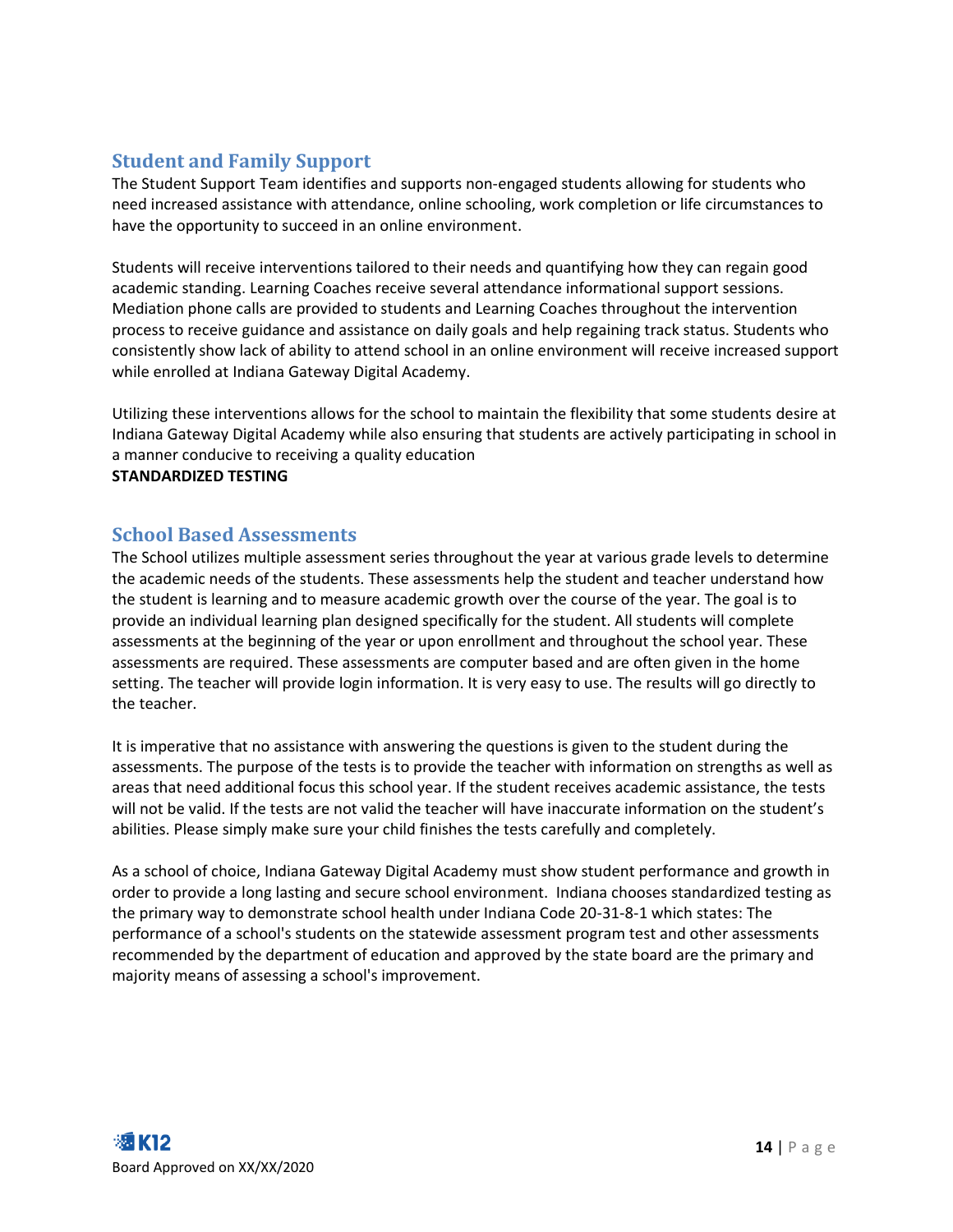### <span id="page-15-0"></span>Elementary School and the online learning System (OLS)

The Elementary teachers utilize the K12 curriculum to support students in achieving mastery on gradelevel state standards. Although the program is individualized, students are required to progress and to achieve one grade level per school year as specified by state law, which equates to approximately 3% of the curriculum per week, unless otherwise determined and in accordance with the Individuals with Disabilities Act (IDEA), Indiana Administrative Code 511 IAC 7-32 through 7-47, or Section 504 of the Rehabilitation Act of 1973.

Teachers will provide a list of assignments from the Online School that should be submitted directly to the teacher. This work will allow the teacher to give detailed feedback. It is important that students master and retain their work and not just work through assignments. If at any time it becomes clear that a student has not mastered work that is marked complete, the lessons may need to be reset again by the teacher. In addition, students should have their own student account and should not have access to teacher guides or answer keys.

Communication with the students' teachers is another key to our unique partnership. Families are not only encouraged to be involved, but they are also welcomed as partners. Students who ask for assistance from their teachers have shown greater success in this type of virtual model. To assure that students are meeting mastery students are expected to attend weekly Individual Learning Plan (ILP) meetings and daily Classroom Connect sessions. Students need to attend and interact with their teachers and other students during these sessions. Experience has taught us that students who become actively engaged with their teachers and other students achieve at a higher level.

Grades will be determined based on how students perform on teacher graded and computer scored activities within each course. Graded activities may include:

- online or paper-based worksheets and practice sets
- quizzes
- exams (e.g. Unit, Semester, Final)
- threaded-discussions
- essays, research papers, and other writing assignments
- presentations
- weekly constructed responses

Assignments will be teacher-graded or computer-graded, depending on the assignment. Teacher created assignments will have a due date determined by the teacher. If the student fails to turn in a teacher created assignment on time, the teacher may choose to deduct points from the assignment.

Students, Teachers, administrators and families have 24-7 access to grade information via course gradebooks.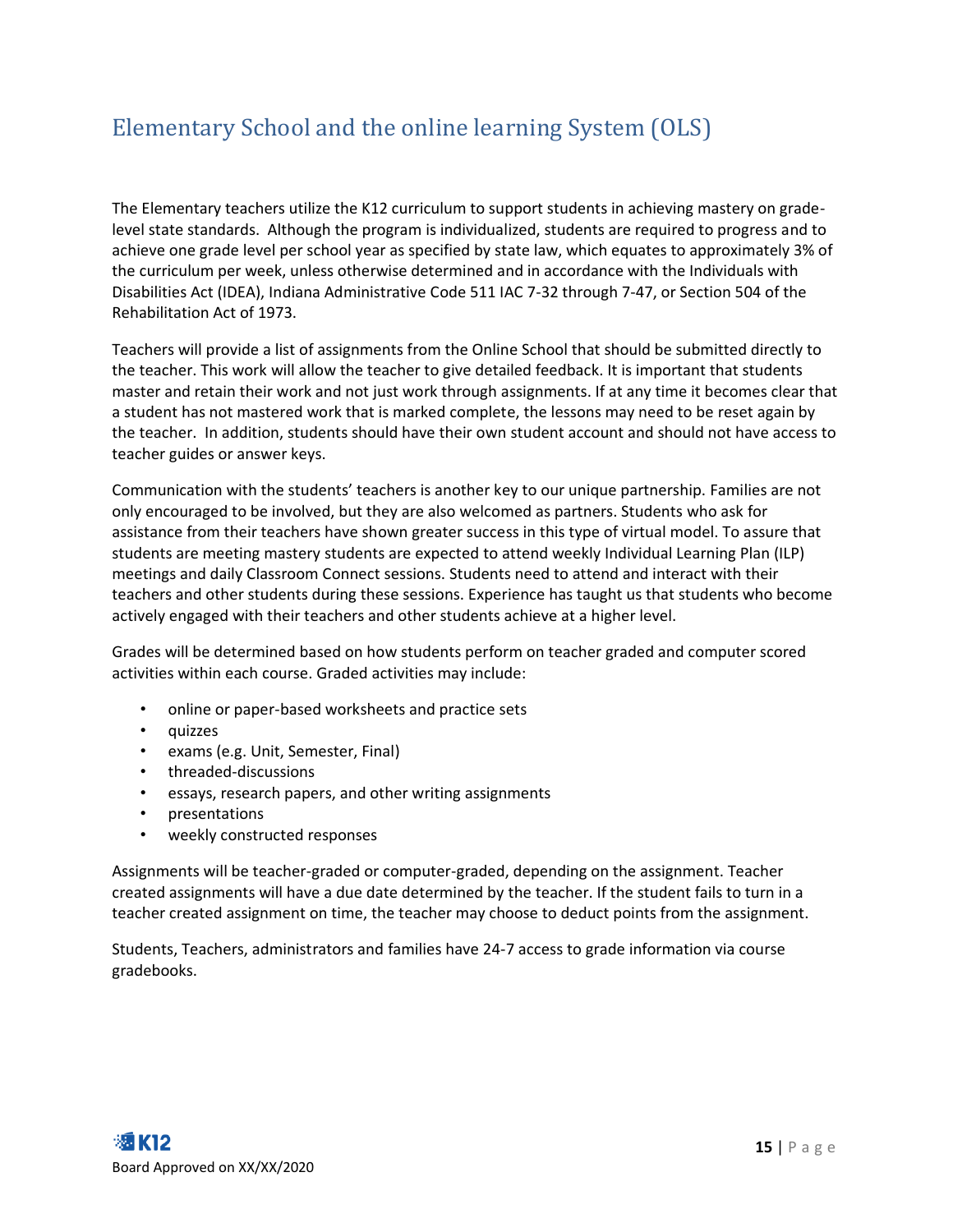#### <span id="page-16-0"></span>ELEMENTARY CLASS CONNECT EXPECTATIONS

Students are expected to:

- Arrive promptly at the scheduled time for the Class Connect session;
- Wait for whiteboard and microphone privileges which will be assigned at the discretion of the teacher.
- Only communicate regarding direct content of the lesson;
- Be respectful and courteous towards others at all times;
- Always participate and engage in the session (stepping away without the teacher's approval will count as an absence); and
- Log in to each session individually.
- Have their camera's on during class connect sessions

Please remember that individual teachers may have expectations that are specific to their classrooms. Families should remove their child from a Class Connect session if the student displays offensive behavior or is ill. If you must remove your child from a Class Connect session, please contact the teacher to discuss the situation.

Families should keep comments and questions specific to the lesson. Contact your child's teacher about other concerns by phone, e-mail or in person during office hours. Because the lessons are studentcentered, only students should be using the microphones during the sessions. Please refrain from coaching your child during Class Connect sessions. The goal of this instructional time is for your child to become an independent learner and critical thinker.

#### <span id="page-16-1"></span>**Elementary Grading Scale**

- A Excellent (90%-100%)
- B Good (80%-89%)
- C Satisfactory (70% 79%)
- D Passing, but much improvement needed (60% 69%)
- F Failure (below 59%)

### <span id="page-16-2"></span>Kindergarten Through Eighth Grade Level Retention

It is a serious consideration to retain a student in his/her present grade level. The decision to retain an Elementary or Middle School student will be made by a committee which consists of the teacher, student, learning coach, academic administrator, and other student service personnel after careful data analysis. The committee decision will be held to final approval by the Executive Director.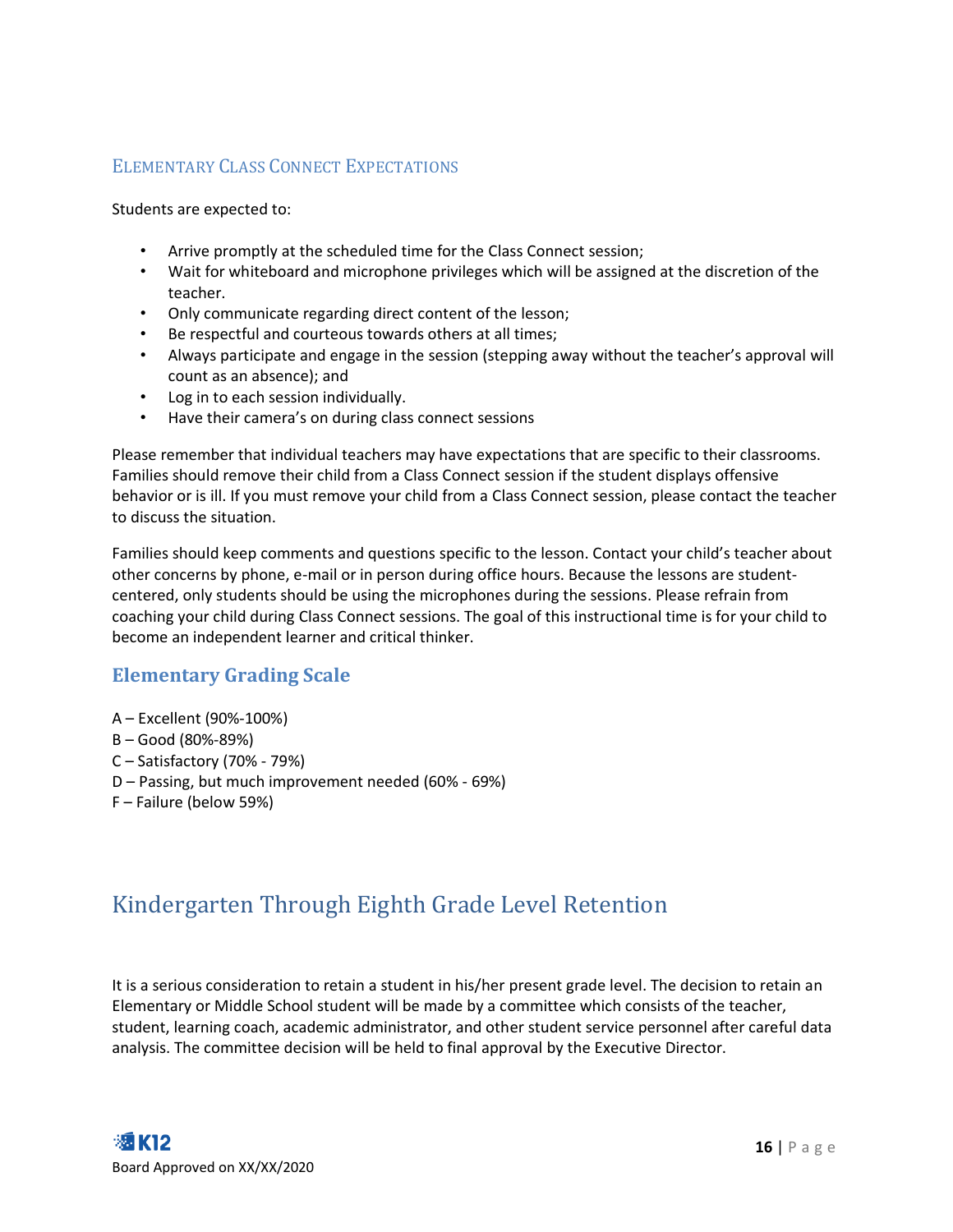## <span id="page-17-0"></span>Middle School and HIGH SCHOOL Online Management System (OMHS)

For students to achieve mastery middle and high school level courses, the instructional component relies heavily upon skilled subject-specific teachers who provide clearly defined, high-quality curriculum and instruction. Learning coaches are still crucial as motivators and coaches. However, students' academic success in high school will depend upon the student's level of engagement with the curriculum and interactions with teachers.

Every student has an expert teacher for each course. Teachers are state-certified in the subject area they teach and may be assisted by partner teachers or paraprofessionals who are experts in online instruction. Teachers set due dates for assignments, and then grade, provide feedback, and return assignments to students. Teachers answer student questions via e-mail and phone and hold live content instructional sessions. Teachers often provide one-on-one and small-group instruction to students who are experiencing difficulty with certain topics.

#### <span id="page-17-1"></span>**Students are required to:**

- attend daily virtual and asynchronous sessions;
- log in and complete the assigned coursework daily; (Coursework is differentiated as explained above. Logging in without doing the coursework may be considered truancy.)
- Have camera's on during class connect sessions
- communicate with teachers and other staff (K-mail, email, phone, etc.);
- follow course calendar and announcements;
- complete assignments on (or before) due dates;
- spend approximately one hour on course work per class daily;
- submit assignments on or before the due date directly to their teacher via the "drop- box" in each course;
- read teacher feedback and use it to improve their work on future assignments; and
- communicate directly with the teacher when they have any questions or problems related to the curriculum, or if they need a due date extension.

#### <span id="page-17-2"></span>**Learning Coaches are responsible for:**

- ensuring Internet connectivity and arranging transportation to and from, if applicable;
- transportation to and from mandatory state testing;
- completion of required Test Preparation programs such as Math Lab, English Lab, and USA test prep;
- reporting/resolution of any technical issues or missing materials;
- ensuring that students are completing required assignments daily and submitting assignments on time;
- assisting student with assignments, to the extent that they are comfortable doing so;
- ensuring that students take advantage of all of the resources available to them to succeed in school;
- communicating with teachers when a concern or need presents itself.

#### <span id="page-17-3"></span>**Course Assignments and Grading Procedures**

- Course assignments for the week are populated in the Class Plan on the preceding Friday.
- All assignments have due dates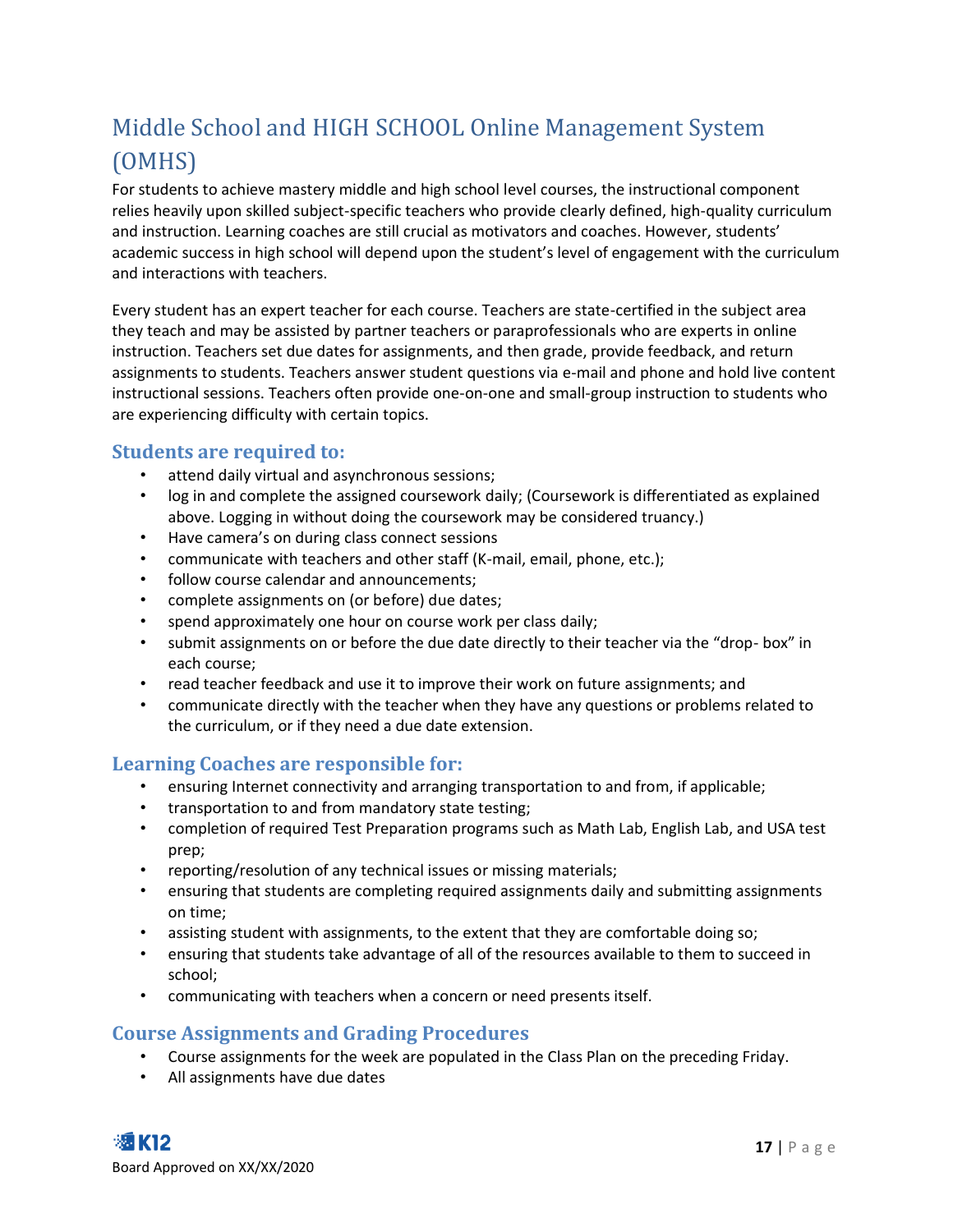- Grades are updated by teachers by the end of the day.
- Students may submit late work.
- Official progress reports are issued at the 9 and 18 week marks.

Teachers communicate directly with students and Learning Coaches regarding the student's progress and missing/late assignments. Special Education teachers ensure that students with Individualized Education Program (IEPs) receive the accommodations and adaptations required to ensure their success and compliance with their IEP.

#### <span id="page-18-0"></span>**Middle School Grading Scale**

| Percentage |        |
|------------|--------|
| А          | 94-100 |
| А-         | 90-93  |
| R+         | 87-89  |
| R          | 84-86  |
| B-         | 80-83  |
| C+         | 77-79  |
| C          | 74-76  |
| C-         | 70-73  |
| D+         | 67-69  |
| D          | 64-66  |
| D-         | 60-63  |
| F          | 0-59   |

### <span id="page-18-1"></span>High School promotion and Retention Policy

High school students are placed in "cohort" groups that begin on the first day of their freshman year. Indiana expects the majority of high school students to graduate in four years. To do so, students should earn a minimum of 10 credits per year for a total of 40 credits.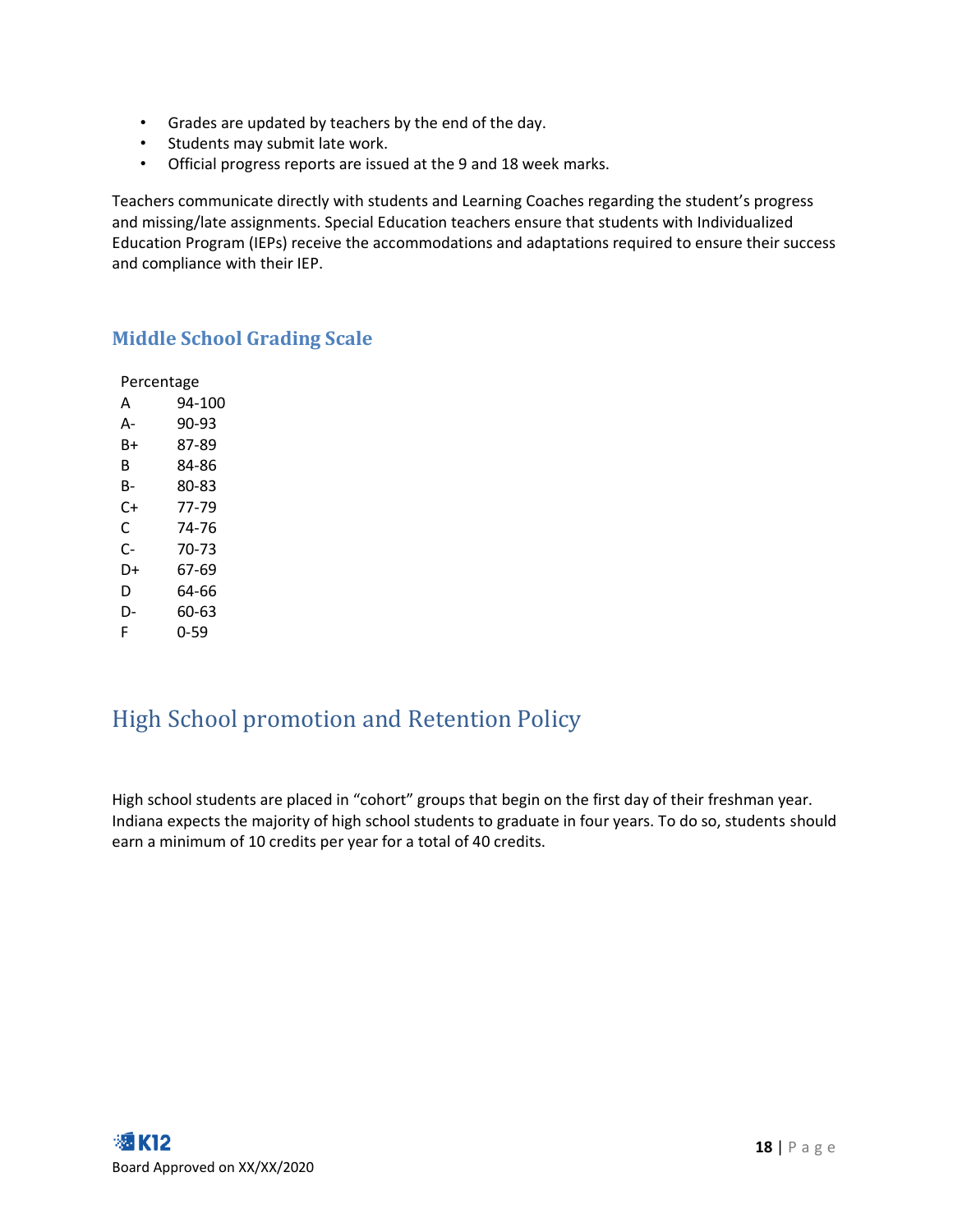#### <span id="page-19-0"></span>**Credits and Graduation Requirements**



**Effective beginning with students** who enter high school in 2014-15<br>school year (class of 2018).

| <b>Course and Credit Requirements</b>  |                                                                               |  |  |
|----------------------------------------|-------------------------------------------------------------------------------|--|--|
| English/Language                       | 8 Credits                                                                     |  |  |
| <b>Arts</b>                            | Including a balance of Literature, Composition and Speech                     |  |  |
| <b>Mathematics</b>                     | <b>6 Credits</b>                                                              |  |  |
|                                        | 2 Credits: Algebra 1                                                          |  |  |
|                                        | 2 Credits: Geometry                                                           |  |  |
|                                        | 2 Credits: Algebra 2                                                          |  |  |
|                                        | Students must take a math course or qualitative reasoning course each year in |  |  |
|                                        | high school                                                                   |  |  |
| <b>Science</b>                         | 6 Credits                                                                     |  |  |
|                                        | 2 Credits: Biology 1                                                          |  |  |
|                                        | 2 Credits: Chemistry 1 or Physics 1 or Integrated Chemistry-Physics           |  |  |
|                                        | 2 Credits: Any Core 40 Science Course                                         |  |  |
| <b>Social Studies</b>                  | 6 credits                                                                     |  |  |
|                                        | 2 Credits: U.S. History                                                       |  |  |
|                                        | 1 Credit: U.S. Government                                                     |  |  |
|                                        | 1 Credit: Economics                                                           |  |  |
|                                        | 2 Credits: World History/Civilization or Geography/History of the World       |  |  |
| <b>Directed Electives</b>              | 5 Credits                                                                     |  |  |
|                                        | <b>World Languages</b>                                                        |  |  |
|                                        | <b>Fine Arts</b>                                                              |  |  |
|                                        | <b>Career and Technical Education</b>                                         |  |  |
| <b>Physical</b>                        | 2 Credits                                                                     |  |  |
| <b>Education</b>                       |                                                                               |  |  |
| <b>Health and</b>                      | 1 Credit                                                                      |  |  |
| <b>Wellness</b>                        |                                                                               |  |  |
| <b>Electives</b>                       | <b>6 Credits</b>                                                              |  |  |
|                                        | College and Career Pathways Recommended                                       |  |  |
| <b>40 Total State Credits Required</b> |                                                                               |  |  |

#### <span id="page-19-1"></span>For the Core 40 with Academic Honors diploma, students must:

- Complete all requirements for Core 40.
- Earn 2 additional Core 40 math credits.
- Earn 6-8 Core 40 world language credits
	- (6 credits in one language or 4 credits each in two languages). Earn 2 Core 40 fine arts credits.
- Earn a grade of a "C" or better in courses that will count toward the diploma.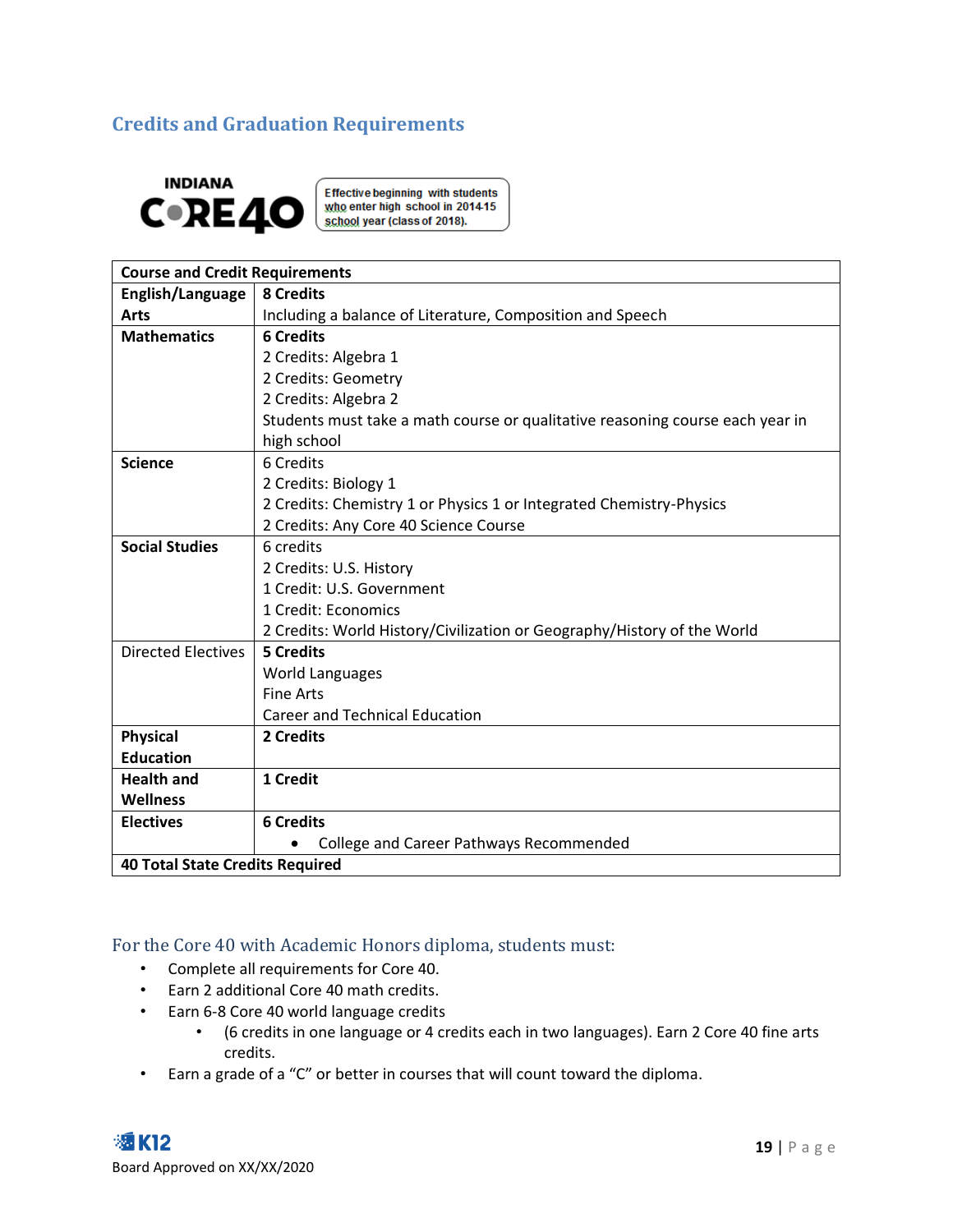- Have a grade point average of a "B" or better.
- Complete one of the following:
	- A. Earn 4 credits in 2 or more AP courses and take corresponding AP exams
	- B. Earn 6 verifiable transcript college credits in dual credit courses from the approved dual credit list.
	- C. Earn two of the following:
		- 1. A minimum of 3 verifiable transcript college credits from the approved dual credit list,
		- 2. 2 credits in AP courses and corresponding AP exams,
		- 3. 2 credits in IB standard level courses and corresponding IB exams.
	- D. Earn a combined score of 1750 or higher on the SAT critical reading, mathematics and writing sections and a minimum score of 530 on each
	- E. Earn an ACT composite score of 26 or higher and complete written section
	- F. Earn 4 credits in IB courses and take corresponding IB exams.

#### <span id="page-20-0"></span>For the Core 40 with Technical Honors diploma, students must:

- Complete all requirements for Core 40.
- Earn a grade of a "C" or better in courses that will count toward the diploma.
- Have a grade point average of a "B" or better.
- Earn 6 credits in the college and career preparation courses in a state-approved College & Career Pathway and one of the following:
	- 1. Pathway designated industry-based certification or credential, or
	- 2. Pathway dual credits from the approved dual credit list resulting in six (6) transcripted college credits
- Complete one of the following:
	- 1. Any one of the options (A-F) of the Core 40 with Academic Honors
	- 2. Earn the following scores or higher on WorkKeys: Reading for Information Level 6; Applied Mathematics – Level 6; Locating Information – Level 5
	- 3. Earn the following minimum score(s) on Accuplacer: Writing 80, Reading 90, and Math 75
	- 4. Earn the following minimum score(s) on Compass; Algebra 66, Writing 70, Reading 80

#### <span id="page-20-1"></span>**Grading Scale**

| Percentage |          |           | Dual Cr/College/AP Courses |      | <b>Regular Courses</b> |
|------------|----------|-----------|----------------------------|------|------------------------|
| A          | 94-100   | A         | 5.0                        | A    | 4.0                    |
| А-         | 90-93    | А-        | 4.7                        | A-   | 3.7                    |
| B+         | 87-89    | B+        | 4.3                        | $B+$ | 3.3                    |
| B          | 84-86    | B         | 4.0                        | B    | 3.0                    |
| B-         | 80-83    | <b>B-</b> | 3.7                        | B-   | 2.7                    |
| $C+$       | 77-79    | C+        | 3.3                        | C+   | 2.3                    |
| C          | 74-76    | C         | 3.0                        | C    | 2.0                    |
| $C-$       | 70-73    | $C-$      | 2.7                        | C-   | 1.7                    |
| D+         | 67-69    | D+        | 2.3                        | D+   | 1.3                    |
| D          | 64-66    | D         | 2.0                        | D    | 1.0                    |
| D-         | 60-63    | D-        | 1.7                        | D-   | 0.7                    |
| F          | $0 - 59$ | F         | 0                          | F    | 0                      |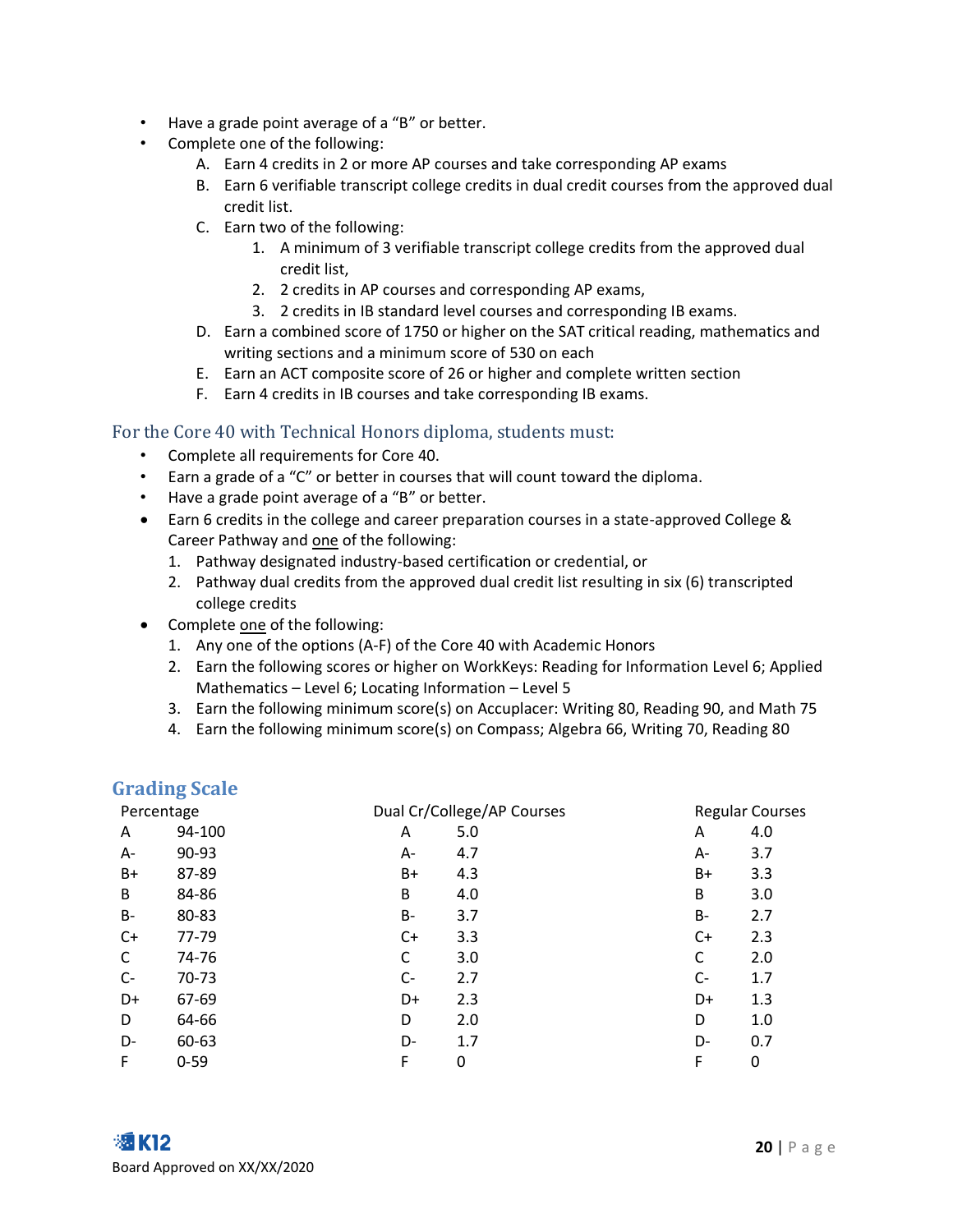#### <span id="page-21-0"></span>**Graduation Pathways**

Students in the Graduating Class of 2023 and Beyond must satisfy all of the following Graduation Pathway Requirements:

- 1. High School Diploma- Meet the statutorily defined diploma credit and curricular requirements.
- 2. Learn and Demonstrate Employability Skills (students must complete at least one of the following):
	- a. Project Based Learning Experience
	- b. Service Based Learning Experience
	- c. Work-Based Learning Experience
- 3. Post-Secondary Readiness Competencies (students must complete at least one of the following):
	- a. Honors Diploma: Fulfill all requirement of either Academic or Technical Honors Diploma
	- b. ACT or SAT with college ready benchmark scores as established by IDOE
	- c. ASVAB: Earn at least a minimum AFQT score to qualify for placement into one of the branches of the US military
	- d. State and Industry recognized credential or certification
	- e. State federal or industry apprenticeship
	- f. Career Technical Education Concentrator: must earn a C average in at least two nonduplicative advanced courses (courses beyond an introductory course) within a particular program or program of study
	- g. AP/IB/Dual Credit/Cambridge International courses or CLEP exams: Must earn a C average or higher in at least three courses
	- h. Locally created pathway that meets the framework from and earns the approval of the State Board of Education
- 4. IC 20-32-4-4.1 requires a student to attempt to achieve at least three (3) separate postsecondary readiness competencies in order to qualify for a waiver from the postsecondary readiness competency graduation requirement under pathways. Therefore, a student who does not attempt at least three (3) competencies will be ineligible to graduate with a waiver provided for under IC 20-32-4-4.1. Students who transferred during their senior year from a nonaccredited nonpublic school or an out of state school to a public school in Indiana need only attempt one postsecondary readiness competency to qualify for a waiver from the postsecondary readiness competency graduation requirement.

#### <span id="page-21-1"></span>**Dual Credit**

Dual credit courses permit a high school student the opportunity to earn both high school and college credits simultaneously. Dual credit courses can be taught by high school faculty, adjunct college faculty or college faculty in conjunction with K12 courses or as a stand-alone course option. Note: A PSAT, SAT, ACT, and/or an Accuplacer score may be required to determine whether a student qualifies to earn dual credit. If a student does not qualify for the dual credit, he/she may remain in the K12 high school course and earn HS credit.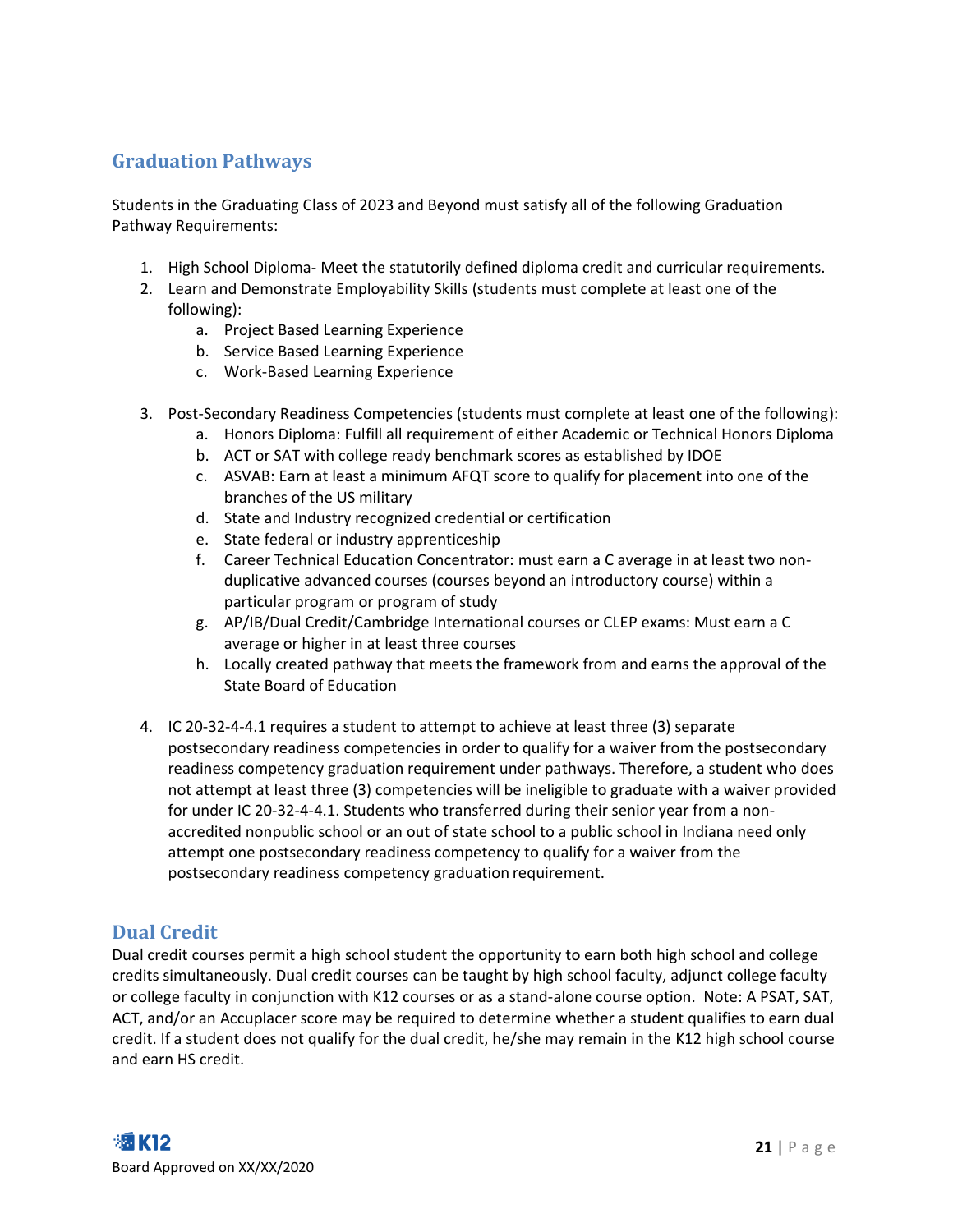#### <span id="page-22-0"></span>**Testing out of courses:**

Effective January 2011, the Indiana State Board of Education formally repealed the "seat time" requirement for awarding high school credit. Indiana Gateway Digital Academy may choose to award high school credits by "demonstration of proficiency" using an assessment or other collection of experiences that demonstrate mastery of the content standards of the course. "Credit" is now defined as a "demonstration of proficiency against the academic standards in a course that meets the following requirements: 1. The course is an approved course and complies with the approved course description. 2. For those courses for which Indiana academic standards are defined, the course is consistent with Indiana academic standards. 3. For those courses for which there is a Core 40 end of course assessment, the required proficiency is at or greater than that required to pass the assessment. Multiple credits may not be awarded for the same course unless the approved course description permits multiple credits to be awarded." 511 IAC 6-7.1-1. Students will receive a letter grade and 1 credit for the course based on the assessment data.

#### <span id="page-22-1"></span>**Credit Recovery Course:**

Notations referencing that credits were earned through an alternative education program, correspondence course, online course, etc. are not appropriate. If the course covers the Indiana Academic Standards

### <span id="page-22-2"></span>Multi-Tiered System of Support (MTSS)

The MTSS (Multi-Tiered System of Supports) process greatly increases the likelihood of improved student achievement by identifying struggling students at the earliest grade levels and providing them with additional instructional time and intensity during the school day. During the MTSS process, students are monitored often to ensure they are progressing, and when they are not, they receive additional learning opportunities. Learning Coaches will receive communication throughout the process. Additional information about the MTSS process can be found in the MTSS Manual.

### <span id="page-22-3"></span>IDEA - Individuals with Disabilities Education Act (IDEA)

#### <span id="page-22-4"></span>**Child find**

The 2007 Amendments to the Individuals with Disabilities Education Act (IDEA) mandate that every school district in the country develop a system to identify children (from birth through age 21), with disabilities, who live in that specific district. The School will make a concerted effort to identify, to locate and to evaluate children through 21 years of age who enroll and have a confirmed or suspected disability, in accordance with all federal regulations and state standards. In addition, it shall be the policy that children with disabilities, as well as their families, shall be provided with safeguards as required by law, throughout the identification, evaluation, and placement process and to provide these children with a free, appropriate, public education. For additional information contact the Administrator of Special Programs, Joel Sienicki, [jsienicki@K12.com.](mailto:jsienicki@K12.com)

#### <span id="page-22-5"></span>**McKinney-Vento Act**

INGDA will abide by all federal, state, and local statutes, policies, and guidelines for student enrollment and does not impose enrollment requirements that are inconsistent with these policies and guidelines.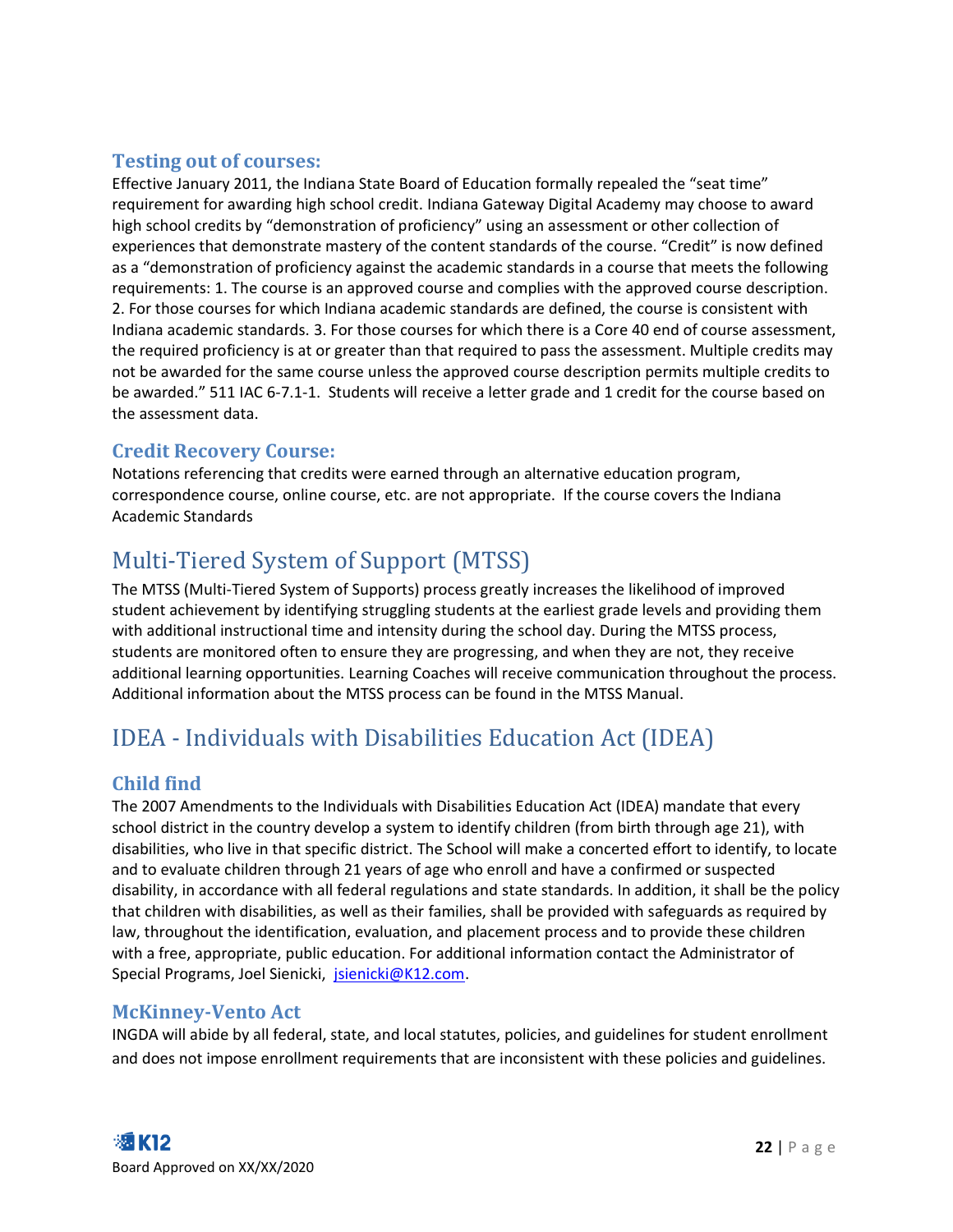These policies and guidelines include compliance with the McKinney-Vento Act regarding homeless students. Students who meet the definition of homeless shall not be barred from enrolling due to lack of required documents, contact information, definition, or dispute resolution.

#### *Subtitle VII-B of the McKinney-Vento Homeless Assistance Act (per Title IX, Part A of the Elementary and Secondary Education Act, as amended by the Every Student Succeeds Act) defines homeless as follows:*

#### <span id="page-23-0"></span>Definition :

The term "homeless children and youths"--

- 1. means individuals who lack a fixed, regular, and adequate nighttime residence (within the meaning of section 103(a)(1)); and
- 2. includes--
	- 1. children and youths who are sharing the housing of other persons due to loss of housing, economic hardship, or a similar reason; are living in motels, hotels, trailer parks, or camping grounds due to the lack of alternative adequate accommodations; are living in emergency or transitional shelters; or are abandoned in hospitals;
	- 2. children and youths who have a primary nighttime residence that is a public or private place not designed for or ordinarily used as a regular sleeping accommodation for human beings (within the meaning of section 103(a)(2)(C));
	- 3. children and youths who are living in cars, parks, public spaces, abandoned buildings, substandard housing, bus or train stations, or similar settings; and
	- 4. migratory children (as such term is defined in section 1309 of the Elementary and Secondary Education Act of 1965) who qualify as homeless for the purposes of this subtitle because the children are living in circumstances described in clauses (i) through (iii)

#### <span id="page-23-1"></span>Responsibilities of the School

With regard to Homeless children and youth designated under paragraph (1)(J)(ii) in the Federal McKinney-Vento Act, Indiana Gateway Digital Academy shall ensure that-

- homeless children and youth are identified by school personnel and through coordination activities with other entities and agencies;
- appoint a homeless student district liaison responsible for the coordination of services for such children;
- homeless students enrolled in Indiana Gateway Digital Academy will have a full and equal opportunity to succeed in curriculum;
- homeless children and youth and their families will receive educational services for which such families, children, and youths are eligible, Special Education and related services, and referrals to health care, mental health, dental, and other appropriate services;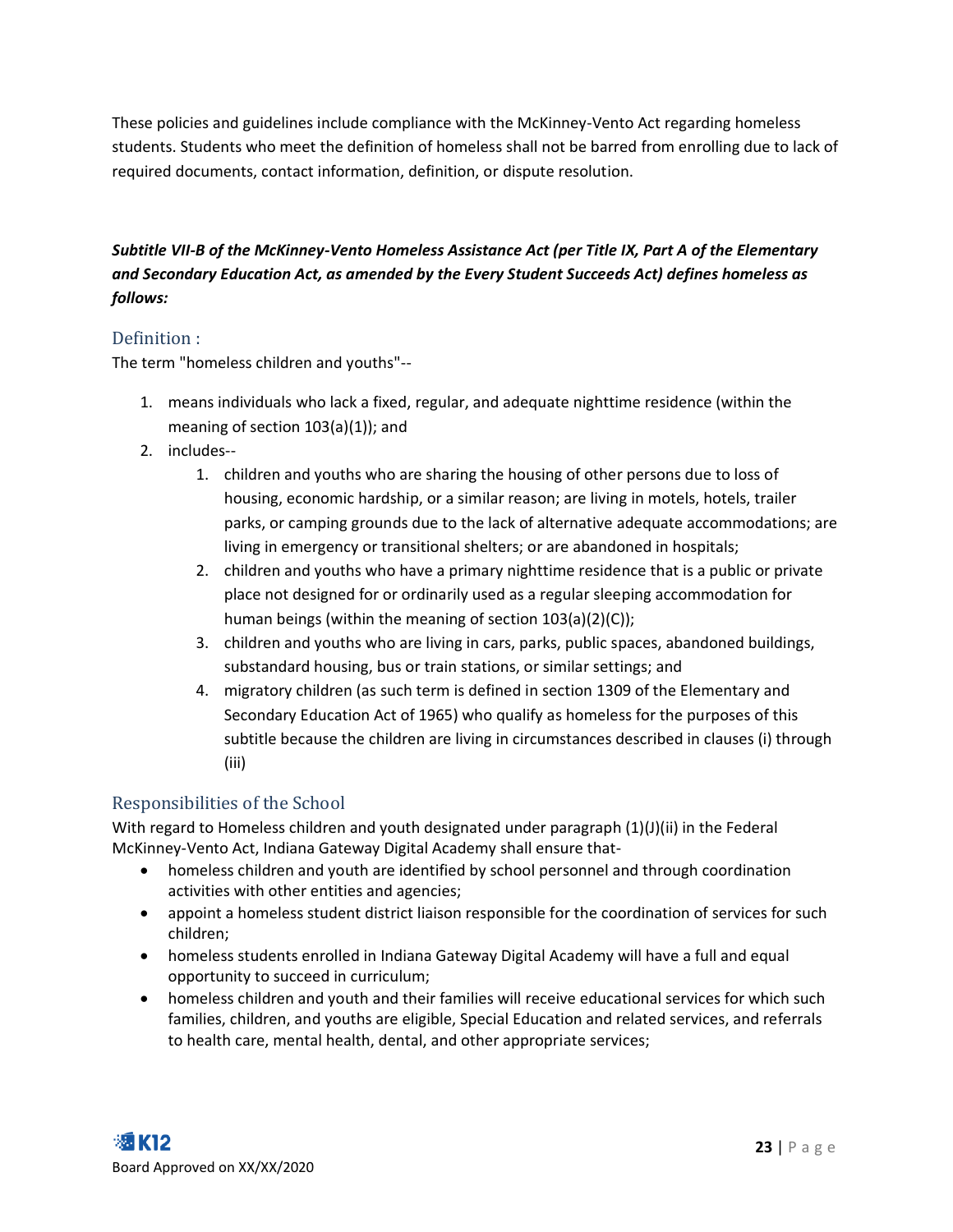- parents or guardians of homeless children and youth are informed of educational and related opportunities available to their children, and are provided with meaningful opportunities to participate in the education of their children;
- parents and guardians and unaccompanied youth are fully informed of all transportation services;
- enrollment disputes will be mediated in accordance with the requirements of the McKinney-Vento Act;
- public notice of educational rights of homeless students will be disseminated appropriately at the enrollment office and provided to families upon enrollment
- In meeting these responsibilities, Indiana Gateway Digital Academy will coordinate with homeless families in the following activities:
- the immediate enrollment in school and accessing school services;
- services for assistance in obtaining immunizations, medical records, residency, guardianship, and other documents if needed;
- providing special attention to the ensuring of enrollment and attendance of special programs of homeless students and unaccompanied youth not currently attending school;
- informing families, school personnel, and others regarding the rights of homeless children and youth through staff and parent development and by the dissemination of materials;
- working with school personnel to ensure that homeless children and youth are immediately enrolled in school pending resolution of disputes that might arise over school enrollment or placement;
- provide homeless children and youth with access to technology and proper materials to be successful in the adapted K12 curriculum;
- helping to coordinate access to academic services for homeless children and youth;
- collaborating with State Coordinators for the Education of Homeless Children and Youth
- implementing educational services for which the child or youth meets the eligibility criteria, such as services provided under Title I of the Elementary and Secondary Education Act of 1965, or similar State or local programs, educational programs for children with disabilities, and educational programs for students with limited English proficiency;
- determine the best interest of the child or youth by assisting in the enrollment or placement of their school of origin, by considering the views of such unaccompanied youth and providing them with notice on the right to appeal;
- provide professional development and awareness to Indiana Gateway Digital Academy personnel and service providers on the effects of short-term stays in shelter and other challenges associated with homelessness.

### <span id="page-24-0"></span>Special Education Services

The Special Education program meets the individual needs of students by using specially-designed instruction with a standards-based curriculum in the virtual environment. Frequent assessment of student progress is necessary. We deliver special education programming and related services to students at no cost to the parent or guardian. Students with disabilities needing special education must receive a free appropriate public education (FAPE). These services conform to the student's Individual Education Program (IEP). Please see the Special Education Policy/Procedure manual for more information.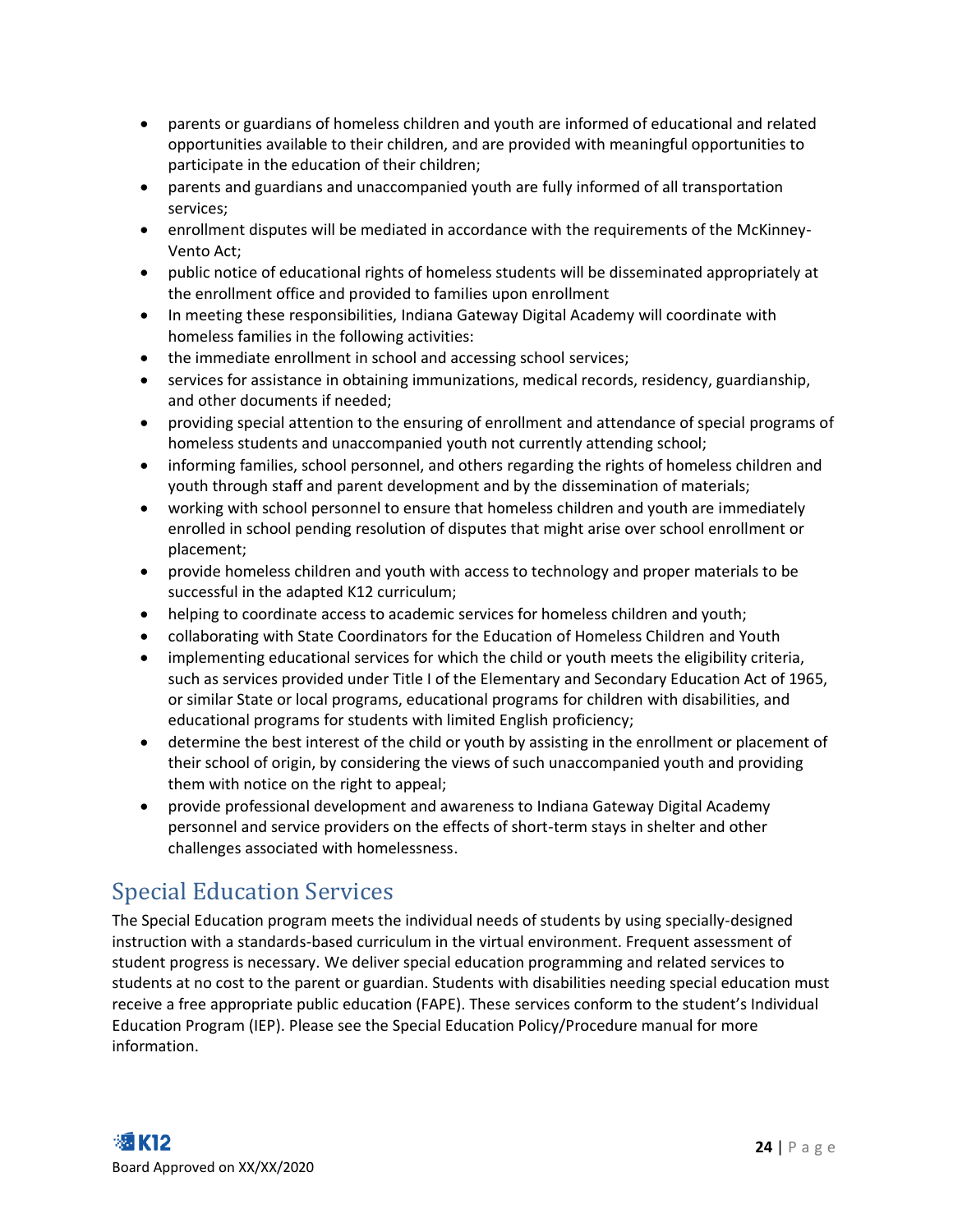#### <span id="page-25-0"></span>**Special Education Screening**

The School screens and evaluates children to determine eligibility for special education and related services. We undertake screening activities before referring most children for a multidisciplinary team evaluation. Screening activities consist of the following:

- on-going analysis of the child's response to instruction and performance on assessments
- periodic vision and hearing assessments and review of the results of physical examinations by school or private physicians as mandated by the Indiana Public School Code
- baseline assessment and analysis of the child's response to individualized academic or behavioral intervention over an extended period. Such intervention-based screening occurs when requested by the child's teacher, parents, or other concerned school personnel.

For information about the dates of various screening activities, please contact the School directly. Under IDEA parents and guardians have the right to request a special education evaluation. In compliance with this right Indiana Gateway Digital Academy will respond to any written/emailed request to evaluation with permission to evaluate or a written fact-based reason the school does not believe it is necessary within 10 days. Once the permission is granted to begin the evaluation the school will complete this process within 50 instructional days per Indiana Article 7.

#### <span id="page-25-1"></span>**Services by Disability**

Special Education services are collaborative teamwork among the parent, teachers, and therapists to provide a systematic problem-solving approach for a quality education to each student. All members of the School community believe that varied instructional practices and learning environments benefit all children. Services are provided to all students, across all disability categories in the least restrictive environment possible to meet the students' exceptional needs in alignment with state and federal requirements.

#### <span id="page-25-2"></span>**Seclusion and Restraint**

The school believes that behavioral interventions for children with disabilities must ensure the right to be treated with dignity and respect. All children with and without disabilities have the right to be free from physical or mental abuse, aversive behavioral interventions that compromise health and safety, and any physical restraint or seclusion imposed solely for purposes of discipline or convenience.

Seclusion or restraint shall not be used as routine school safety measures; that is, they shall not be implemented except in situations where a child's behavior or action poses imminent risk of injury and not as a routine strategy implemented to address instructional problems or inappropriate behavior (e.g., disrespect, noncompliance, insubordination, out of seat), as a means of coercion or retaliation, or as a convenience.

The Seclusion and Restraint plan ensures all students and staff are safe in school, and that students with disabilities who may have behavior crises are free from inappropriate use of seclusion or restraint. This plan includes all requirements listed in Indiana Code 20-20-40-13 and is available upon request.

#### <span id="page-25-3"></span>**504 Plan**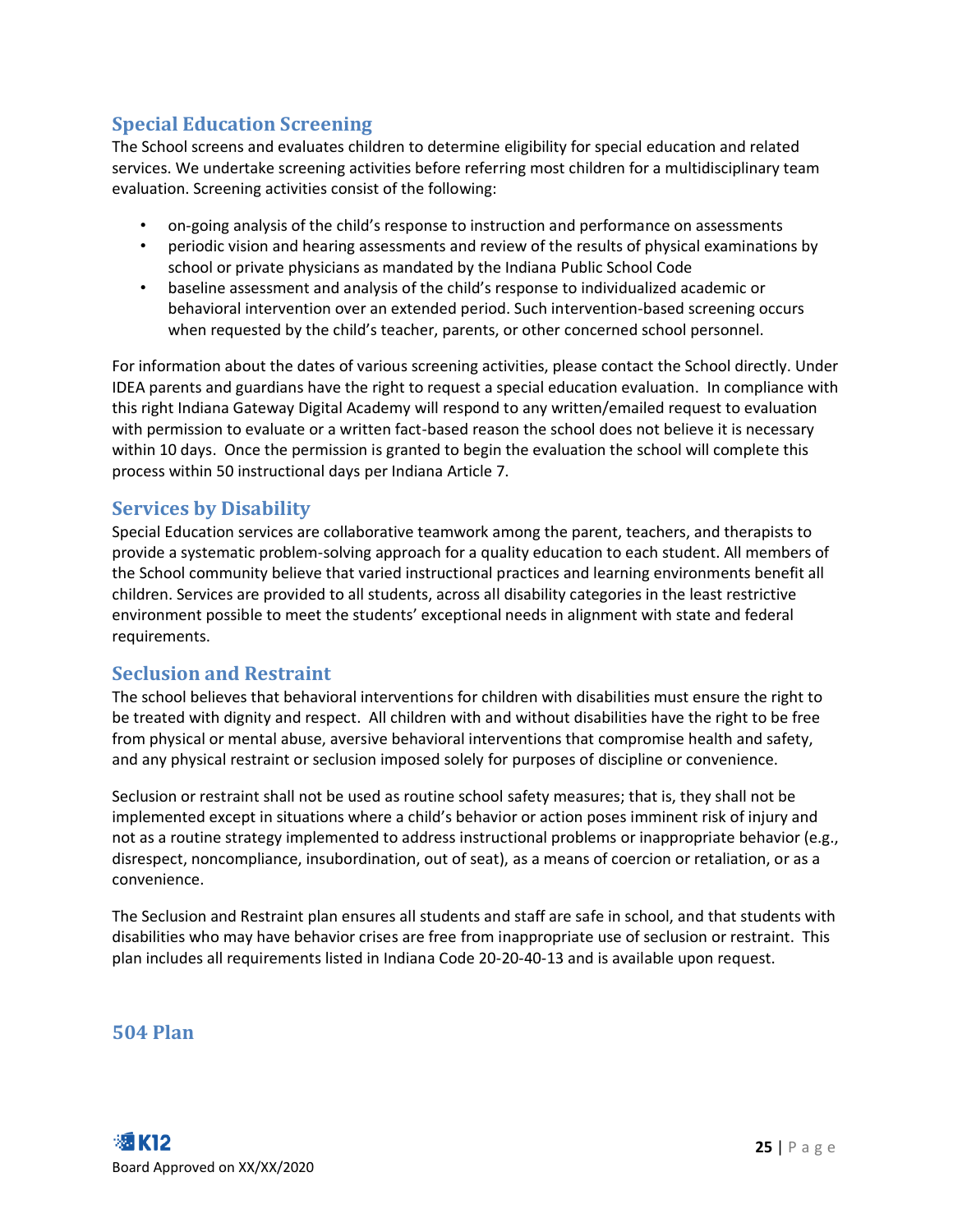Under Section 504 of the Federal Rehabilitation Act of 1973, and under the Federal Americans with Disabilities Amendment Act, some school-age children with disabilities who do not meet the eligibility criteria may nevertheless be eligible for special protections and for adaptations and accommodations in instruction, facilities, and activities. Children are entitled to such protections, adaptations, and accommodations if they have a documented mental or physical disability that substantially limits or prohibits participation in, or access to, an aspect of the School program. Please see the school's 504 manual for more details.

#### <span id="page-26-0"></span>**Military Children and Families**

There are many resources to support the Indiana Gateway Digital Academy children and families who are impacted by the deployment of family members serving in the military. For more information please contact the administration.

#### <span id="page-26-1"></span>**English Learners**

The goal of the English Learners (ELs) program is to support ELs students in attaining English language literacy (speaking, listening, reading and writing) so that they can become independent learners as they achieve academic success. For more information on the EL program please contact the administration.

#### <span id="page-26-2"></span>NON-DISCRIMINATION & ANTI-HARASSMENT STATEMENT & POLICY

Indiana Gateway Digital Academy does not discriminate on the basis of a protected class including but not limited to race, color, national origin, sex, age, religion, or disability in the programs or activities which it operates or the employment therein or admission thereto. Indiana Gateway Digital Academy strictly adheres to all non-discrimination and anti-harassment laws and does not tolerate acts of harassment.

Indiana Gateway Digital Academy is committed to providing a safe environment in which students can learn. Indiana Gateway Digital Academy shall maintain a nondiscriminatory environment protecting students from discrimination and harassment. Indiana Gateway Digital Academy encourages students, families, and staff to work together to prevent acts of harassment of any kind including bullying.

Harassment of students and staff members is prohibited at all academic, extra-curricular, and school sponsored activities. Indiana Gateway Digital Academy prohibits harassment in the school environment, whether or not the harassment initially occurred off school grounds or outside the Indiana Gateway Digital Academy's education programs or activities. The school environment includes school facilities, class connect sessions, and school-sponsored activities (such as extracurricular events or field trips).

Indiana Gateway Digital Academy complies with Title IX of the Education Amendments of 1972 ("Title IX"), 20 U.S.C. §1681 et seq., which is a Federal civil rights law that prohibits discrimination on the basis of sex in education programs and activities. All public and private elementary and secondary schools, school districts, colleges, and universities (hereinafter "schools") receiving any Federal funds must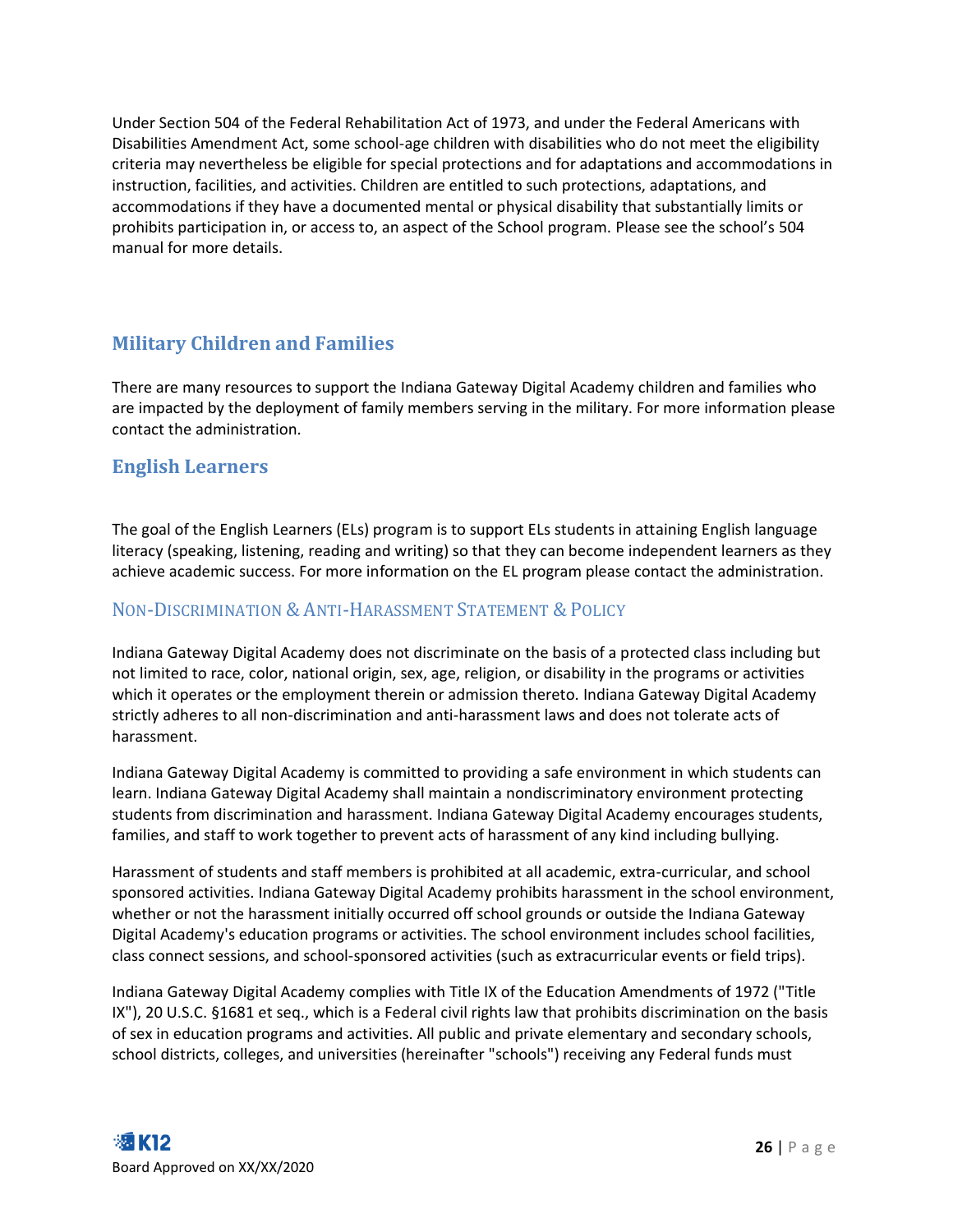comply with Title IX. Under Title IX, discrimination on the basis of sex can include sexual harassment or sexual violence, such as rape, sexual assault, sexual battery, and sexual coercion.

This policy also prohibits discrimination as defined by Title VI of the Civil Rights Act of 1964 and Section 504 of the Rehabilitation Act of 1973.

Complaints or questions regarding Title IX and sexual discrimination or harassment should be directed to the Indiana Gateway Digital Academy Title IX Coordinator: Joel Sienicki

Indiana Gateway Digital Academy c/o Joel Sienicki 200 Ettel Lane Clarksville, IN 47129

#### <span id="page-27-0"></span>**Complaint Process**

Staff and administration recognize that life at school does not always run smoothly. As problems arise, school personnel and families must collaborate to seek solutions. The Indiana Gateway Digital Academy staff also realizes that families and students do not always know what to do or where to seek out answers. Families often give up and become frustrated if problems remain unsolved. The School is interested in achieving and fostering student/family satisfaction. The following procedure ensures that student/family grievances are addressed fairly by the appropriate people in a timely manner.

Complaint Response/Due Process Procedure:

The student and family should address in writing any concern or grievance to the Principal/Administrator. The Principal/Administrator responds within ten (10) working days. If the concern or grievance is not resolved, the parent(s), custodian(s), or legal guardian(s) may, within ten (10) working days of the response, request a meeting (via phone or in person) with the Head of School to discuss the concern or grievance. The meeting request must be in writing. The Head of School shall investigate and respond within ten (10) working days. If the family's concern is not resolved at the meeting with the Head of School, the family may file a complaint with the Indiana Gateway Digital Academy Board of Education.

#### <span id="page-27-1"></span>**Objectionable Content**

Indiana Gateway Digital Academy recognizes that a course of study or certain instructional materials may contain content and/or activities that some parents may find objectionable. If after careful, personal review of the program lessons and/or materials, a parent indicates to the school that either the content or activities conflicts with his/her religious beliefs or value system, the school will honor a written request for his/her child to be excused from a particular class for specified reasons. The student, however, will not be excused from participating in the course and will be provided alternative learning activities during times of such parent-requested absences.

### <span id="page-27-2"></span>Special Interest Student Clubs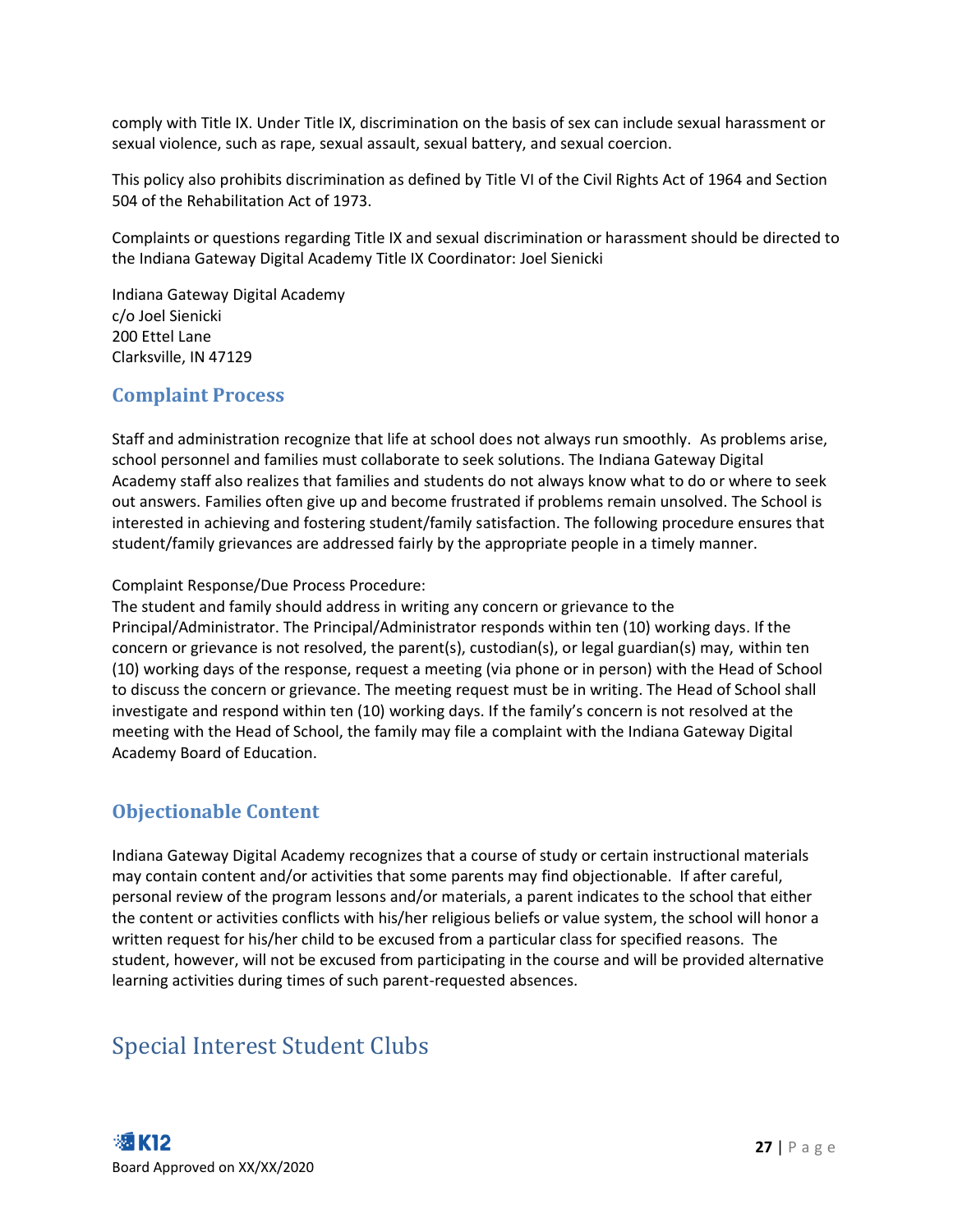Student Clubs will be offered to all students, in order to enhance their complete educational experience at Indiana Gateway Digital Academy. Clubs facilitate student socialization, community and in some cases, service. Clubs are sponsored by Indiana Gateway Digital Academy teachers who welcome parent/guardian participation, as well. Teachers will provide a more detailed list along with contact information, as the school year progresses. More clubs may be added as interests arise. Suggestions are always welcomed. Any materials or supplies (outside of supplied curriculum) needed for the clubs are the responsibility of the family; neither K12 nor Indiana Gateway Digital Academy will provide these materials or supplies.

School-based clubs hosted during the school day or within school platforms must have a teacher sponsor; however, non-sponsored student-led events, meetings, or forums will not be restricted based on religious, racial, gender or other basis unless said meetings are determined to cause potential significant disruption to the school day.

### <span id="page-28-0"></span>School Sponsored Events

Teachers arrange a variety of special gatherings for students and families on occasion through the school year. Attendance is not required. However, these special gatherings provide wonderful opportunities to meet teachers, make new friends, and to talk with fellow families about school. Families may be responsible for the cost of transportation and any other fees, but many activities are free or cost very little. The fees are often negotiated and reduced for our school. Time spent on a field trip counts as attendance in the related subject. For example, a trip to a science museum can count as attendance time in science. All gatherings/notices are posted on the online calendar of events. Any student may attend any outing he or she wishes by submitting an RSVP, if required, to the teacher listed in the outing information. Legal Guardian, or adults whom they specify, are responsible for supervising children at all times during an outing and should remain on the property the entire time of the event. Siblings and friends are welcome to attend as well. All attending children must bring a signed (by legal guardian) and completed Liability Release Agreement.

All students are expected to wear clothing that is appropriate for school. Clothing that distracts students, disrupts the educational process or poses a health or safety threat to anyone is not acceptable in our school. Families may contact the school if further information is needed.

The school recognizes that students attending the school gatherings may require medication for various reasons. Families are encouraged to administer medications outside the hours of school gatherings, if possible. Legal Guardian shall assume full responsibility for the care of this part of their child's health while attending school gatherings.

### <span id="page-28-1"></span>Student Transportation

Students are expected to have prearranged transportation before and after school events and are expected to be picked up within 15 minutes of the end of the event.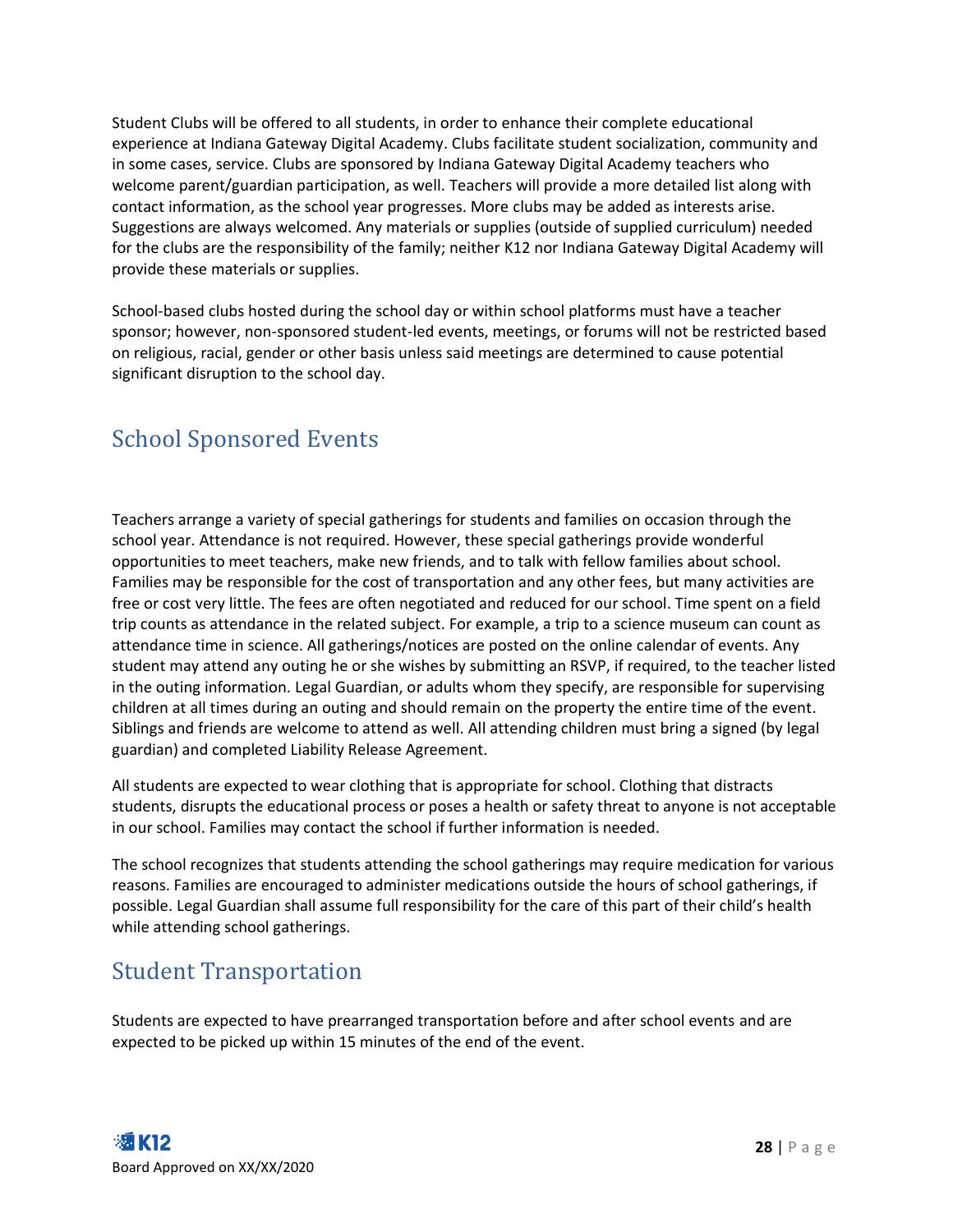Families are responsible for arranging and the cost of transportation. Any student who is not able to attend a school event due to financial concerns is encouraged to reach out to the Homeroom Advisor. Fees are often negotiated and reduced for our school. The school will consider individual circumstances when trying to assist.

### <span id="page-29-0"></span>Student Health and Wellness

#### <span id="page-29-1"></span>**Vision and Hearing Screenings**

The school will annually conduct a vision acuity screening of the following students:

- Students in grade 1, grade 3, grade 5 and grade 8; and
- A student who is suspected of having vision defects.

The school will annually conduct an audiometer test or a similar test to determine the hearing efficacy of the following students:

- Students in grade 1, grade 4, grade 7 and grade 10;
- Students whom have transferred into the school and are new enrollees as of the date of the annual hearing screening and;
- A student who is suspected of having hearing defects.

The Legal Guardian will be notified if results of the screening test(s) indicate need for medical follow-up. All data will be collected and turned into the nursing coordinator to complete the DOE School Health Report including all requirements in IC 20-34-3-12.

#### <span id="page-29-2"></span>**IMMUNIZATIONS**

All students must comply with the requirements of IC 20-34-4 and the current Immunization Requirements. The only exemptions to the laws for immunizations are for medical reasons or religious beliefs. Medical Exemptions must be submitted in writing annually, include each vaccine that is contraindicated and must be signed by the child's physician. Religious exemptions must be submitted in writing annually and must be signed by a parent/guardian. Immunization records are a required student record. Legal Guardian are encouraged to request their child's health records from the previous school. Please contact the office with any questions regarding health requirements.

### <span id="page-29-3"></span>Change of Address, Phone Number or Custody

It is the Parent/Guardian/Student's responsibility to inform the School Office of any change of address or phone number. If you have a change of address, you are required to provide the corrected student information and proof of residency documentation to the School Office by emailing our [sdickerson@ingda.net.](mailto:sdickerson@ingda.net)

If there is a change of custody for the Student, you are required to provide the corrected student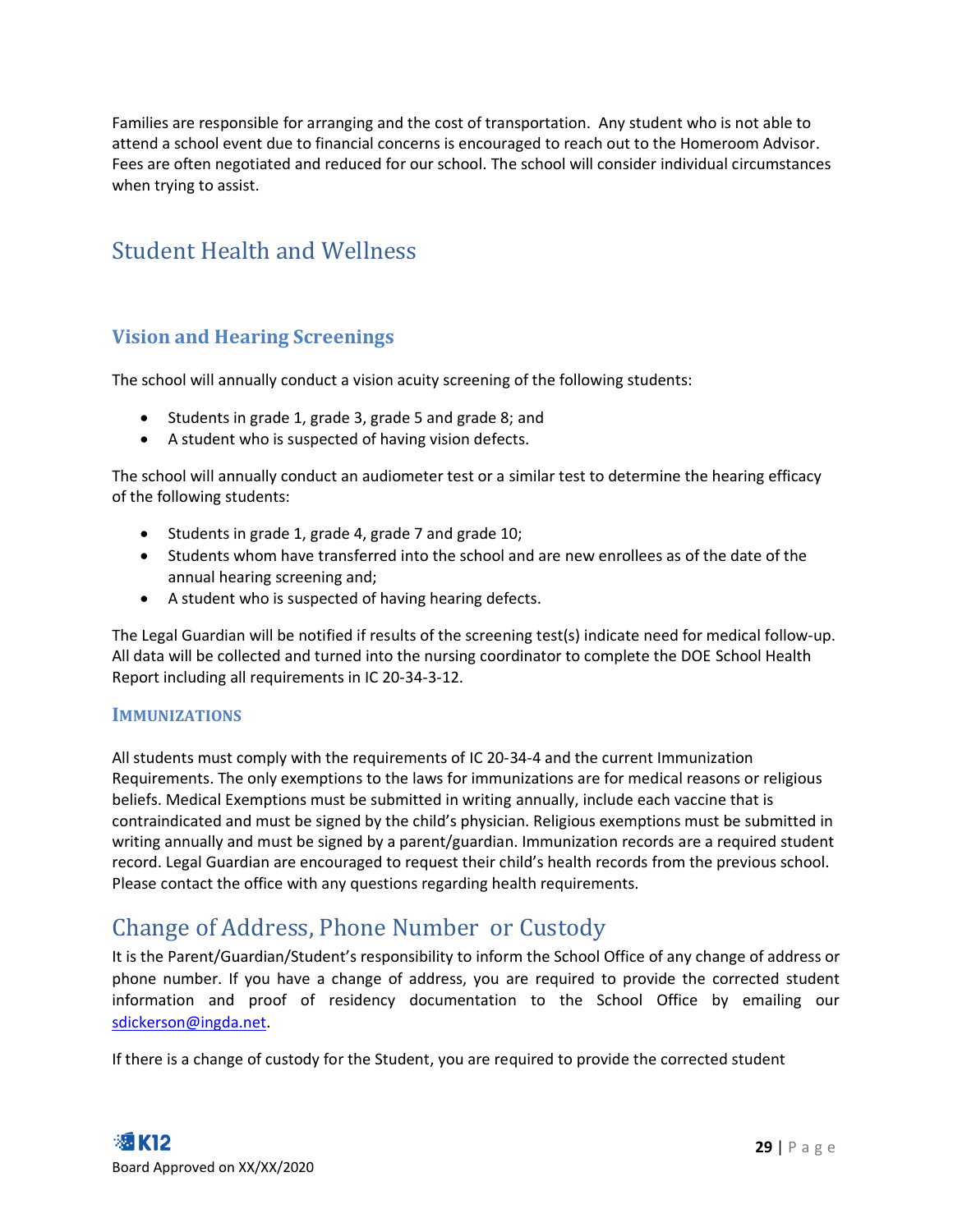information, including the current custody order, to the School Office.

Be sure to include the names of all children associated with your household. You are to include in your email:

- Previous address and new address (Required)
- New phone number if applicable
- Effective date of address change (Required)
- Proof of residency attached

### <span id="page-30-0"></span>Internet Service Provider (ISP) Reimbursement

Indiana Gateway Digital Academy provides partial reimbursement to qualifying families for their internet expenses at the end of the school year (\$12 per month enrolled). In order to qualify, a family must finish the school year with Indiana Gateway Digital Academy, have an eligible and approved free-reduced lunch form on file, have an approved proof of residency on file, and submit the ISP application and any requested documents within the application window when announced.

The ISP Reimbursement Application instructions will be sent to qualifying families during the application window. Application will only be accepted during the window. Early applications will not be accepted. No applications will be accepted after the close date.

Eligible families must complete the application process to claim the reimbursement, reimbursement is not automatic. The number of months eligible for reimbursement is determined by the school start date. Start dates between the 1st and 15th of the month will receive the full month's reimbursement amount for that month. Start dates between the 16th and 31st of the month will receive a ½ month's reimbursement amount for that month.

Checks are mailed directly to the families address of record verified by their approved proof of residency document on file. Checks will not be mailed to any other address without a valid proof of residency document to confirm the address change. Lost or stolen checks will not be reissued.

### <span id="page-30-1"></span>Voluntarily Withdrawing From School

It is our strongest desire to serve your family's educational needs. However, there are times when students withdraw from Indiana Gateway Digital Academy. To comply with Indiana Attendance Codes and Rules, families who wish to remove students from the school may notify their advisor or homeroom teacher. The family will complete the online withdraw form provided by the advisor. The school will confirm the withdrawal date, report the exit date to the state and forward the request to K12 for the return of all school equipment and materials.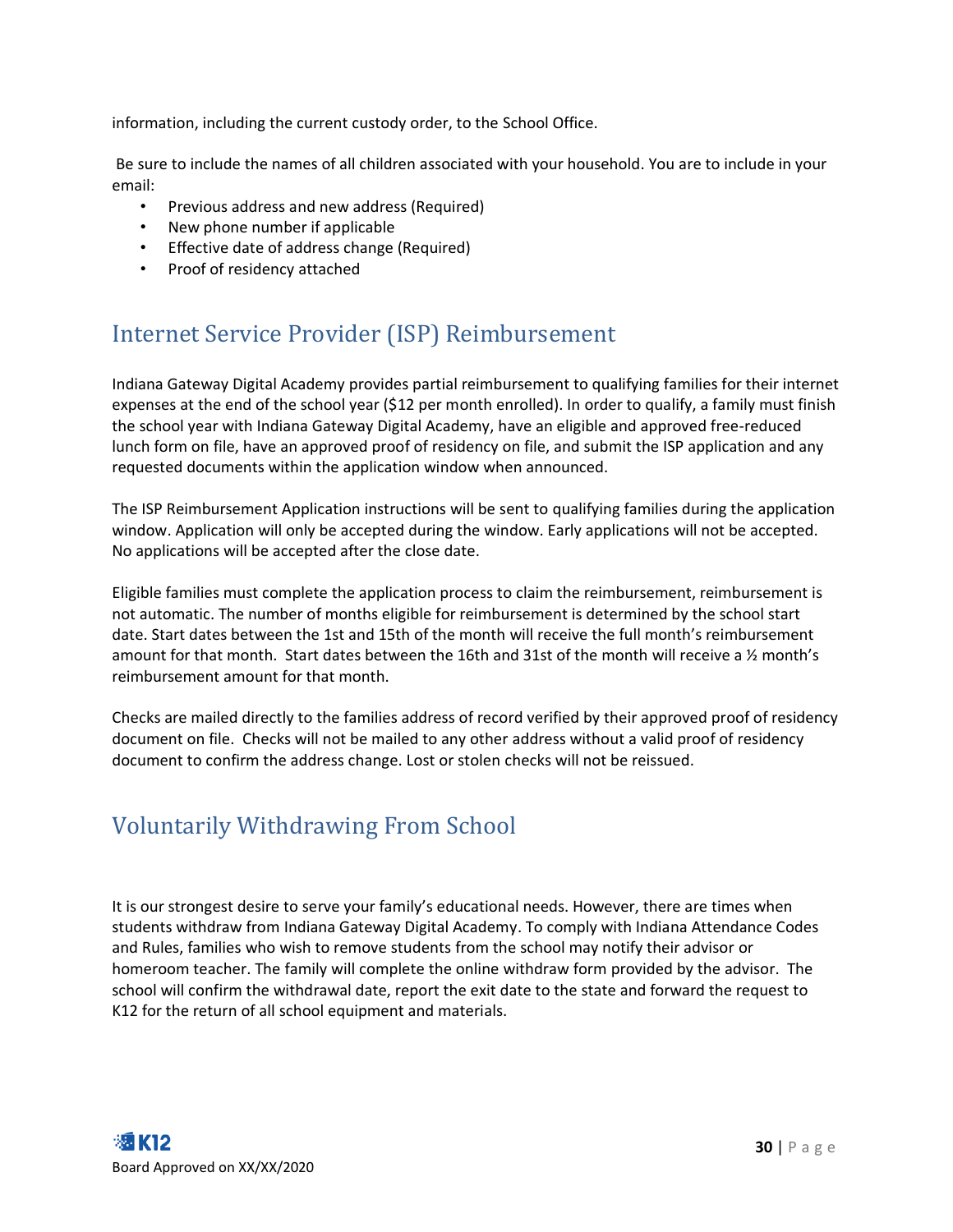### <span id="page-31-0"></span>Work Permits

Students who are interested in working while attending school must have a work permit.

Beginning July 1, 2021, schools no longer issue work permits to minors. SEA 409 renames the Bureau of Child Labor to the Bureau of Youth Employment, and moves the employment of students from Title 20(Education) to Title 22 (Labor and Safety), effectively removing the responsibility of issuing work permits away from schools.

For more information : [Indiana Department of Labor](https://www.in.gov/dol/youth-employment/youth-employment-home/)

### <span id="page-31-1"></span>Code of Student Conduct

All Indiana Gateway Digital Academy students are held to the following expected behaviors:

- Abide by the national, state, and local laws as well as the rules of the school.
- Respect the civil rights of others.
- Act courteously to adults and fellow students.
- Be prompt and attentive in class.
- Work cooperatively with others when involved in accomplishing a common goal regardless of the other's ability, gender, race, or ethnic background.
- Help maintain a school environment that is safe, friendly, positive and productive.

Additionally, students, families and Learning Coaches are expected to follow the rules of network etiquette, or "netiquette." The word netiquette refers to common-sense guidelines for conversing with others online. We believe students are bright and articulate and can easily avoid sarcasm, jargon, profanity and slang. We believe it is a sign of maturity, respect and understanding when our students refuse to use derogatory comments, including those regarding race, age, gender, sexual orientation, religion, ability, political persuasion, body type, physical or mental health, or access issues. Focus your responses on the questions or issues being discussed, not on the individuals involved. Be constructive with your criticism, not hurtful. Review your messages before sending them. Remove easily misinterpreted language and proofread for typos. Respect other people's privacy. Don't broadcast online discussions, and never reveal other people's e-mail addresses. Common courtesies such as "please", "thank you", and use of a greeting such as "Dear Mr./Mrs." are appropriate and foster an environment of respect towards others.

#### <span id="page-31-2"></span>**INGDA MS/HS Plagiarism Policies and Procedures**

To maintain academic integrity, INGDA requires that all students work be entirely their own. Teachers will not award credit to work that is plagiarized and learning coaches will be notified if any plagiarism occurs. It is INGDA's goal that students never place themselves in a situation where they may compromise their academic integrity.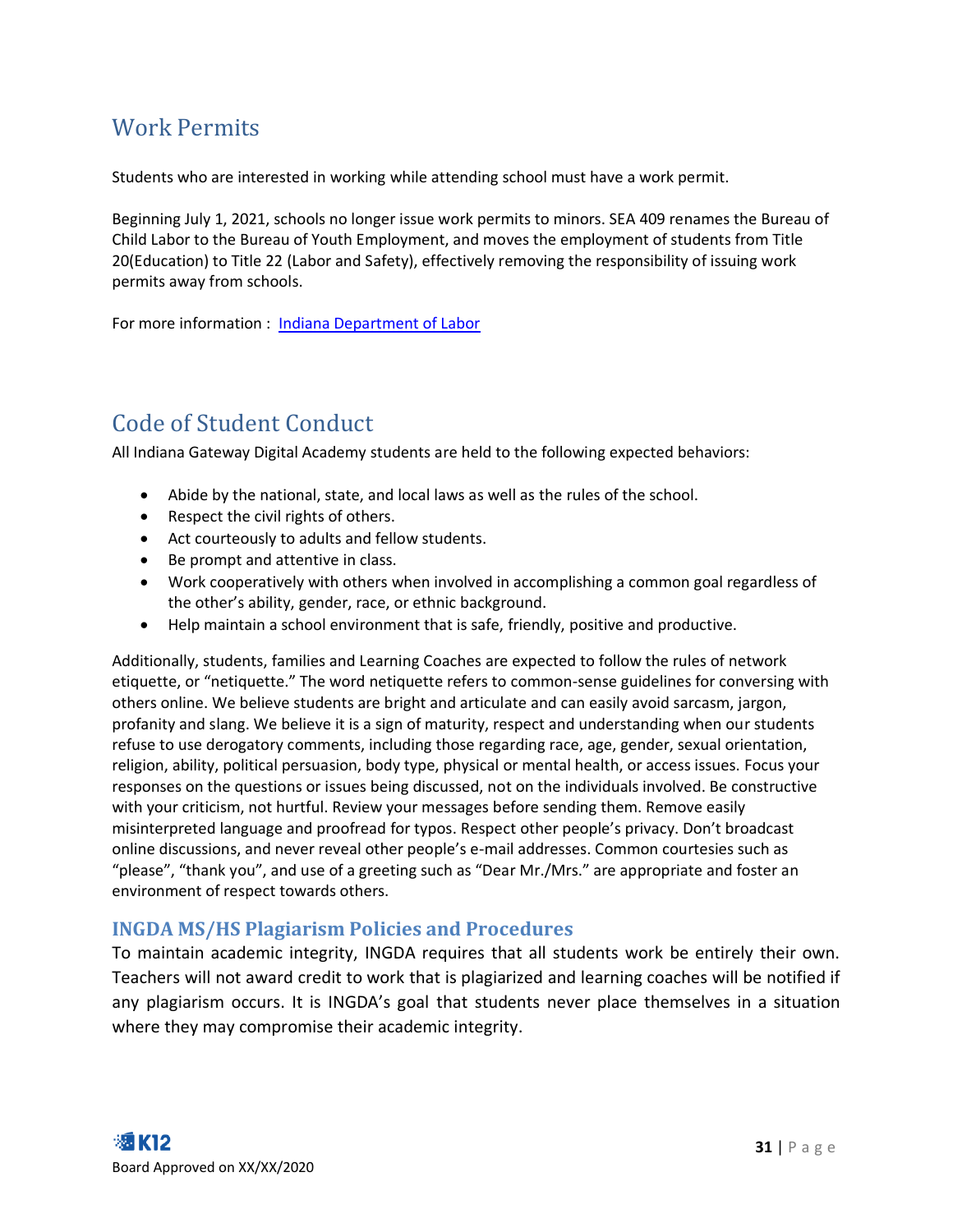INGDA students are encouraged to follow the specific guidelines of assignments in their coursework and to use their best judgment when it comes to submitting their own work; if questions arise regarding a potential submission constitutes plagiarism, students may contact their instructors before submitting the work to clarify and avoid potential consequences of losing credit through plagiarism.

#### <span id="page-32-0"></span>**Plagiarism Correction Process Correction Procedure:**

The following plagiarism correction process applies to all activities conducted by students enrolled in INGDA courses. Students that commit plagiarism at INGDA will be held responsible and accountable for their actions. **The following correction procedure outlines the process that takes place when instances of plagiarism occur for each course they are enrolled in.** The goal of the procedure is to provide students and their parent/guardian or learning coach, documented notification of the plagiarism occurrence and an opportunity to correct it.

#### <span id="page-32-1"></span>First Occurrence:

- 1. Teacher thoroughly investigates and documents all evidence of plagiarism within the student's log as a note.
- 2. Teacher informs the student, caretaker/learning coach via email and schedules a phone call to discuss the infraction. Teacher CC's the student's other teachers and administration for informational purposes. *\*See Appendix A – Email Template 1st Offence*
- 3. Teacher will assign a zero on the assignment. The student may earn back credit if their caretaker/learning coach has acknowledged the offense and requested the opportunity to earn back credit. Unit and Final Exams may not be redone to uphold the integrity of the assessment; however, it will be up to respective teacher if they would allow an alternative assignment to be submitted for partial credit. Teachers may use the: [Alternative Assessment Behavior Change Form](https://forms.office.com/r/0PGcWYBDW3) if they wish and request assessment results from administration.

#### <span id="page-32-2"></span>Second Occurrence:

- 1. Teacher thoroughly investigates and documents repeat offence along with all evidence of plagiarism within the student's log as a note.
- 2. Teacher informs the student, caretaker/learning coach via email and schedules a phone call to discuss the infraction. Teacher CC's the student's other teachers and administration for informational purposes. *\*See Appendix B – Email Template 2nd Offence*
- 3. A zero is assigned to all plagiarized work with no option to earn back credit.

#### <span id="page-32-3"></span>Three or More Occurrences:

1. Teacher thoroughly investigates and documents repeat offence along with all evidence of plagiarism within the student's log as a note.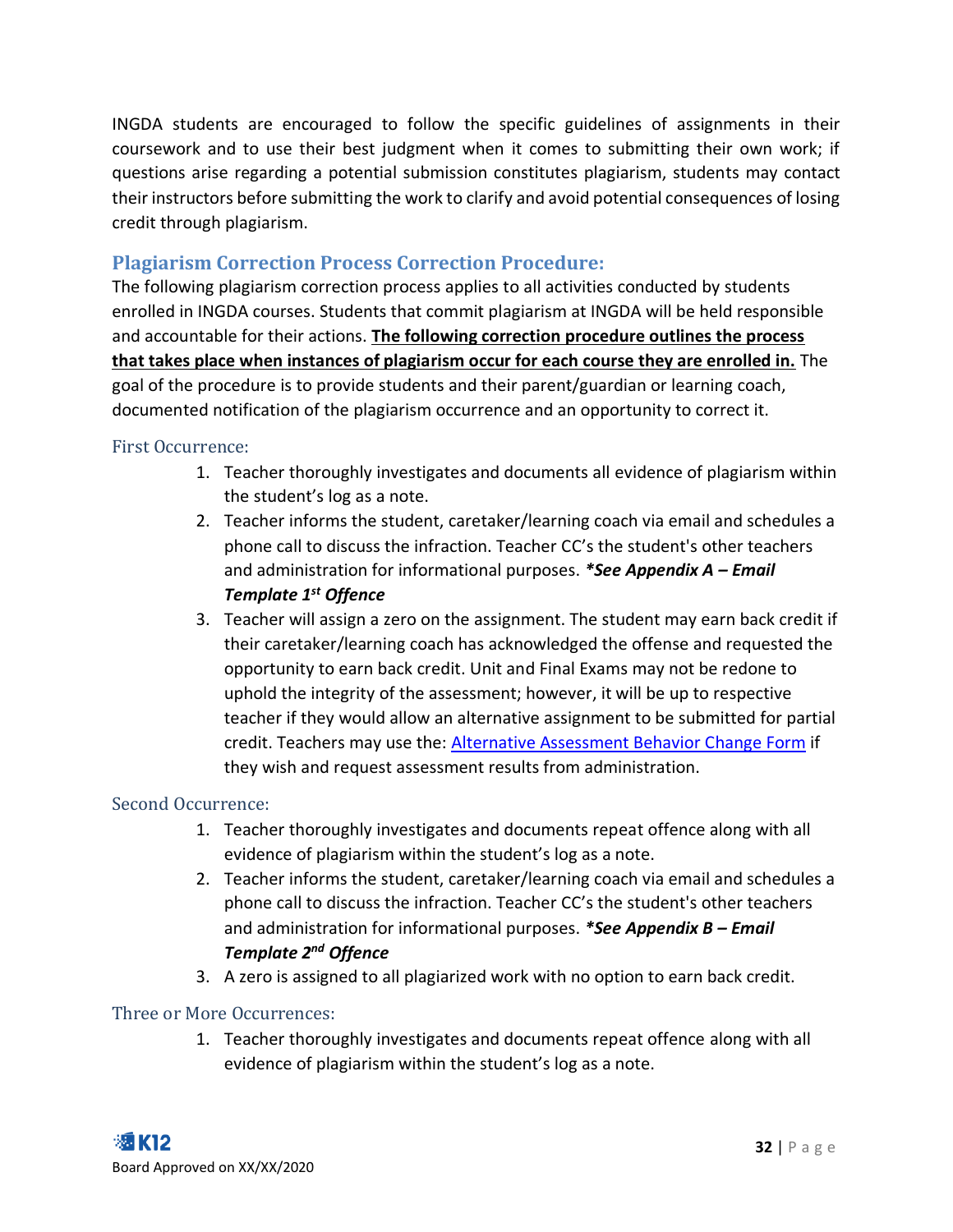- 2. Teacher informs the student, caretaker/learning coach via email and schedules a phone call to discuss the infraction. Teacher CC's the student's other teachers and administration for informational purposes.
- 3. Teacher completes [INGDA MS/HS Plagiarism Detention Referral Form](https://forms.office.com/r/8dHsLyfYTM) where the student will be then assigned a Class Connect detention administered by INGDA administrators.
- 4. Further disciplinary action will be taken by administration for students with more than 3 plagiarism infractions. Discipline could consist of but not limited to an additional detention, in-school suspension, or suspension.

#### <span id="page-33-0"></span>**Use of Copyrighted Materials**

All materials in the courses are copyrighted and provided for use exclusively by enrolled students. Enrolled students may print or photocopy material from the website for their own use. Use by, or distribution to others is prohibited unless expressly noted. Unauthorized copying or distribution may result in revoked access to course(s).

Users shall not upload, download, transmit, or post copyrighted software or copyrighted materials, materials protected by trade secrets or other protections using school computer resources. This includes copyrighted graphics of cartoon characters or other materials that may appear to be noncopyright protected.

#### <span id="page-33-1"></span>Source Citation

Many courses require written work in which you will need to cite sources. Any direct quotations from your textbook can simply be cited as (Author, page number). Any quotations from outside sources require full citations, including author, title, publisher, date of publication, and page number. If you are citing information found on a website, provide the complete web page or site title, URL, author (if known), page number (if applicable), and publication date of the site (if available).

You chose our school to ACADEMIC INTEGRITY be the best learner you can be. Therefore, be sure that all work submitted has been completed by you so that you can receive constructive feedback and grow in your understanding. All written assignments are subject to be reviewed through TURNITIN.COM to assure the writing is original or cited correctly. Students are responsible for observing the standards on plagiarism and properly crediting all sources relied upon in the composition of their work. Failing to follow academic integrity rules could have serious consequences.

### <span id="page-33-2"></span>APPROPRIATE USE OF TECHNOLOGY

Indiana Gateway Digital Academy reserves the right to review any material transmitted using the School's instructional computing resources or posted to an instructional computing resource to determine the appropriateness of such material. The School may review this material at any time, with or without notice. E-mail transmitted via Indiana Gateway Digital Academy instructional computing resources is not private and may be monitored.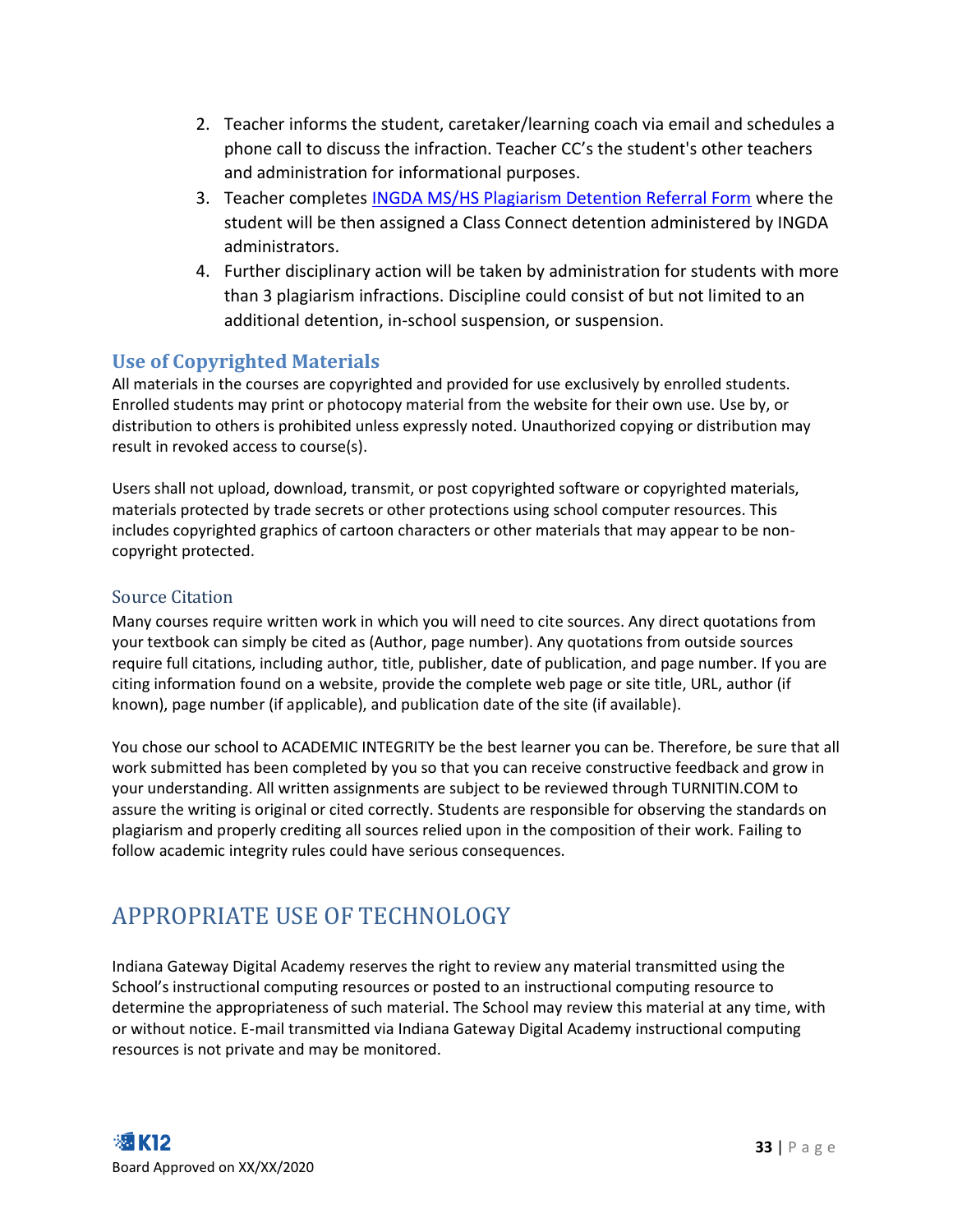#### <span id="page-34-0"></span>**Student Internet Safety**

Do not reveal on the Internet personal information about yourself or other persons. For example, you should not reveal your name, home address, telephone number, or display photographs of yourself or others to persons outside of Indiana Gateway Digital Academy. Do not agree to meet in person, anyone you have met only on the Internet and who is not affiliated with the School.

### <span id="page-34-1"></span>Bullying and Cyberbullying

#### <span id="page-34-2"></span>**Anti-Bullying Policy**

Indiana Gateway Digital Academy recognizes that a school that is physically and emotionally safe and secure for all students promotes good citizenship, increases student attendance and engagement, and supports academic achievement. To protect the rights of all students and groups for a safe and secure learning environment, the board of education prohibits acts of bullying, harassment, and other forms of aggression and violence. Bullying or harassment, like other forms of aggressive and violent behaviors, interferes with both a school's ability to educate its students and a student's ability to learn. All administrators, faculty, staff, families, volunteers, and students are expected to refuse to tolerate bullying and harassment and to demonstrate behavior that is respectful and civil. It is especially important for adults to model these behaviors (even when disciplining) in order to provide positive examples for student behavior.

"Bullying" or "harassment" is any gesture or written, verbal, graphic, or physical act (including electronically transmitted acts – i.e., cyberbullying, through the use of internet, cell phone, personal digital assistant (pda), computer, or wireless handheld device, currently in use or later developed and used by students) that is reasonably perceived as being dehumanizing, intimidating, hostile, humiliating, threatening, or otherwise likely to evoke fear of physical harm or emotional distress and may be motivated either by bias or prejudice based upon any actual or perceived characteristic, such as race, color, religion, ancestry, national origin, gender, sexual orientation, gender identity or expression; or a mental, physical, or sensory disability or impairment; or by any other distinguishing characteristic, or is based upon association with another person who has or is perceived to have any distinguishing characteristic. Bullying and harassment also include forms of retaliation against individuals who report or cooperate in an investigation under this policy. Such behaviors are considered to be bullying or harassment whether they take place on or off school property, at any school-sponsored function, or in a school vehicle or at any time or place where a child's imminent safety or over-all well-being may be at issue.

<span id="page-34-3"></span>**Bullying** is conduct that meets all of the following criteria:

- is reasonably perceived as being dehumanizing, intimidating, hostile, humiliating, threatening, or otherwise likely to evoke fear of physical harm or emotional distress;
- is directed at one or more pupils;
- is conveyed through physical, verbal, technological or emotional means;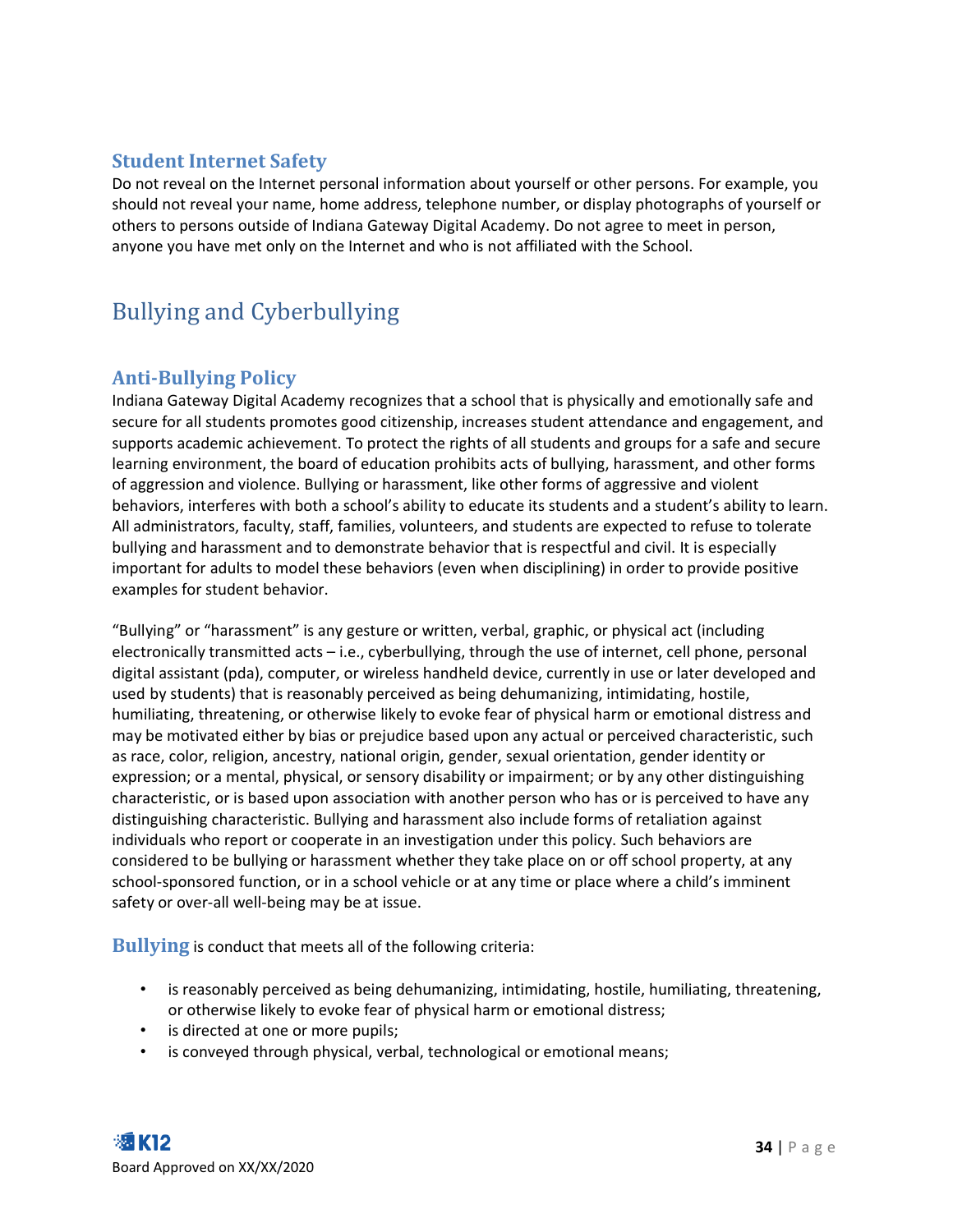- substantially interferes with educational opportunities, benefits, or programs of one or more pupils;
- adversely affects the ability of a pupil to participate in or benefit from the school district's or public school's educational programs or activities by placing the pupil in reasonable fear of physical harm or by causing emotional distress; and,
- is based on a pupil's actual or perceived distinguishing characteristic (see above), or is based on an association with another person who has or is perceived to have any of these characteristics.

<span id="page-35-0"></span>**Cyber-Bullying** shall mean bullying that occurs by use of electronic devices through means of email, instant messaging, text messages, blogs, discussion threads, mobile phones, chat messaging, pagers, and websites.

<span id="page-35-1"></span>**Sexting** is defined as sending, sharing, viewing, or possessing pictures, text messages, emails, or other material of a sexual nature in electronic or any other form, including the contents of a cell phone or other electronic device. Violation of any of the information contained in this section may be considered as a ground for suspension or expulsion from school. Student cell phones have been found in a number of Indiana school districts to contain evidence of "sexual conduct" as defined above. As a result, it is important for parents and students to be aware of some of the potential legal consequences should this occur in our school system.

- The Child Abuse/Neglect Law requires school personnel to report to law enforcement or child protective services whenever there is reason to believe that any person/student is involved with "child exploitation" or "child pornography" as defined by Indiana Criminal Statutes.
- "Sexual Conduct" is defined by I.C. 35-42-4-4(a) to include sexual intercourse, exhibition of the uncovered genitals intended to satisfy or arouse the sexual desires of any person, or any fondling or touching of a child by another person or of another person by a child intended to arouse or satisfy the sexual desires of the child or other person.
- It is "child exploitation", a Class C felony under I.C. 35-42-4-4(b), for any person/student (1) to exhibit, photograph or create a digitized image of any incident that includes "sexual conduct" by a child under the age of 18; or (2) to disseminate, exhibit to another person, or offer to so disseminate or exhibit, matter that depicts or describes "sexual conduct" by a child under the age of 18.
- It is "child pornography", a Class D felony under I.C. 35-42-4-4(c), for any person/student to possess a photograph, motion picture, digitized image, or any pictorial representation that depicts or describes "sexual conduct" by a child who the person knows is less than 16 years of age or who appears less than age 16.
- I.C. 35-45-4-6. Indecent Display of Youth.
- The Indiana Sex Offender Registration Statute at I.C. 11-8-8-7 and the Sex Offender Registry Offense Statute at I.C. 35-42-4-11, as of May 2009, require persons convicted of or adjudicated as a juvenile delinquent for violating the Child Exploitation Statute at I.C.35-52-4-4(b) to register as a sex offender.

<span id="page-35-2"></span>**Harassment** is conduct that meets all the following criteria**:**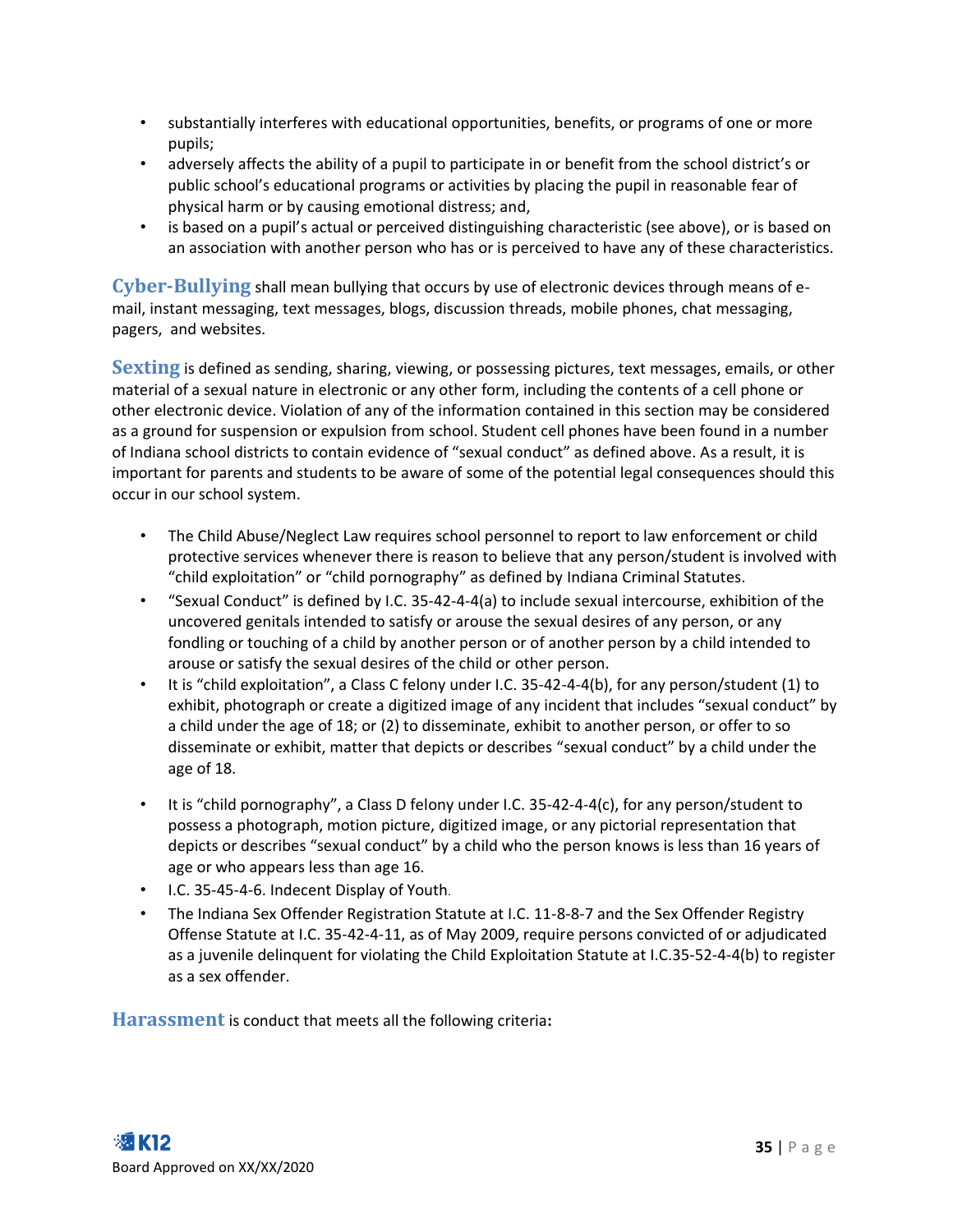- is reasonably perceived as being dehumanizing, intimidating, hostile, humiliating, threatening, or otherwise likely to evoke fear of physical harm or emotional distress;
- is directed at one or more pupils;
- is conveyed through physical, verbal, technological or emotional means;
- substantially interferes with educational opportunities, benefits, or programs of one or more pupils;
- adversely affects the ability of a pupil to participate in or benefit from the school district's or public school's educational programs or activities because the conduct, as reasonably perceived by the pupil, is so severe, pervasive, and objectively offensive as to have this effect; and,
- is based on a pupil's actual or perceived distinguishing characteristic (see above), or is based on an association with another person who has or is perceived to have any of these characteristics.

The scope of this policy includes the prohibition of every form of bullying, harassment, and cyberbullying/harassment, whether in the classroom, on school premises, immediately adjacent to school premises, when a student is traveling to or from school (portal to portal), or at a schoolsponsored event, whether or not held on school premises. Bullying or harassment, including cyberbullying/ harassment, that is not initiated at a location defined above is covered by this policy if the incident results in a potentially material or substantial disruption of the school learning environment for one or more students and/or the orderly day-to-day operations of any school or school program.

Indiana Gateway Digital Academy expects students to conduct themselves in a manner in keeping with their levels of development, maturity, and demonstrated capabilities with a proper regard for the rights and welfare of other students, school staff, volunteers, and contractors.

Indiana Gateway Digital Academy believes that a comprehensive health education curriculum, within a coordinated school health framework, helps students attain knowledge and skills vital to school success, a productive workforce and good citizenship. Critical skills include anticipating consequences of choices, making informed decisions, communicating effectively, resolving conflicts, and developing cultural competency.

Indiana Gateway Digital Academy recognizes that in order to have the maximum impact, it is critical to provide a minimum of annual training for school employees and volunteers who have significant contact with pupils on school policies and procedures regarding bullying and harassment. Training will provide school employees with a clear understanding of their roles and responsibilities and the necessary skills to fulfill them.

Indiana Gateway Digital Academy believes that standards for student behavior must be set through interaction among the students, families, staff, and community members of the school district, producing an atmosphere that encourages students to grow in self-discipline and their ability to respect the rights of others. The development of this atmosphere requires respect for self and others, as well as for district and community property on the part of students, staff, families, and community members.

Indiana Gateway Digital Academy believes that the best discipline for aggressive behavior is designed to (1) support students in taking responsibility for their actions, (2) develop empathy, and (3) teach alternative ways to achieve the goals and the solve problems that motivated the aggressive behavior.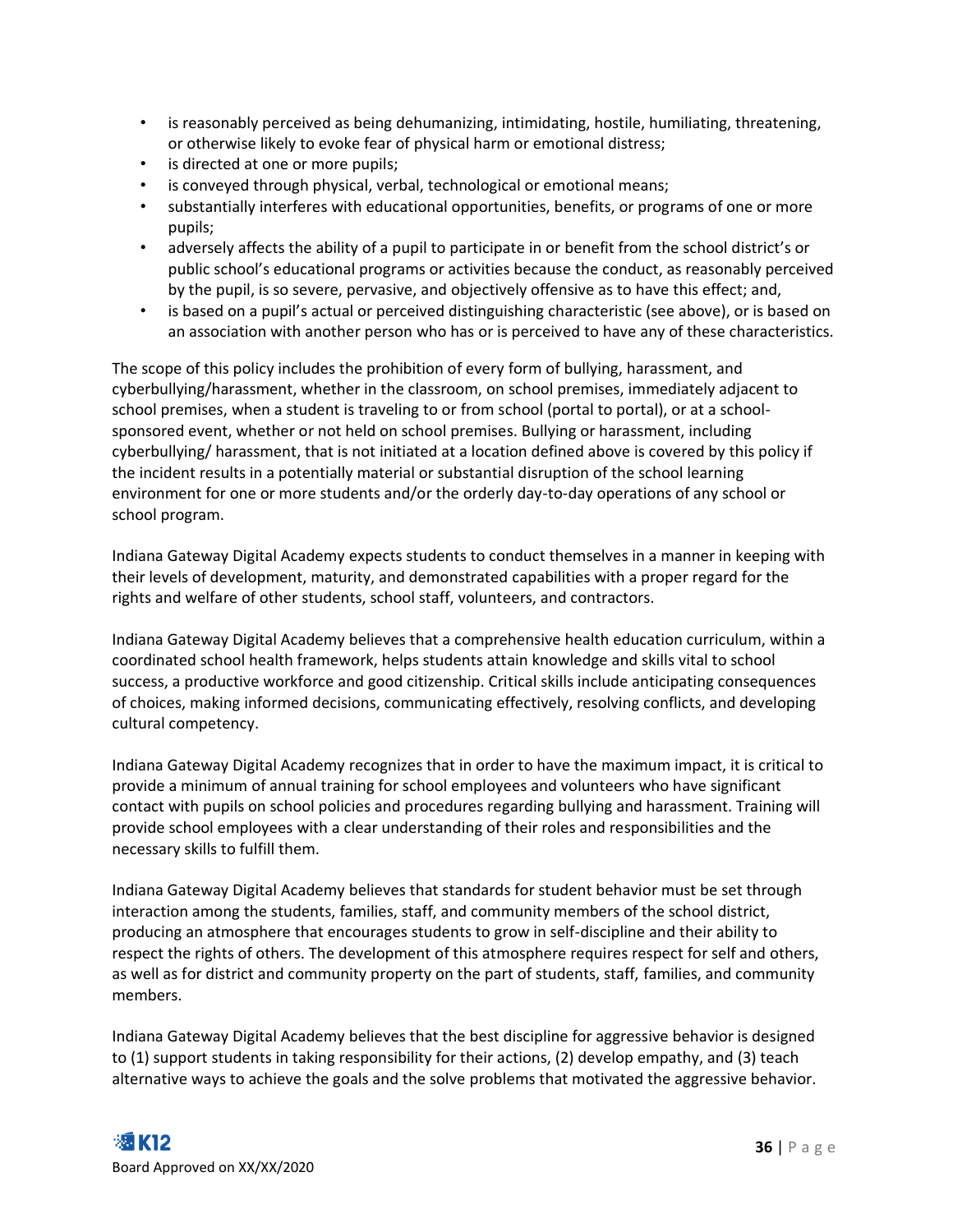Staff members who interact with students shall apply best practices designed to prevent discipline problems and encourage students' abilities to develop self-discipline and make better choices in the future.

Since bystander support of bullying and harassment can encourage these behaviors, the district prohibits both active and passive support for acts of harassment or bullying. The staff should encourage students not to be part of the problem; not to pass on the rumor or derogatory message; to walk away from these acts when they see them; to constructively attempt to stop them; to report them to the designated authority; and to reach out in friendship to the target. Periodic classroom meetings should be conducted to teach bystanders how and when to respond to bullying and harassment incidents. Informal classroom discussions and activities designed to provide awareness and increase student connectedness promote a positive shift in peer norms that will support empowered bystanders. When bystanders do report or cooperate in an investigation, they must be protected from retaliation with the same type of procedures used to respond to bullying and harassment.

Indiana Gateway Digital Academy requires its school administrators to develop and implement procedures that ensure both the appropriate consequences and remedial responses to a student or staff member who commits one or more acts of bullying and harassment. The following factors, at a minimum, shall be given full consideration by school administrators in the development of the procedures for determining appropriate consequences and remedial measures for each act of harassment or bullying.

#### <span id="page-37-0"></span>**Factors for Determining Consequences**

- Age, development, and maturity levels of the parties involved
- Degree of harm (physical and/or emotional distress)
- Surrounding circumstances
- Nature and severity of the behavior(s)
- Incidences of past or continuing pattern(s) of behavior
- Relationship between the parties involved
- Context in which the alleged incident(s) occurred

Note: In order to ensure students' perception of fair and impartial treatment, a student's academic or athletic status is not a legitimate factor for determining consequences. Consequences must be perceived as fair and impartial.

Consequences and appropriate remedial actions for a student or staff member who engages in one or more acts of bullying or harassment may range from positive behavioral interventions up to and including suspension or expulsion, in the case of a student, or suspension or termination in the case of an employee, as set forth in the board of education's approved code of student conduct or employee handbook. School employees will also be held accountable for bullying or harassing behavior directed toward school employees, volunteers, families, or students.

Consequences for a student who commits an act of bullying and harassment shall vary in method and severity according to the nature of the behavior, the developmental age of the student, and the student's history of problem behaviors and performance, and must be consistent with the board of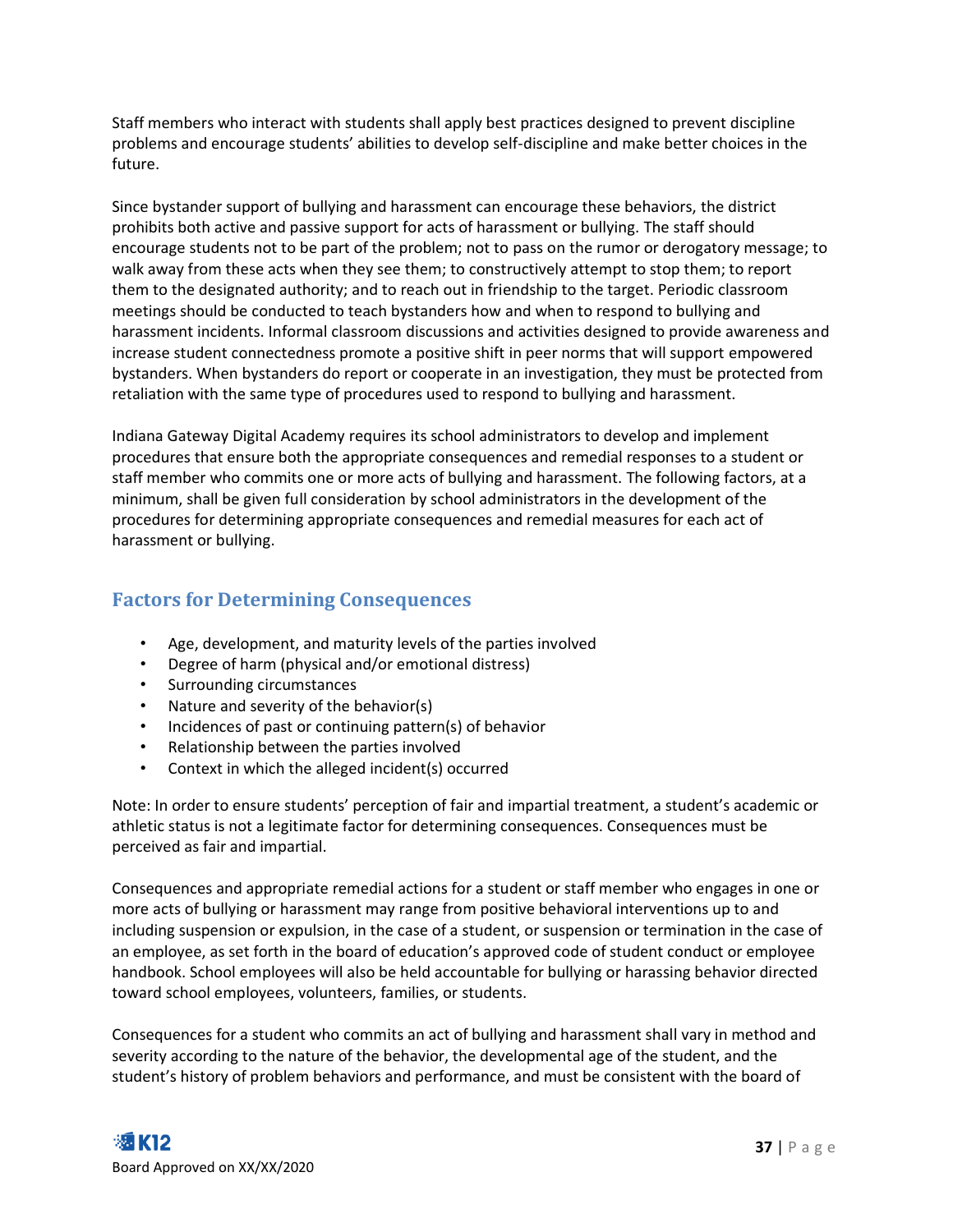education's approved code of student conduct. Remedial measures shall be designed to: correct the problem behavior; prevent another occurrence of the behavior; and protect the victim of the act. Effective discipline should employ a school-wide approach to adopt a rubric of bullying offenses and the associated consequences. The consequences and remedial measures may include, but are not limited to, the examples listed below:

#### <span id="page-38-0"></span>Examples of Consequences

- Admonishment
- Participation in a guided reflection process designed to teach alternative behavior
- Temporary removal from the classroom
- Loss of privileges
- Referral to disciplinarian
- Out-of-school suspension
- Legal action
- Expulsion or termination

#### <span id="page-38-1"></span>Examples of Remedial Measures and Strategies for Individual Behavioral Change:

- Framing the aggressive behavior as a failed attempt to solve a real problem or reach a goal. The adult assists the misbehaving student to find a better way to solve the problem or meet the goal.
- Restitution and restoration
- Transformative conferencing/restorative justice practices
- Supervised peer support group
- Corrective instruction or other relevant learning or service experience
- Supportive discipline to increase accountability for the bullying offense
- Supportive interventions, including participation of an Intervention and Referral Services team, peer mediation, etc.
- Behavioral assessment or evaluation, including, but not limited to, a referral to a Child Study Team, as appropriate
- Behavioral management plan, with benchmarks that are closely monitored
- Involvement of school disciplinarian
- Student counseling
- Parent conferences
- Student treatment
- Student therapy

#### <span id="page-38-2"></span>Strategies for Environmental Change (Classroom, School Building, or School District):

- Activities or strategies designed to help the student who engaged in bullying or harassment reflect on the offending behavior, maintaining an emotionally-neutral and strength-based approach
- School and community surveys or other strategies for determining the conditions contributing to harassment, intimidation, or bullying
- Change process to improve school culture
- School climate improvement/improvement in conditions for learning and instructional pedagogy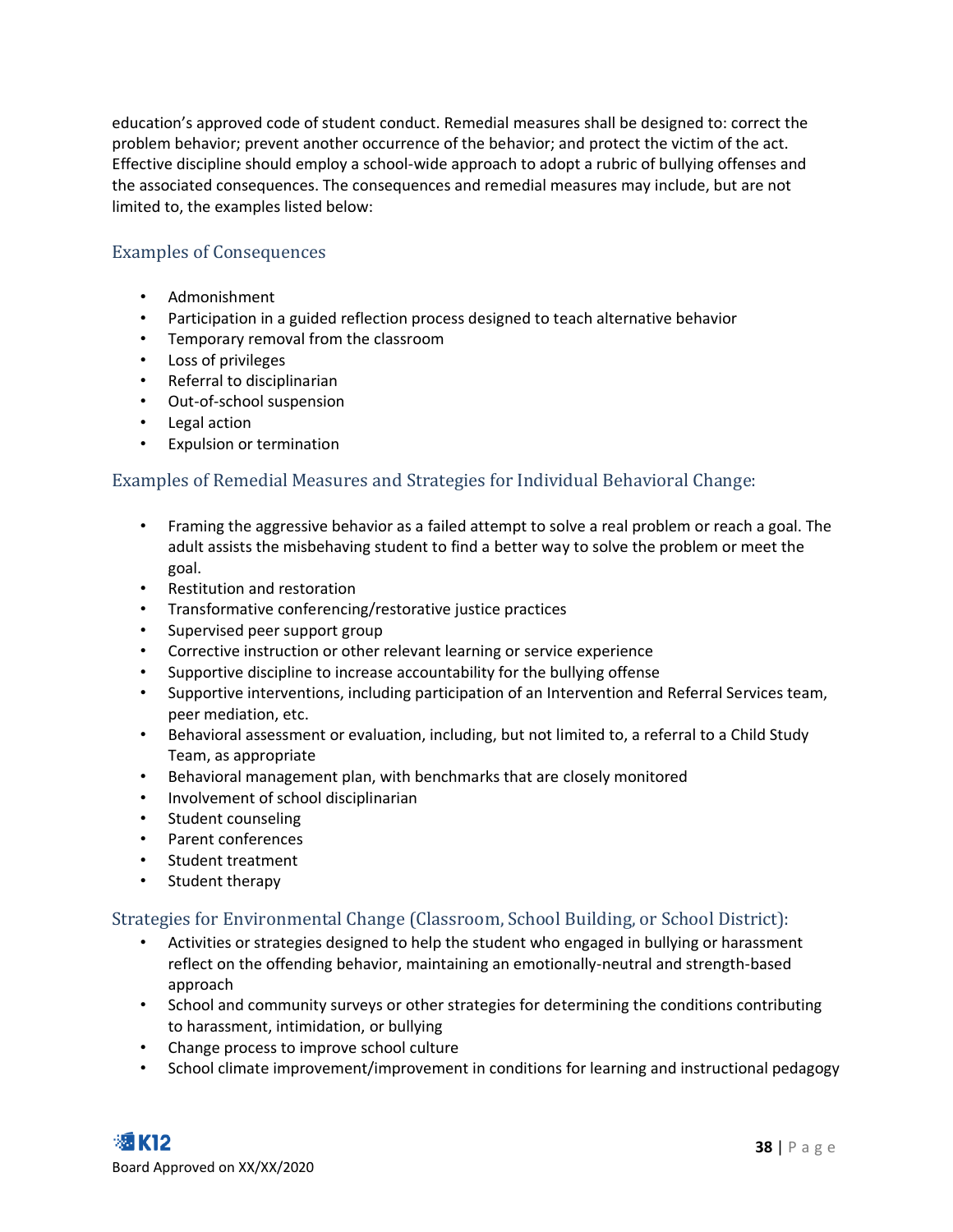- (incorporation of brain-compatible strategies)
- Adoption of research-based, systemic bullying prevention programs
- Modifications of schedules
- Learning Coach/Parent supervision during online sessions
- General professional development programs for certificated and non-certificated staff
- Professional development plans for staff in key disciplinary roles
- Disciplinary action for school staff who contributed to the problem
- Parent conferences
- Referral to family counseling
- Increased involvement of parent-teacher organizations
- Increased involvement of community-based organizations
- Increased opportunities for parent input and engagement in school initiatives and activities
- Development of a general bullying/harassment response plan
- Peer support groups
- Increase communication with and involvement of law enforcement (e.g., school resource officer, juvenile officer)
- Engage in community awareness events and planning sessions

Indiana Gateway Digital Academy requires the principal to be responsible for receiving complaints alleging violations of this policy. All school employees are required to report alleged violations of this policy to the principal or the principal's designee. All other members of the school community, including students, families, volunteers, and visitors, are encouraged to report any act that may be a violation of this policy. Reports may be made anonymously, but formal disciplinary action may not be based solely on the basis of an anonymous report.

Indiana Gateway Digital Academy requires the principal and/or the principal's designee to be responsible for determining whether an alleged act constitutes a violation of this policy. In so doing, the principal and/or the principal's designee shall conduct a prompt, thorough, and complete investigation of each alleged incident. The investigation is to be completed within three school days after a report or complaint is made. The Legal Guardian of the students involved shall receive written notice from the school on the outcome of the investigation (in compliance with current privacy laws and regulations). All reports on instances of bullying and/or harassment must be recorded by the school for annual data review.

Indiana Gateway Digital Academy prohibits reprisal or retaliation against any person who reports an act of bullying or harassment or cooperates in an investigation. The consequences and appropriate remedial action for a person who engages in reprisal or retaliation shall be determined by the administrator after consideration of the nature, severity, and circumstances of the act.

Indiana Gateway Digital Academy prohibits any person from falsely accusing another as a means of bullying or harassment. The consequences and appropriate remedial action for a person found to have falsely accused another as a means of bullying or harassment may range from positive behavioral interventions up to and including suspension or expulsion. Consequences and appropriate remedial action for a school employee found to have falsely accused another as a means of bullying or harassment shall be in accordance with district policies, procedures, and agreements.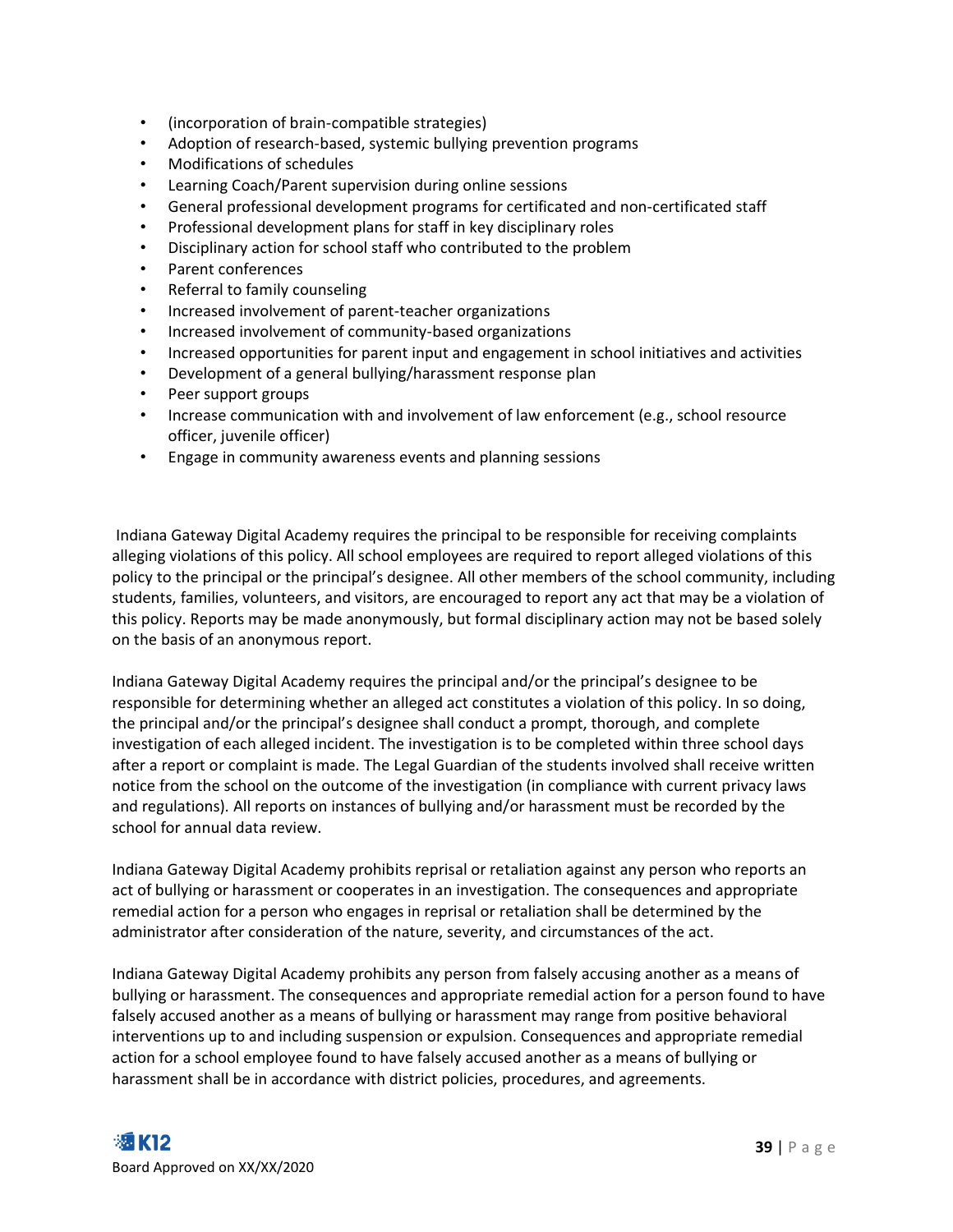Indiana Gateway Digital Academy requires school officials to annually disseminate the policy to all school staff, students, and families, along with a statement explaining that it applies to all applicable acts of harassment and bullying that occur on school property, at school-sponsored functions, or on a school bus. The chief school administrator shall develop an annual process for discussing the school district policy on harassment and bullying with students and staff. The school district shall incorporate information regarding the policy against harassment or bullying into each school employee training program and handbook.

### <span id="page-40-0"></span>Search and Seizure Policy

To maintain order and discipline at school functions and protect the safety and welfare of students and school personnel, school authorities may search a student, student's backpack or student automobiles in certain circumstances and may seize any illegal or unauthorized materials discovered during the search.

#### <span id="page-40-1"></span>**Disciplinary Meetings and Action**

Referrals to the administration are reviewed individually, consistent with the Code of Student Conduct and Indiana School Discipline laws and regulations. Discipline problems are best resolved expediently and closest to their source by the parties most directly involved. Most discipline issues are resolved with minimal administrative intervention. In the best interests of the student and the school, several disciplinary options are available.

### <span id="page-40-2"></span>Use of School Property

The School provides materials, computer, printer, books and other curricular supplies. All provided materials are school property and must be kept in good condition. Legal Guardians are responsible for the repair or replacement of all lost, stolen or damaged school property. A list of property that must be returned is provided to parents. All property and equipment must be returned in good, working condition upon withdrawal from the program. All printed materials are copyrighted. Unauthorized copying of those materials is a copyright infringement. Materials cannot be sold or transferred. Materials are to be used solely by the student in his or her studies while enrolled in the school. Legal Guardians are to comply with this policy and all the terms and conditions of the Use of Instructional Property Agreement submitted with the enrollment materials.

### <span id="page-40-3"></span>Acceptable Use Guidelines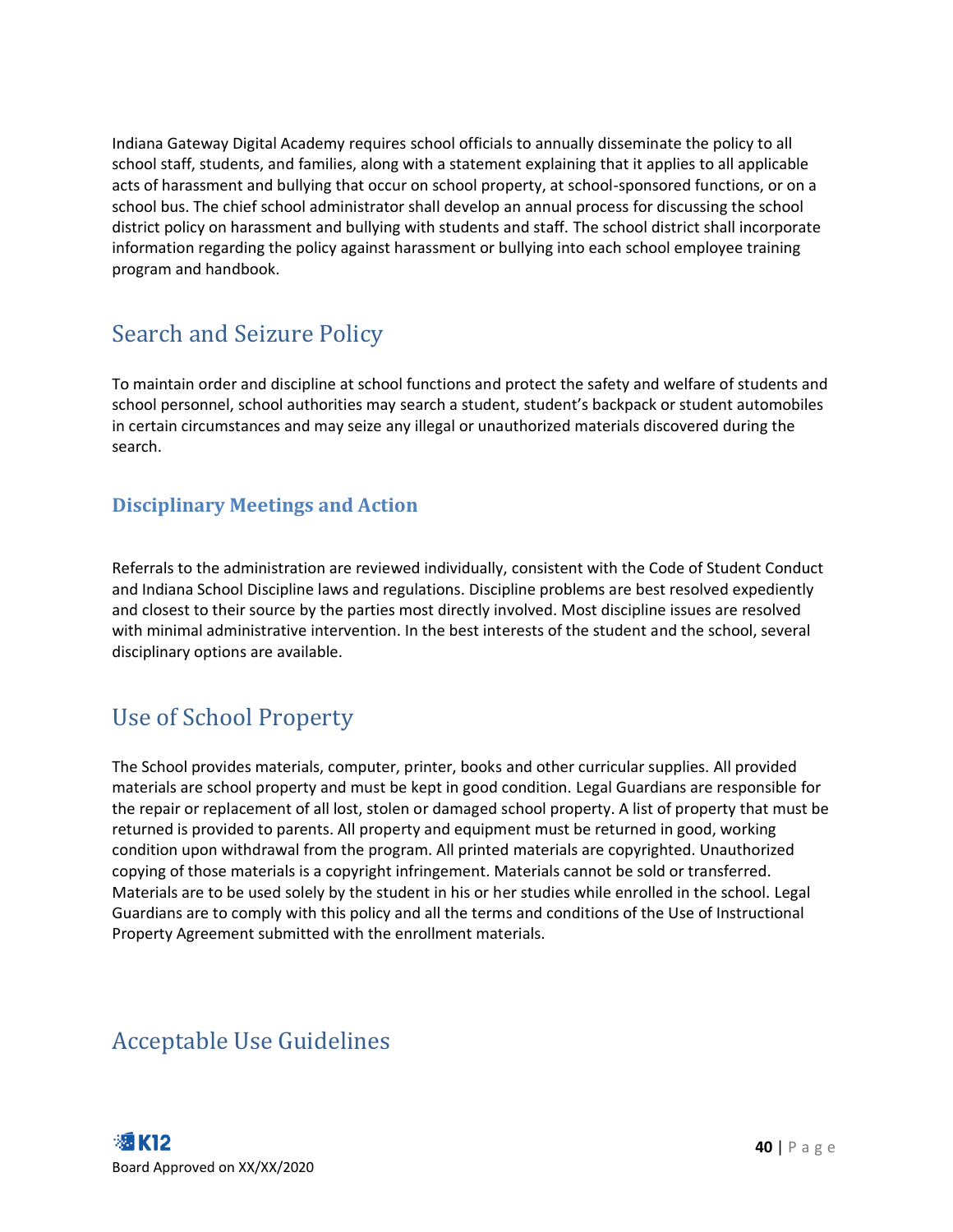This document describes the policies and guidelines for the use of the School program and exists to ensure that all students are aware of and understand their responsibilities when accessing and using school resources. The School reserves the right to update or to alter this Code at any time. Such revisions may substantially alter access to instructional computing resources. School instructional computing resources include any computer, software or transmission system that is owned, operated or leased by Indiana Gateway Digital Academy.

As a parent or guardian of a student enrolled at the school, you should be aware of the following guidelines and expectations. Any activity that is not listed here which constitutes a violation of local, state, or federal laws, is considered a violation of the Student Code of Conduct and Acceptable Use Guidelines. Failure to follow these guidelines could result in removal of your access to school instructional computing resources, which could result in your inability to complete learning activities.

### <span id="page-41-0"></span>Accountability

Posting anonymous messages is not permitted unless authorized by the teacher of the online course. Impersonating another person is also strictly prohibited. Use only your own user name and password, but do not share these with anyone.

Do not interfere with other users' ability to access Indiana Gateway Digital Academy or disclose anyone's password to others or allow them to use another user's account. You are responsible for all activity that is associated with your username and password. Change your password(s) frequently, at least once per semester or course. Do not publicly post your personal contact information (address and phone number) or anyone else's. Do not publicly post any messages that were sent to you privately. Do not download, transmit or post material that is intended for personal gain or profit, nonschool commercial activities, non-school product advertising, or political lobbying on an Indiana Gateway Digital Academy owned instructional computing resource. Do not use school instructional computing resources to sell or to purchase any illegal items or substances. Do not upload or post any software that is not specifically required and approved for your assignments, on the School's instructional computing resources. Do not post any MP3 files, compressed video, or other noninstructional files to any school server.

## <span id="page-41-1"></span>STUDENT RECORDS AND FAMILY EDUCATION RIGHTS AND PRIVACY ACT (FERPA)

Indiana Gateway Digital Academy maintains records concerning all children enrolled, including students with disabilities. Records containing personally identifiable information about or related to children with disabilities could include, but are not limited to, cumulative grade reports, discipline records, enrollment and attendance records, health records, individualized education programs, notices of recommended assignment, notices of intent to evaluate and to reevaluate, comprehensive evaluation reports, other evaluation reports by public school staff and by outside evaluators, work samples, test data, data entered into the Data system, correspondence between school staff and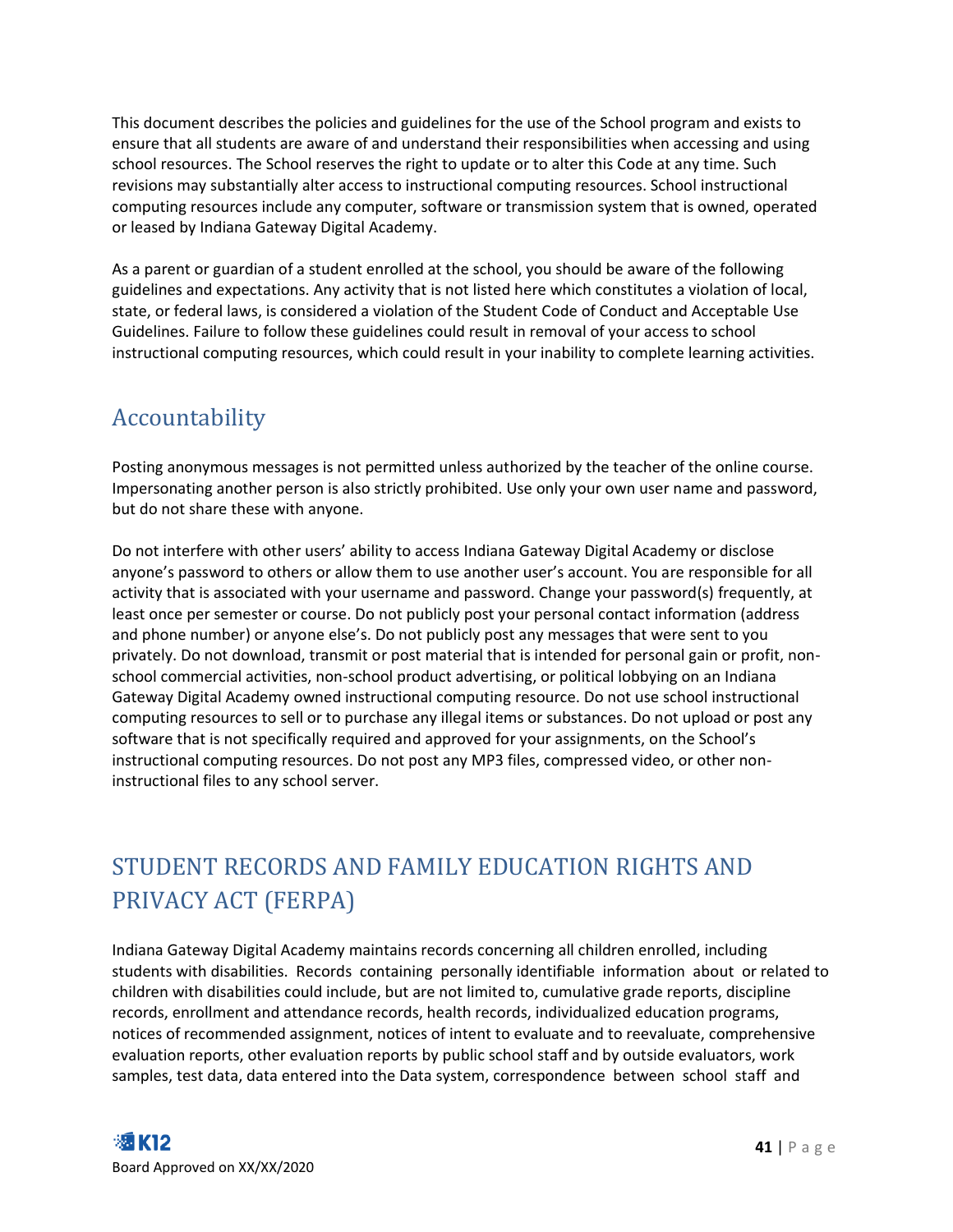home, instructional support team documents, referral data, memoranda and other education-related documents. Records can be maintained electronically, on paper, microfiche, audio and videotape. Records can be located in the central administrative offices of the School, electronic storage systems and in the secure possession of teachers, school administrators, specialists, psychologists, counselors and other school staff with a legitimate educational interest in the information contained therein. All records are maintained in the strictest confidentiality.

The Family Educational Rights and Privacy Act (FERPA) affords parents and students who are 18 years of age or older ("eligible students") certain rights with respect to the student's education records. Students will become an "eligible student" upon their 18th birthday and will afford all rights to their school records at that time. When a student turns 18, the rights to access records will transfer from the parent to the student.

These rights are:

- 1. The right to inspect and review the student's education records within 45 days after the day School receives a request for access. Parents or eligible students who wish to inspect their child's or their education records should submit to the school principal [or appropriate school official] a written request that identifies the records they wish to inspect. The school official will make arrangements for access and notify the parent or eligible student of the time and place where the records may be inspected.
- 2. The right to request the amendment of the student's education records that the parent or eligible student believes is inaccurate, misleading, or otherwise in violation of the student's privacy rights under FERPA.

Parents or eligible students who wish to ask the School to amend their child's or their education record should write the school principal [or appropriate school official], clearly identify the part of the record they want changed, and specify why it should be changed. If the school decides not to amend the record as requested by the parent or eligible student, the school will notify the parent or eligible student of the decision and of their right to a hearing regarding the request for amendment. Additional information regarding the hearing procedures will be provided to the parent or eligible student when notified of the right to a hearing.

3. The right to provide written consent before the school discloses personally identifiable information (PII) from the student's education records, except to the extent that FERPA authorizes disclosure without consent.

One exception, which permits disclosure without consent, is disclosure to school officials with legitimate educational interests. The criteria for determining who constitutes a school official and what constitutes a legitimate educational interest must be set forth in the school's or school district's annual notification for FERPA rights. A school official typically includes a person employed by the school or school district as an administrator, supervisor, instructor, or support staff member (including health or medical staff and law enforcement unit personnel) or a person serving on the school board. A school official also may include a volunteer, contractor, or consultant who, while not employed by the school, performs an institutional service or function for which the school would otherwise use its own employees and who is under the direct control of the school with respect to the use and maintenance of PII from education records, such as an attorney, auditor, medical consultant, or therapist; a parent or student volunteering to serve on an official committee, such as a disciplinary or grievance committee; or a parent, student, or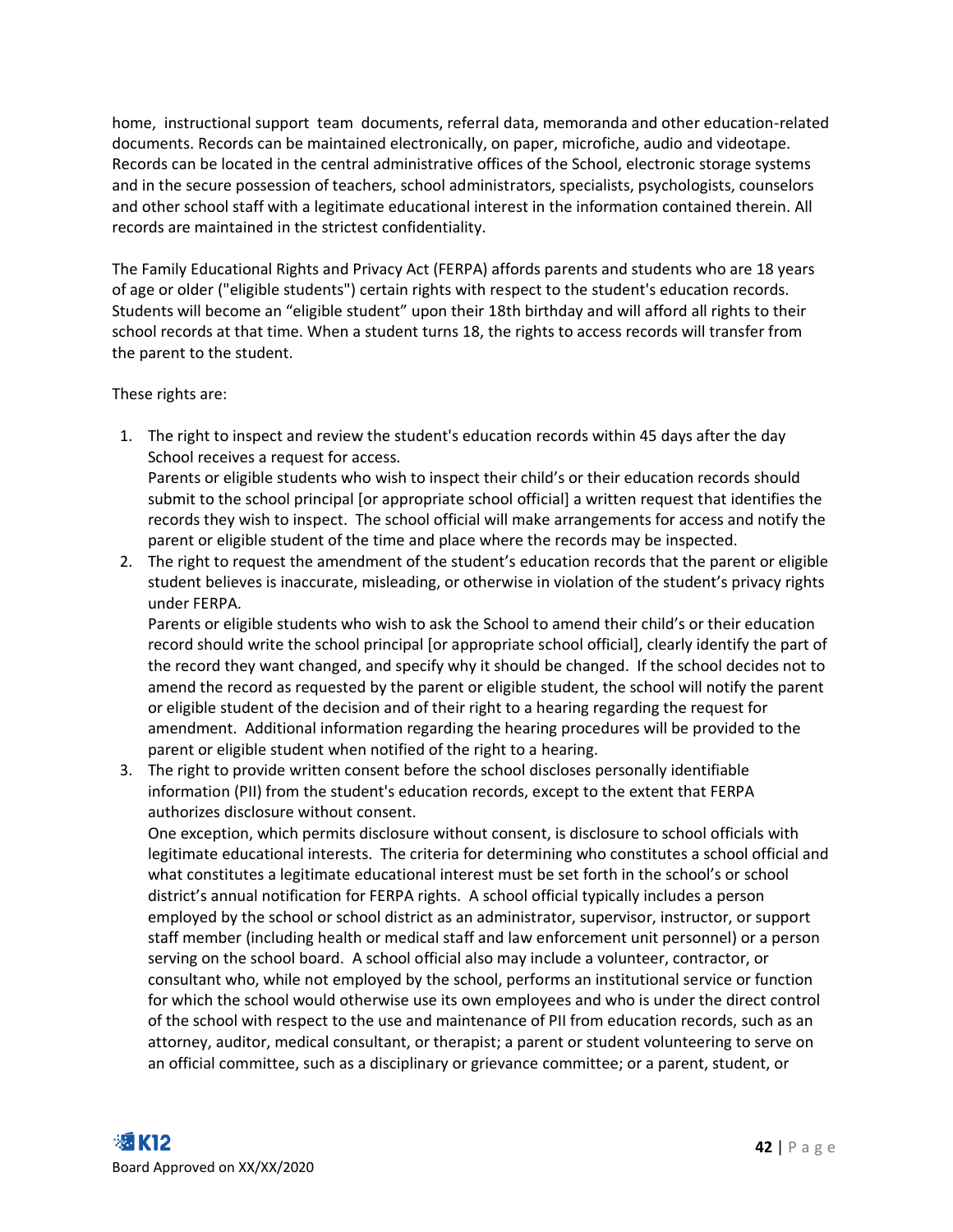other volunteer assisting another school official in performing his or her tasks. A school official typically has a legitimate educational interest if the official needs to review an education record in order to fulfill his or her professional responsibility.

Upon request, the school discloses education records without consent to officials of another school or school district in which a student seeks or intends to enroll, or is already enrolled if the disclosure is for purposes of the student's enrollment or transfer.

4. The right to file a complaint with the U.S. Department of Education concerning alleged failures by the School to comply with the requirements of FERPA. The name and address of the Office that administers FERPA are:

#### **Family Policy Compliance Office U.S. Department of Education 400 Maryland Avenue, SW Washington, DC 20202**

FERPA permits the disclosure of PII from students' education records, without consent of the parent or eligible student, if the disclosure meets certain conditions found in § 99.31 of the FERPA regulations. Except for disclosures to school officials, disclosures related to some judicial orders or lawfully issued subpoenas, disclosures of directory information, and disclosures to the parent or eligible student, § 99.32 of the FERPA regulations requires the school to record the disclosure. Parents and eligible students have a right to inspect and review the record of disclosures.

A school may disclose PII from the education records of a student without obtaining prior written consent of the parents or the eligible student:

- To other school officials, including teachers, within the educational agency or institution whom the school has determined to have legitimate educational interests. This includes contractors, consultants, volunteers, or other parties to whom the school has outsourced institutional services or functions, provided that the conditions listed in § 99.31(a)(1)(i)(B)(1) - (a)(1)(i)(B)(3) are met. (§ 99.31(a)(1))
- To officials of another school, school system, or institution of postsecondary education where the student seeks or intends to enroll, or where the student is already enrolled if the disclosure is for purposes related to the student's enrollment or transfer, subject to the requirements of § 99.34. (§99.31(a)(2))
- To authorized representatives of the U. S. Comptroller General, the U. S. Attorney General, the U.S. Secretary of Education, or State and local educational authorities, such as the State educational agency (SEA) in the parent or eligible student's State. Disclosures under this provision may be made, subject to the requirements of § 99.35, in connection with an audit or evaluation of Federal- or State-supported education programs, or for the enforcement of or compliance with Federal legal requirements that relate to those programs. These entities may make further disclosures of PII to outside entities that are designated by them as their authorized representatives to conduct any audit, evaluation, or enforcement or compliance activity on their behalf, if applicable requirements are met. (§§ 99.31(a)(3) and 99.35)
- In connection with financial aid for which the student has applied or which the student has received, if the information is necessary for such purposes as to determine eligibility for the aid, determine the amount of the aid, determine the conditions of the aid, or enforce the terms and conditions of the aid. (§99.31(a)(4))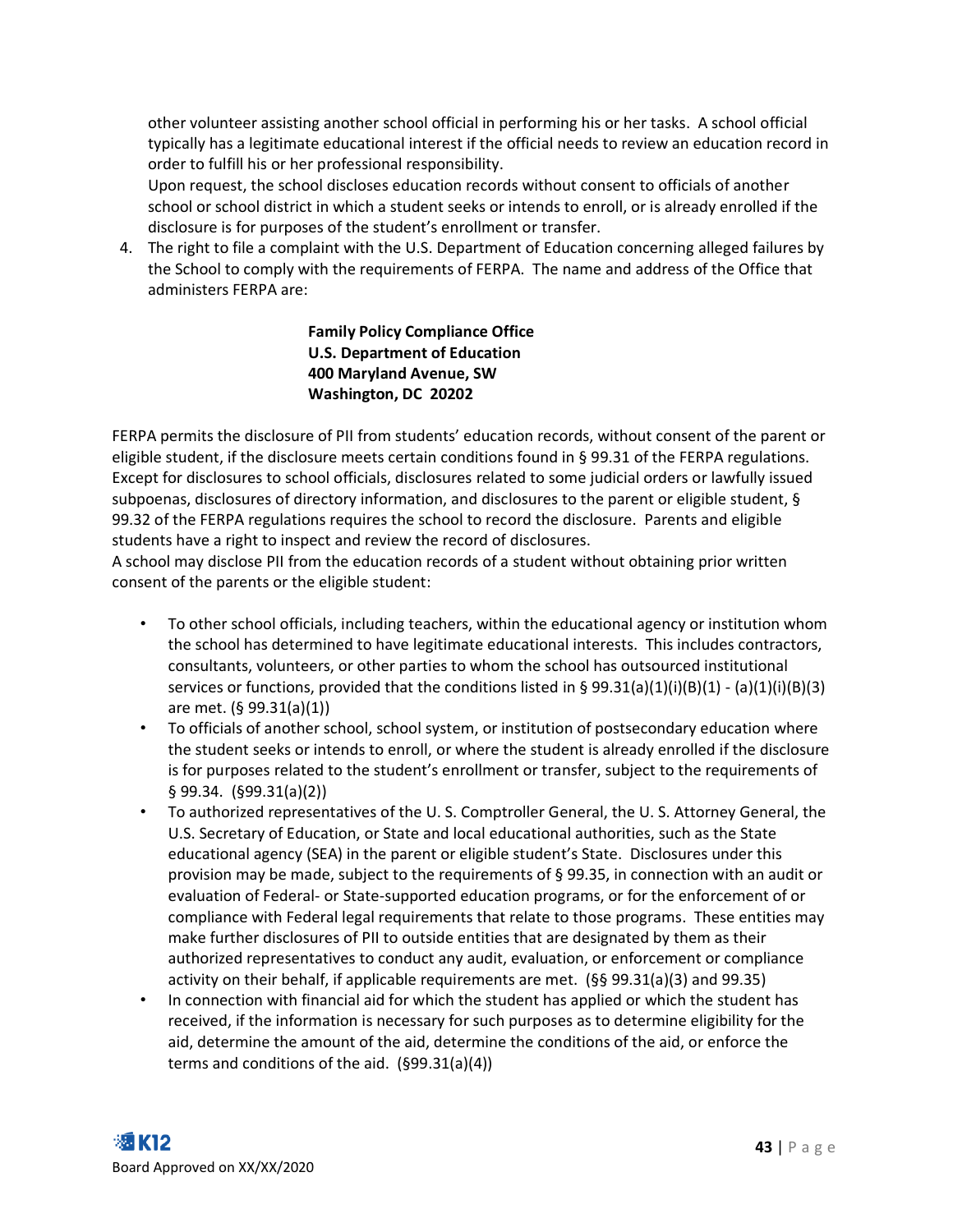- To State and local officials or authorities to whom information is specifically allowed to be reported or disclosed by a State statute that concerns the juvenile justice system and the system's ability to effectively serve, prior to adjudication, the student whose records were released, subject to § 99.38. (§ 99.31(a)(5))
- To accrediting organizations to carry out their accrediting functions. (§ 99.31(a)(7))
- To parents of an eligible student if the student is a dependent for IRS tax purposes. (§ 99.31(a)(8))
- To organizations conducting studies for, or on behalf of, the school, in order to: (a) develop, validate, or administer predictive tests; (b) administer student aid programs; or (c) improve instruction, if applicable requirements are met. (§ 99.31(a)(6))
- To comply with a judicial order or lawfully issued subpoena if applicable requirements are met. (§99.31(a)(9))
- To appropriate officials in connection with a health or safety emergency, subject to  $\S$  99.36. (§99.31(a)(10)
- Information the school has designated as "directory information" if applicable requirements under § 99.37 are met. (§ 99.31(a)(11))
- To an agency caseworker or other representative of a State or local child welfare agency or tribal organization who is authorized to access a student's case plan when such agency or organization is legally responsible, in accordance with State or tribal law, for the care and protection of the student in foster care placement. (20 U.S.C. § 1232g(b)(1)(L))
- To the Secretary of Agriculture or authorized representatives of the Food and Nutrition Service for purposes of conducting program monitoring, evaluations, and performance measurements of programs authorized under the Richard B. Russell National School Lunch Act or the Child Nutrition Act of 1966, under certain conditions. (20 U.S.C. § 1232g(b)(1)(K))

#### <span id="page-44-0"></span>**Confidentiality**

Every effort is made to maintain the confidentiality of students who attend the School. Parent or guardian permission is required for a student's name or picture to be displayed in a public manner. Confidential student information is encrypted before being transferred over the Internet. The encrypted information can only be decrypted by another party authorized by Indiana Gateway Digital Academy. Student files are accessible only to authorized employees of Indiana Gateway Digital Academy who have an interest in the education of its students. Adults and students should not share their K12 Online School (OLS) username and password with any unauthorized individuals.

Whenever a student, family or teacher believes the security of the OLS has been compromised, use the tools provided in the OLS to change usernames and passwords. Families are advised to avoid using personal information in e-mails. Using the child's first initial rather than full name is preferred.

#### <span id="page-44-1"></span>**Protection of Pupil Rights Amendment**

PPRA affords parents of elementary and secondary students certain rights regarding the conduct of surveys, collection and use of information for marketing purposes, and certain physical exams. These include, but are not limited to, the right to:

• *Consent* before students are required to submit to a survey that concerns one or more of the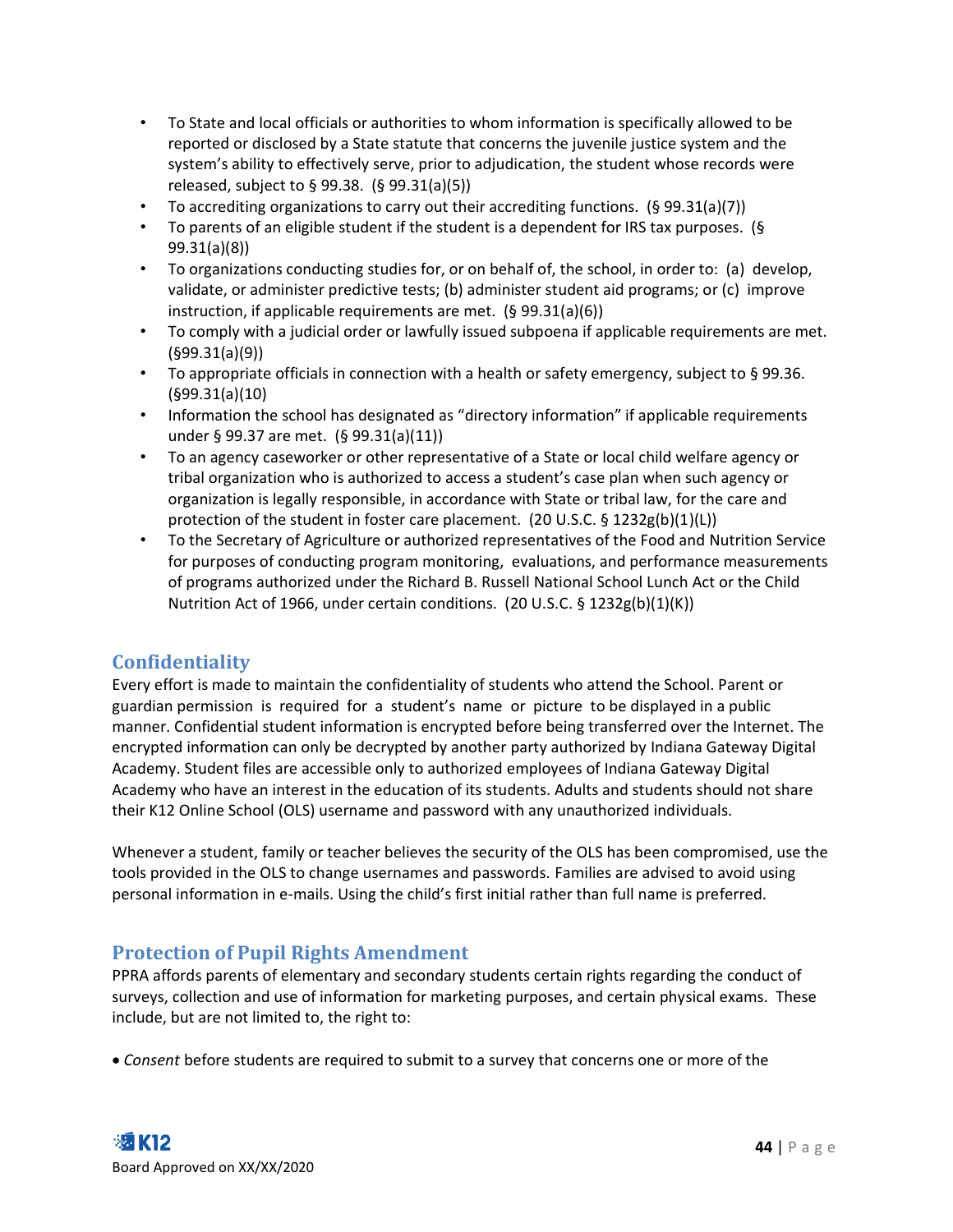following protected areas ("protected information survey") if the survey is funded in whole or in part by a program of the U.S. Department of Education (ED)–

- 1. Political affiliations or beliefs of the student or student's parent;
- 2. Mental or psychological problems of the student or student's family;
- 3. Sex behavior or attitudes;
- 4. Illegal, anti-social, self-incriminating, or demeaning behavior;
- 5. Critical appraisals of others with whom respondents have close family relationships;
- 6. Legally recognized privileged relationships, such as with lawyers, doctors, or ministers;
- 7. Religious practices, affiliations, or beliefs of the student or student's parent; or
- 8. Income, other than as required by law to determine program eligibility.

•*Receive notice and an opportunity to opt a student out of* –

- 1. Any other protected information survey, regardless of funding;
- 2. Any non-emergency, invasive physical exam or screening required as a condition of attendance, administered by the school or its agent, and not necessary to protect the immediate health and safety of a student, except for hearing, vision, or scoliosis screenings, or any physical exam or screening permitted or required under State law or the Individuals with Disabilities Act; and
- 3. Activities involving collection, disclosure, or use of personal information collected from students for the purpose of marketing or selling or otherwise distributing the information to others. (This does not apply to the collection, disclosure, or use of personal information collected from students for the exclusive purpose of developing, evaluating, or providing educational products or services for, or to, students or educational institutions.)

•*Inspect*, upon request and before administration or use –

- 1. Protected information surveys of students and surveys created by a third party;
- 2. Instruments used to collect personal information from students for any of the above marketing, sales, or other distribution purposes; and
- 3. Instructional material used as part of the educational curriculum if the instructional material will be used in connection with any survey, analysis, or evaluation as part of any survey funded in whole or in part by a program of ED.

These rights transfer from the parents to a student who is 18 years old or an emancipated minor under State law.

Indiana Gateway Digital Academy policies, in consultation with parents, regarding these rights, as well as arrangements to protect student privacy in the administration of protected information surveys and the collection, disclosure, or use of personal information for marketing, sales, or other distribution purposes. Indiana Gateway Digital Academy will directly notify parents of these policies at least annually at the start of each school year and after any substantive changes. Indiana Gateway Digital Academy will also directly notify, such as through U.S. Mail or email, parents of students who are scheduled to participate in the specific activities or surveys noted below and will provide an opportunity for the parent to opt his or her child out of participation of the specific activity or survey.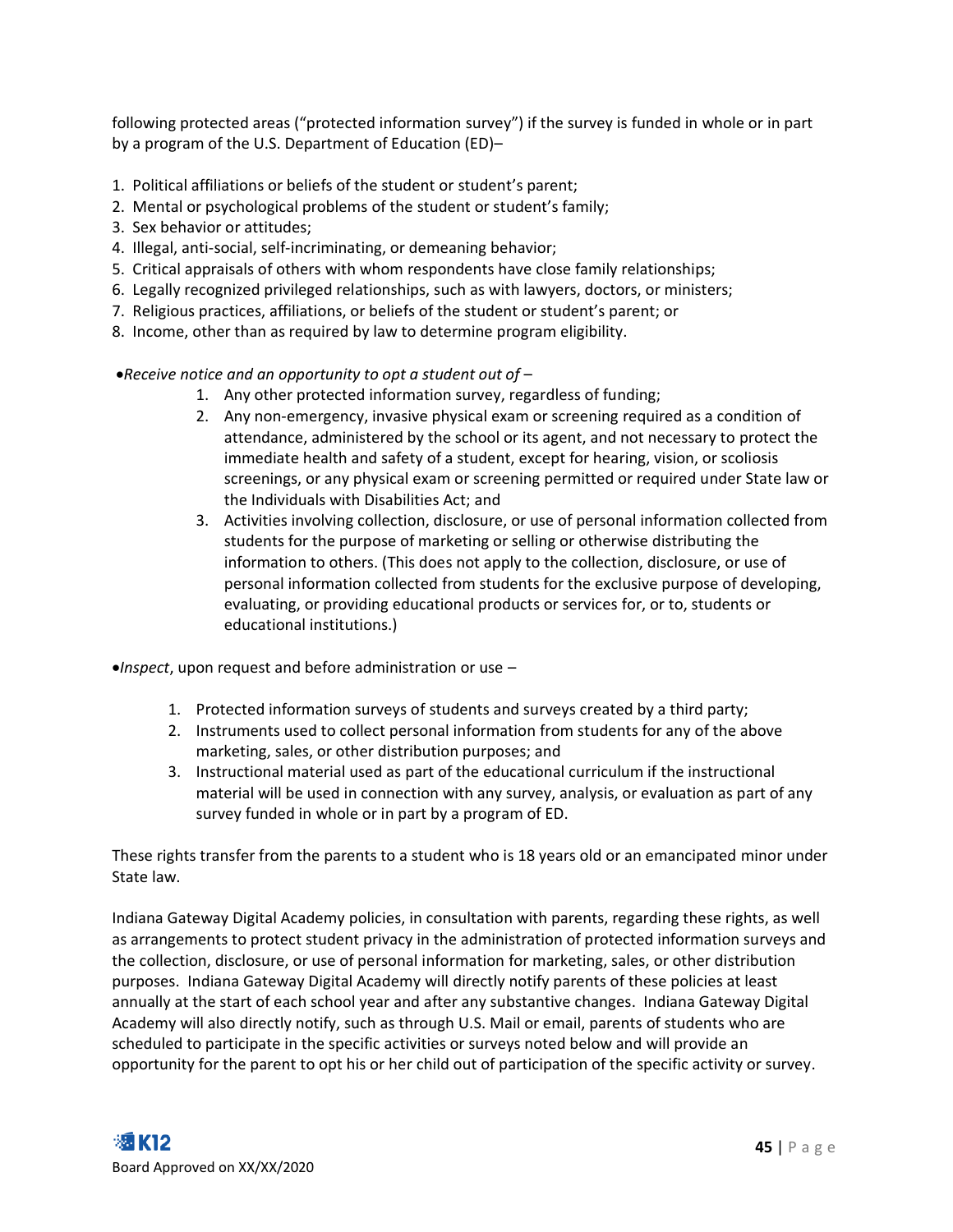Indiana Gateway Digital Academy will make this notification to parents at the beginning of the school year if the District has identified the specific or approximate dates of the activities or surveys at that time. For surveys and activities scheduled after the school year starts, parents will be provided reasonable notification of the planned activities and surveys listed below and be provided an opportunity to opt their child out of such activities and surveys. Parents will also be provided an opportunity to review any pertinent surveys. Following is a list of the specific activities and surveys covered under this direct notification requirement:

- Collection, disclosure, or use of personal information collected from students for marketing, sales, or other distribution.
- Administration of any protected information survey not funded in whole or in part by ED.
- Any non-emergency, invasive physical examination or screening as described above.

Parents who believe their rights have been violated may file a complaint with:

Family Policy Compliance Office U.S. Department of Education 400 Maryland Avenue, SW Washington, D.C. 20202

#### <span id="page-46-0"></span>**Notice for Directory Information**

The Family Educational Rights and Privacy Act (FERPA) requires that The School, with certain exceptions, obtain your written consent prior to the disclosure of personally identifiable information from your child's education records. However, The School may disclose appropriately designated "directory information" without written consent, unless you have advised the School to the contrary in accordance with The School procedures. The primary purpose of directory information is to allow the School to include information from your child's education records in certain school publications.

Examples include:

- A playbill, showing your student's role in a drama production;
- The annual yearbook;
- Honor roll or other recognition lists;
- Graduation programs; and
- Sports activity sheets, such as for wrestling, showing weight and height of team members.

Directory information, which is information that is generally not considered harmful or an invasion of privacy if released, can also be disclosed to outside organizations without a parent's prior written consent. Outside organizations include, but are not limited to, companies that manufacture class rings or publish yearbooks. In addition, two federal laws require local educational agencies (LEAs) receiving assistance under the Elementary and Secondary Education Act of 1965, as amended (ESEA) to provide military recruiters, upon request, with the following information – names, addresses and telephone listings – unless parents have advised the LEA that they do not want their student's information disclosed without their prior written consent. [Note: These laws are Section 9528 of the ESEA (20 U.S.C. § 7908) and 10 U.S.C. §503(c).]